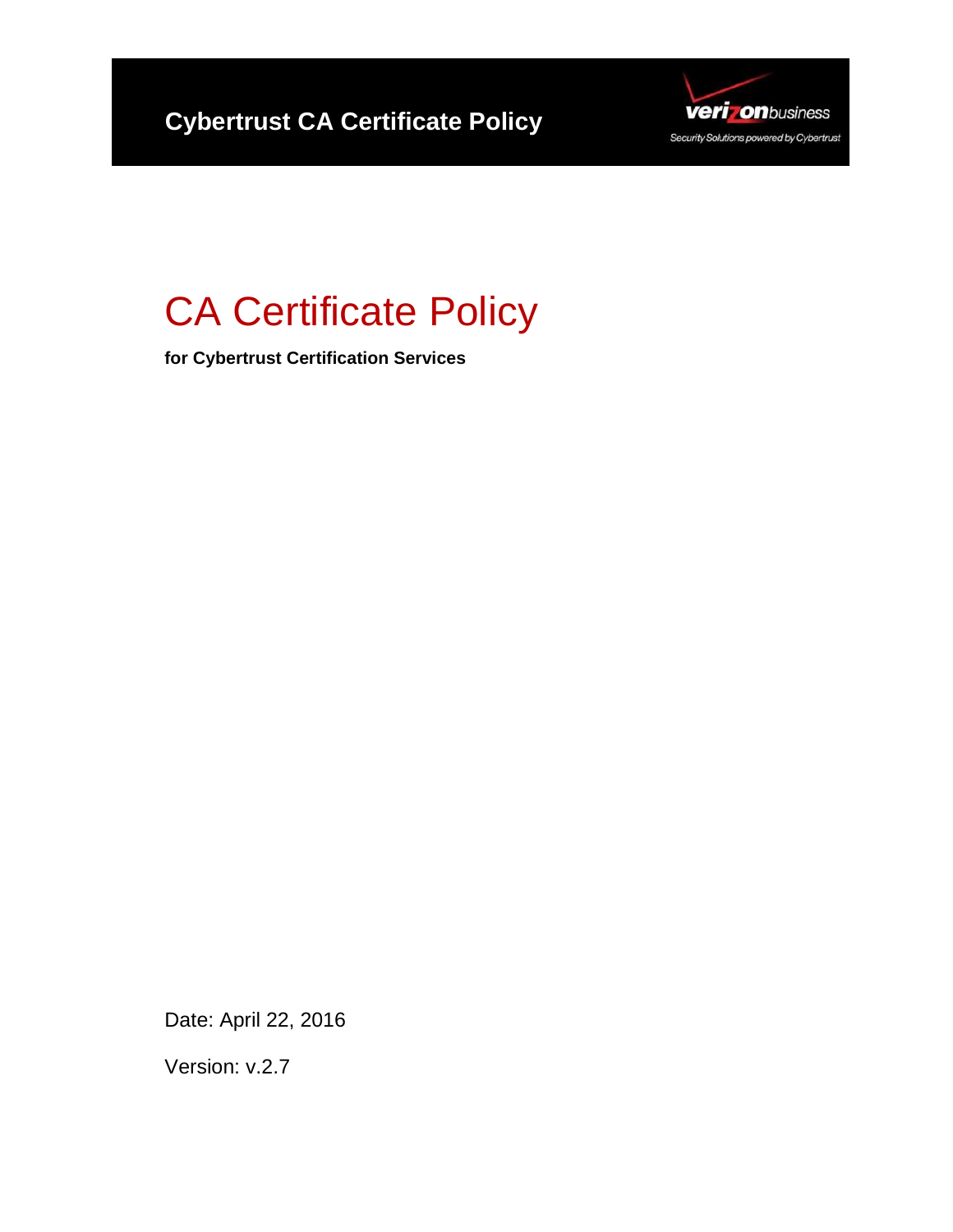## **Table of Contents**

| 1.    |  |  |
|-------|--|--|
| 1.1   |  |  |
| 1.1.1 |  |  |
| 1.1.2 |  |  |
| 1.1.3 |  |  |
| 1.2   |  |  |
| 1.3   |  |  |
| 1.3.1 |  |  |
| 1.3.2 |  |  |
| 1.3.3 |  |  |
| 1.3.4 |  |  |
| 1.3.5 |  |  |
| 1.3.6 |  |  |
| 1.4   |  |  |
| 1.4.1 |  |  |
| 1.4.2 |  |  |
| 1.4.3 |  |  |
| 1.4.4 |  |  |
| 1.5   |  |  |
| 1.5.1 |  |  |
| 1.5.2 |  |  |
| 1.5.3 |  |  |
| 1.5.4 |  |  |
| 1.6   |  |  |
| 2.    |  |  |
| 2.1   |  |  |
| 3.    |  |  |
|       |  |  |
| 3.1   |  |  |
| 3.2   |  |  |
| 3.3   |  |  |
| 3.3.1 |  |  |
| 3.3.2 |  |  |
| 3.3.3 |  |  |
| 3.3.4 |  |  |
| 3.4   |  |  |
| 4.    |  |  |
| 4.1   |  |  |
| 4.2   |  |  |
| 4.3   |  |  |
| 4.4   |  |  |
| 4.5   |  |  |
| 4.6   |  |  |
| 4.6.1 |  |  |
| 4.6.2 |  |  |
| 4.7   |  |  |
| 4.8   |  |  |
| 4.9   |  |  |
| 4.10  |  |  |
| 5.    |  |  |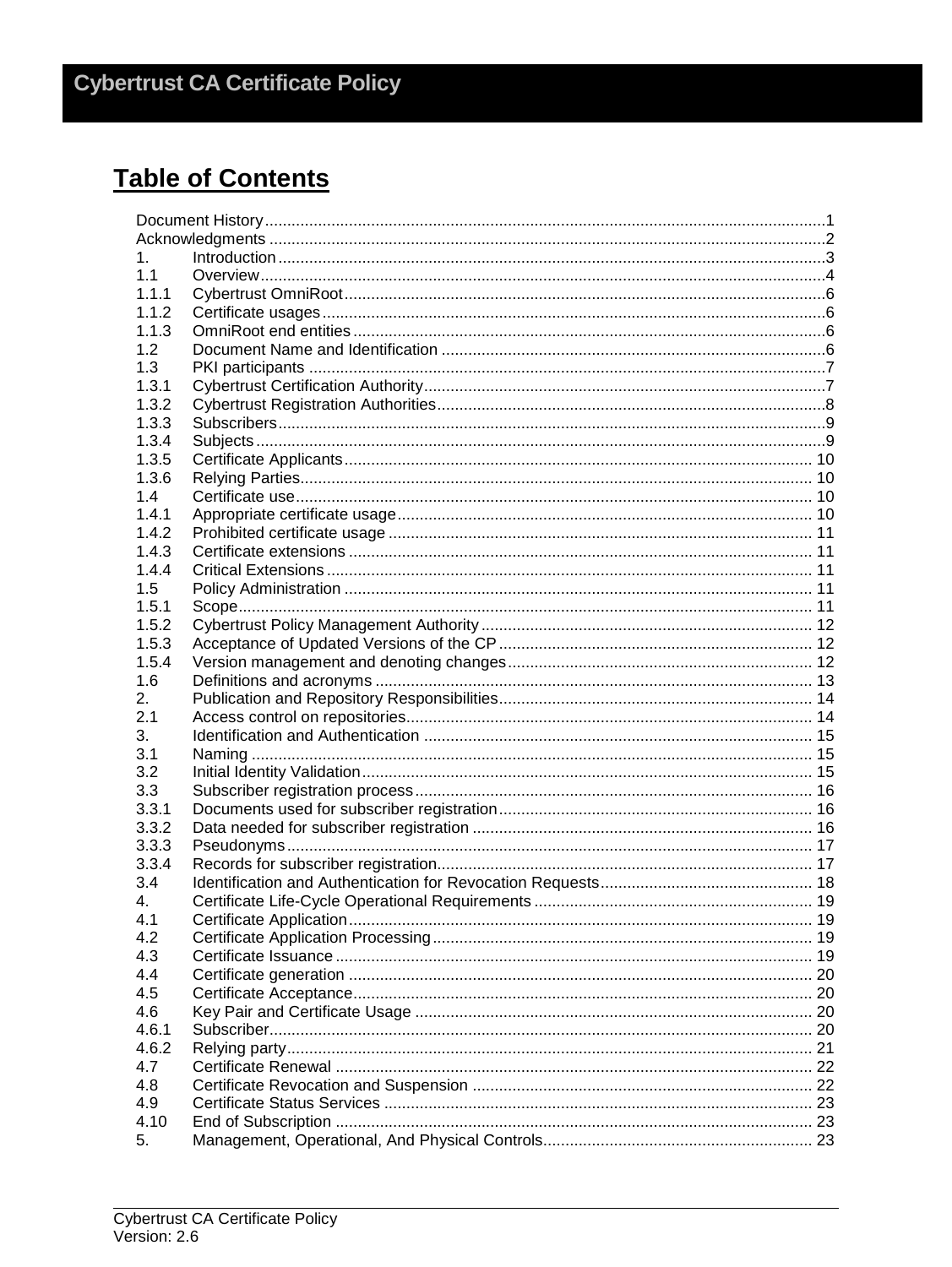| 5.1          |                                                                                              |  |  |
|--------------|----------------------------------------------------------------------------------------------|--|--|
| 5.2          |                                                                                              |  |  |
| 5.3          |                                                                                              |  |  |
| 5.3.1        |                                                                                              |  |  |
| 5.3.2        |                                                                                              |  |  |
| 5.3.3        |                                                                                              |  |  |
| 5.3.4        |                                                                                              |  |  |
| 5.3.5        |                                                                                              |  |  |
| 5.3.6        |                                                                                              |  |  |
| 5.4          |                                                                                              |  |  |
| 5.5          |                                                                                              |  |  |
| 5.5.1        |                                                                                              |  |  |
| 5.5.2        |                                                                                              |  |  |
| 5.5.3        |                                                                                              |  |  |
| 5.5.4        |                                                                                              |  |  |
| 5.6          |                                                                                              |  |  |
| 5.7          |                                                                                              |  |  |
| 6.           |                                                                                              |  |  |
| 6.1          |                                                                                              |  |  |
| 6.1.1        |                                                                                              |  |  |
| 6.1.2        |                                                                                              |  |  |
| 6.2          |                                                                                              |  |  |
| 6.2.1        |                                                                                              |  |  |
| 6.2.2        |                                                                                              |  |  |
| 6.2.3        |                                                                                              |  |  |
| 6.2.4        |                                                                                              |  |  |
| 6.3          | Private Key Protection and Cryptographic Module Engineering Controls 30                      |  |  |
| 6.4          |                                                                                              |  |  |
| 6.4.1        |                                                                                              |  |  |
| 6.4.2        |                                                                                              |  |  |
| 6.4.3        |                                                                                              |  |  |
| 6.5          |                                                                                              |  |  |
| 6.6          |                                                                                              |  |  |
| 6.7          |                                                                                              |  |  |
| 6.8          |                                                                                              |  |  |
| 7.           |                                                                                              |  |  |
| 7.1          |                                                                                              |  |  |
| 7.2          | Cybertrust makes available the certificate profiles of the CA certificates it uses in its CP |  |  |
|              |                                                                                              |  |  |
| 7.3          |                                                                                              |  |  |
| 8.           |                                                                                              |  |  |
| 8.1<br>8.1.1 |                                                                                              |  |  |
| 9.           |                                                                                              |  |  |
| 9.1          |                                                                                              |  |  |
| 9.1.1        |                                                                                              |  |  |
| 9.2          |                                                                                              |  |  |
| 9.3          |                                                                                              |  |  |
| 9.3.1        |                                                                                              |  |  |
| 9.4          |                                                                                              |  |  |
| 9.5          |                                                                                              |  |  |
| 9.6          |                                                                                              |  |  |
| 9.6.1        |                                                                                              |  |  |
| 9.6.2        |                                                                                              |  |  |
|              |                                                                                              |  |  |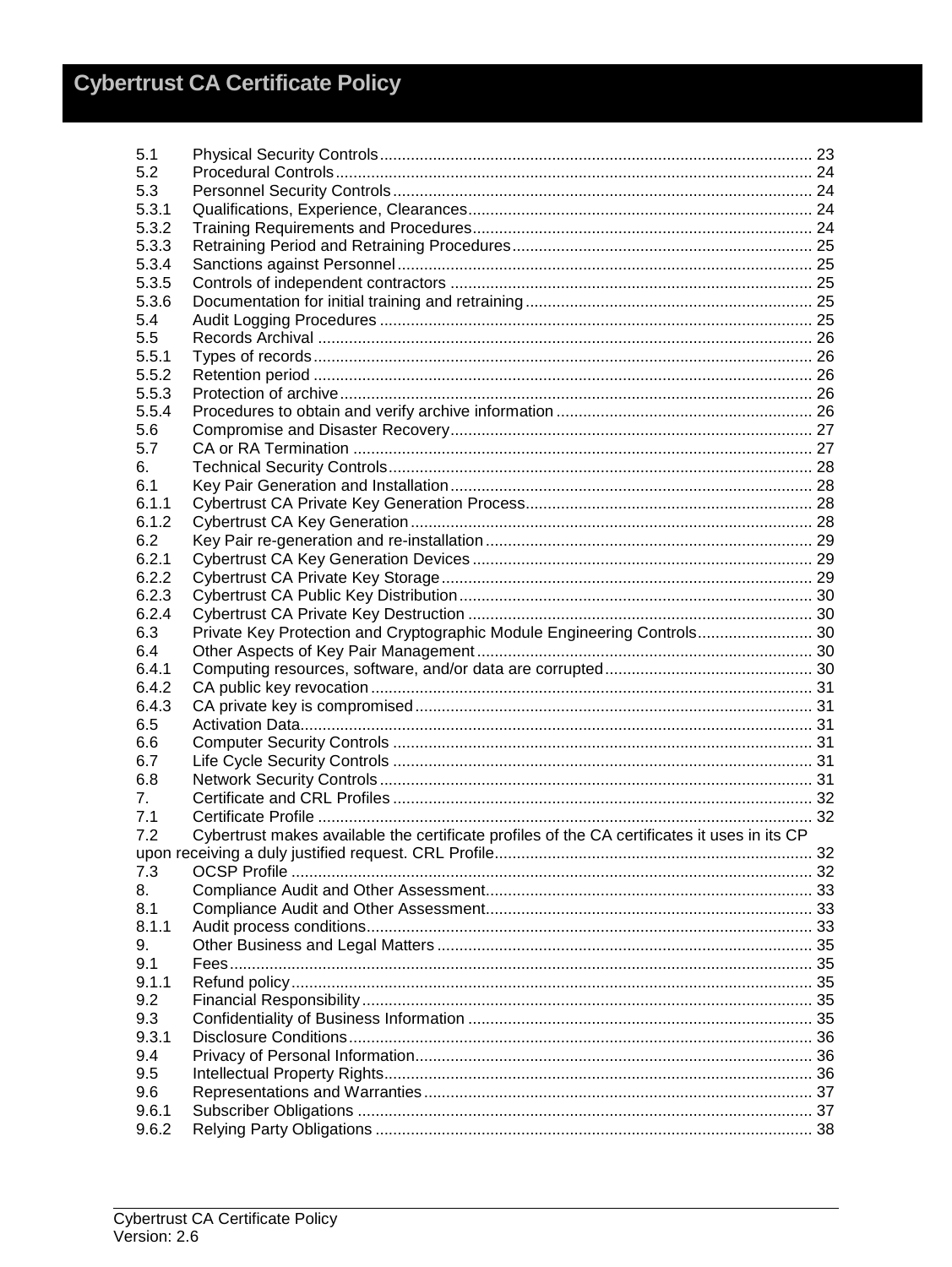| 9.6.3  |  |
|--------|--|
| 9.6.4  |  |
| 9.6.5  |  |
| 9.6.6  |  |
| 9.6.7  |  |
| 9.6.8  |  |
| 9.7    |  |
| 9.7.1  |  |
| 9.7.2  |  |
| 9.8    |  |
| 9.9    |  |
| 9.9.1  |  |
| 9.10   |  |
| 9.11   |  |
| 9.12   |  |
| 9.13   |  |
| 9.13.1 |  |
| 9.14   |  |
| 9.15   |  |
| 9.16   |  |
| 9.16.1 |  |
| 9.16.2 |  |
| 10.    |  |
| 11.    |  |
|        |  |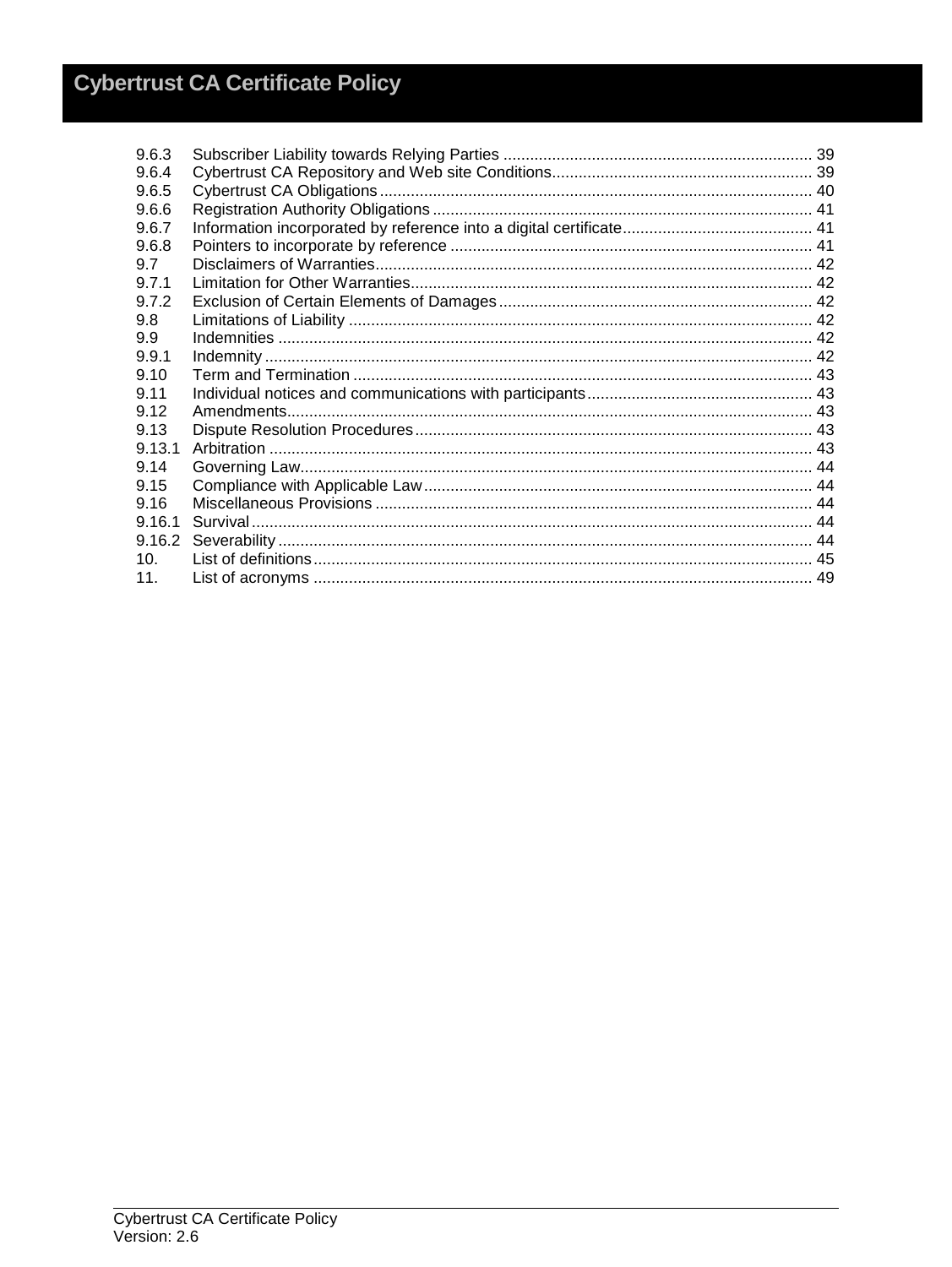## **Document History**

| Version          | Date     | Name               | Action                               |
|------------------|----------|--------------------|--------------------------------------|
| V <sub>2.0</sub> | 30.06.05 | Andreas Mitrakas   | Second version                       |
| V <sub>2.1</sub> | 26.01.07 | Johan Sys          | Distributed to Policy Board          |
| V <sub>2.2</sub> | 04.06.07 | Johan Sys          | Administrative Update                |
| V <sub>2.3</sub> | 11.09.07 | Jean-Paul Declerck | Align with CPS v5.3                  |
| V <sub>2.4</sub> | 22.07.13 | Steven Medin       | Align with CPS v5.5<br>(Unpublished) |
| V2.5             | 27.04.14 | Stephane Mans-Zunz | Align with CPS v5.6                  |
| V2.6             | 13.01.15 | Steven Medin       | Administrative update                |
| V2.7             | 22.04.16 | Stephane Mans-Zunz | Align with CPS v5.8                  |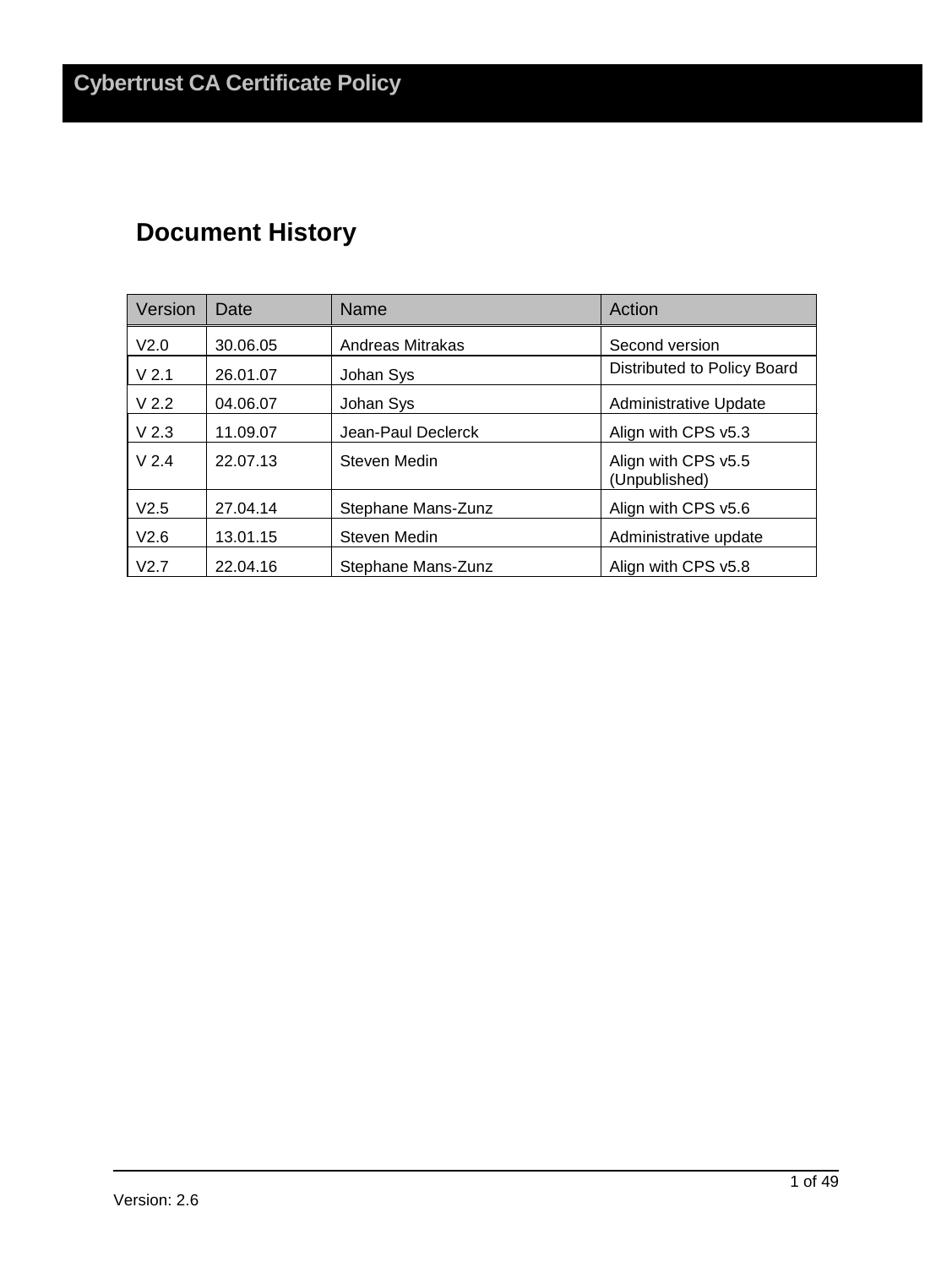## **Acknowledgments**

This Cybertrust CA CP endorses in whole or in part the following industry standards:

- CWA 14167-1 (March 2003): security requirements for trustworthy systems managing certificates for electronic signatures — Part 1: System Security Requirements
- CWA 14167-2 (March 2002): security requirements for trustworthy systems managing certificates for electronic signatures — Part 2: cryptographic module for CSP signing operations — Protection Profile (MCSO-PP)
- RFC 3647: Internet X.509 Public Key Infrastructure Certificate Policies and Certification Practices Framework (obsoletes RFC 2527)
- RFCs 2459, 3280, 5280: Internet X.509 Public Key Infrastructure Certificate and CRL Profile.
- RFC 2560: X.509 Internet Public Key Infrastructure Online Certificate Status Protocol **OCSP**
- RFC 3279: Algorithms and Identifiers for the Internet X.509 Public Key Infrastructure Certificate and CRI Profile
- The ISO 1-7799 standard on security and infrastructure
- CA/Browser Forum Certificate Guidelines version 1.3.4 and prior versions during their effective periods as well as future versions as they take effect.
- CA/Browser Forum EV Certificate Guidelines version 1.5.9 and prior versions during their effective periods as well as future versions as they take effect.
- CA / Browser Forum Network and Certificate System Security Requirements, v. 1.0

This CP has been submitted for assessment of compliance with the requirements of the abovementioned standards. This CP is assessed according to the requirements of the following schemes:

• AICPA/CICA, WebTrust Program for Certification Authorities, WebTrust for Extended Validation Certification Authorities.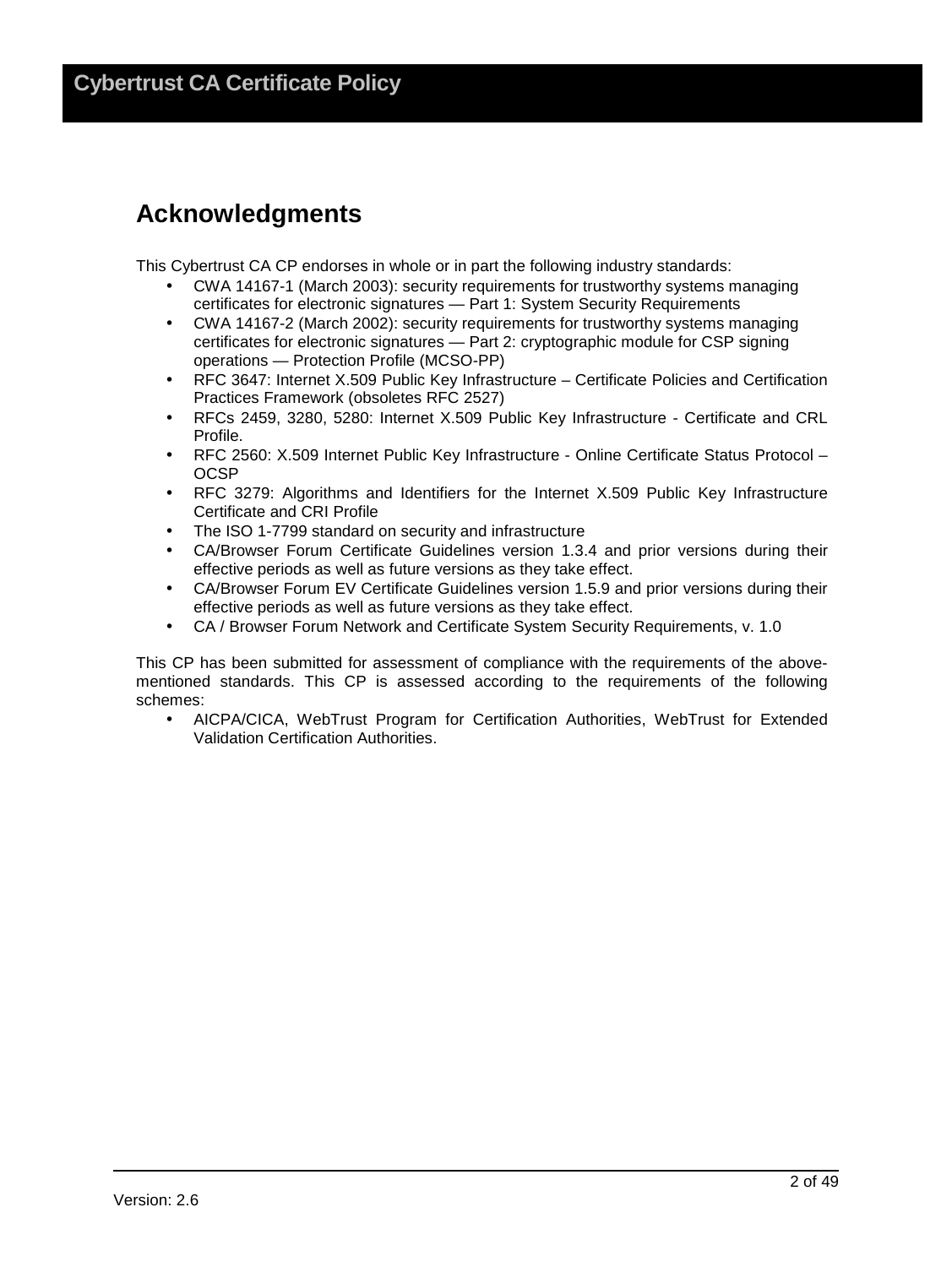## **1. Introduction**

This Certificate Policy (CP) of the Cybertrust Certification Authority (hereinafter, Cybertrust CA) applies to the services of the Cybertrust CA that are associated with the issuance of and management of digital certificates issued under the Top Roots managed by Cybertrust. Top Root certificates can be used to manage certificate hierarchies of certification authorities as well as of end entity certificates. This CP can be found on the Cybertrust CA repository at: https://secure.omniroot.com/repository. This CP may be updated from time to time.

A certificate policy is a "named set of rules that indicates the applicability of a certificate to a particular community and/or class of application with common security requirements". This CP is a certificate policy in broad sense and meets the formal requirements of Internet Engineering Task Force (IETF) RFC 3647, dated November 2003 with regard to content, layout and format (RFC 3647 obsoletes RFC 2527). An RFC issued by IETF is an authoritative source of guidance with regard to standard practices in the area of electronic signatures and certificate management. While certain section titles are included in this policy according to the structure of RFC 3647, the topic may not necessarily apply in the implementation of the certificate management services of the Cybertrust CA. These sections have been omitted. Where necessary additional information is presented as subsections added to the standard structure. Meeting the format requirements of RFC 3647 enhances and facilitates the mapping and interoperability of the Cybertrust CA with other third party CAs and provides relying parties with advance notice on the practices and procedures of the Cybertrust CA. Additional assertions on standards used in this CP can be found under section "Acknowledgements".

This CP addresses the technical, procedural personnel policies and practices of the CA in certain services and during the complete life cycle of off line certificate solutions that are issued by the Cybertrust CA.

Request for information on the compliance of the Cybertrust CA with accreditation schemes as well as any other inquiry associated with this CP can be addressed to:

Cybertrust Belgium nv/sa Verizon Enterprise Solutions Attn. Head of Information Security Culliganlaan 2E 1831 Diegem Belgium Email: EVServiceDesk@verizonbusiness.com URL: www.verizon.com/ssl

The Cybertrust CA operates within the scope of activities of Cybertrust Belgium nv/sa, a wholly owned affiliate of Verizon Business Global Services LLC. This CP addresses the requirements of the CA that issues top level certificates. Top-level certificates are also known as root certificates or anchor certificates. The Cybertrust CA also issues other certificate types at varying levels of its hierarchy. More information can be obtained from https://secure.omniroot.com/repository.

This CP applies in all cases of offline solutions that are associated with the CA chaining services called OmniRoot that Cybertrust makes available. The Verizon wholly owned subsidiary Omniroot LLC is the owner and custodian of the roots operated in association with this CP. This CP also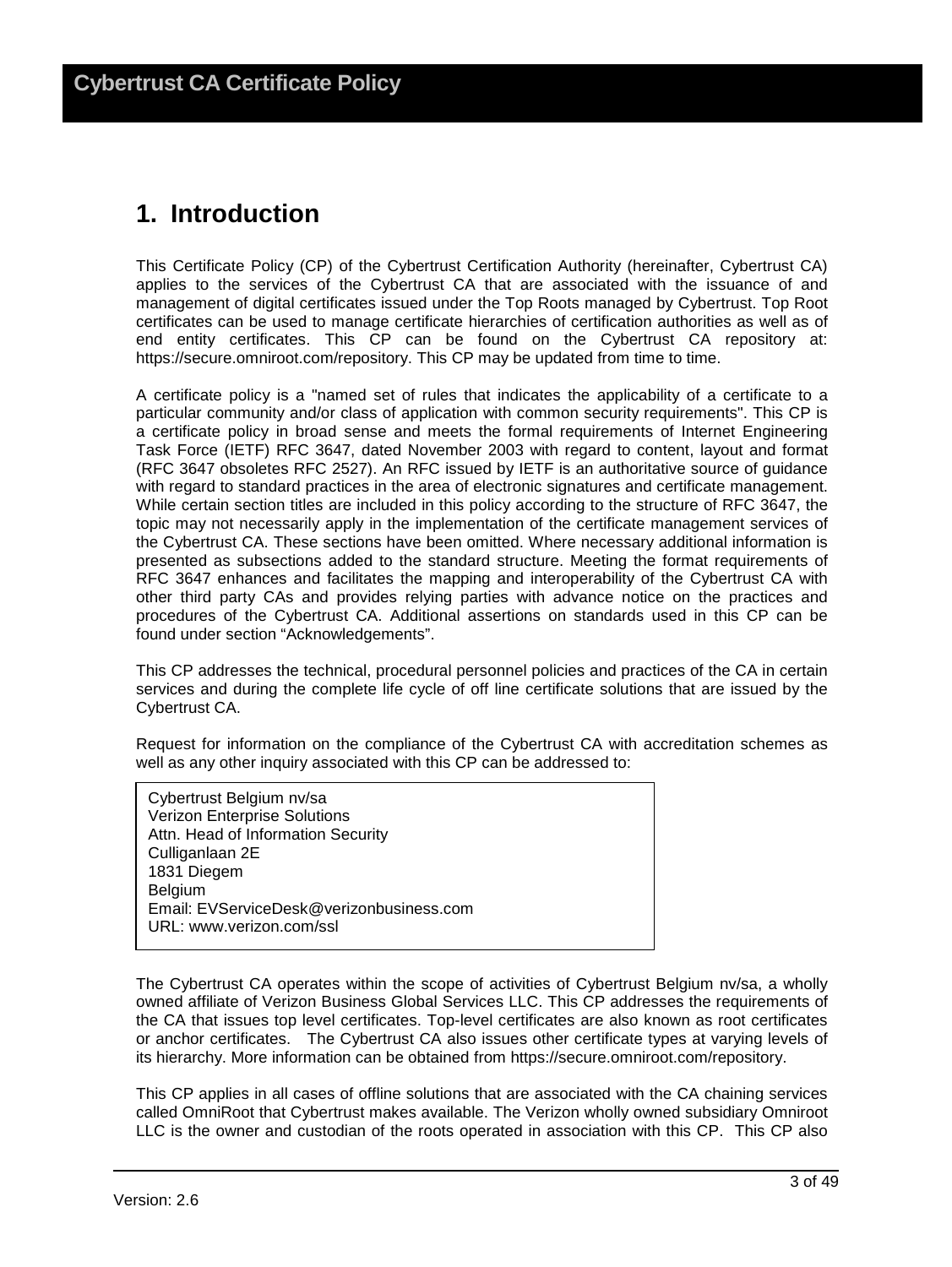applies in cases related with the validation of the certificate path for certificates that are issued at lower levels in the Cybertrust hierarchy like for example end entity certificates.

For subscribers this CP becomes effective and binding by accepting a subscriber agreement. For subscribers seeking CA chaining services this CP becomes effective by executing a CA chaining agreement with Cybertrust for any of the roots that Cybertrust owns or manages under license. For relying parties this CP becomes binding by merely addressing a certificate related request on a Cybertrust certificate to a Cybertrust directory or accessing a device secured by such a certificate. The subscriber agreement forfeits the consent of the relying party with regard to accepting the conditions laid out in this CP.

## **1.1 Overview**

This CP applies to the specific domain of the Cybertrust CA that addresses the management of top level or root certificates issued under Cybertrust's own procedures. The purpose of this CP is to present the Cybertrust practices and procedures in managing certificates and to demonstrate compliance with requirements pertaining to the issuance of top root certificates according to Cybertrust's own procedures as they are audited in the framework of formal accreditations that it currently pursues. This CP applies to the above-stated domain to the exclusion of any other. This CP aims at facilitating the Cybertrust CA in delivering certification services through discrete CAs issuing end entity certificates. This certificate type is known as Cybertrust OmniRoot.

This CP sets out the objectives to identify the roles, responsibilities and practices of all entities involved in the life cycle, use, reliance upon and management of root certificates of Cybertrust. This CP describes the policy requirements to issue, manage and use Cybertrust root certificates. As a root CA, Cybertrust manages a hierarchy of intermediate issuing CA and end entity certificates according to published practices at https://secure.omniroot.com/repository.

A CP states "what is to be adhered to" and, therefore, sets out an operational rule framework for the broad range of Cybertrust products and services. Such framework is generally defined by the entity wishing to ensure a level of trust by managing the life cycle of digital certificates. The Cybertrust CP addresses the requirements of the entire application domain of Cybertrust certificates focusing on root certificates and their entire hierarchy and not just the end entity tier.

A Cybertrust Certificate Practice Statement complements this CP and states, "how the Certification Authority adheres to the Certificate Policy". The Certificate Practice Statement provides the end user with a summary of the processes, procedures and overall prevailing conditions that the Certification Authority will use in creating and maintaining digital certificates it manages. Cybertrust maintains a single Certification Practice Statement for all types of end entity certificates.

In addition to the CP and Certificate Practice Statement, Cybertrust maintains a number of adjacent policies. Such policies may relate to:

- Business continuity
- Security policy
- Personnel policies
- Key management policies
- Registration procedures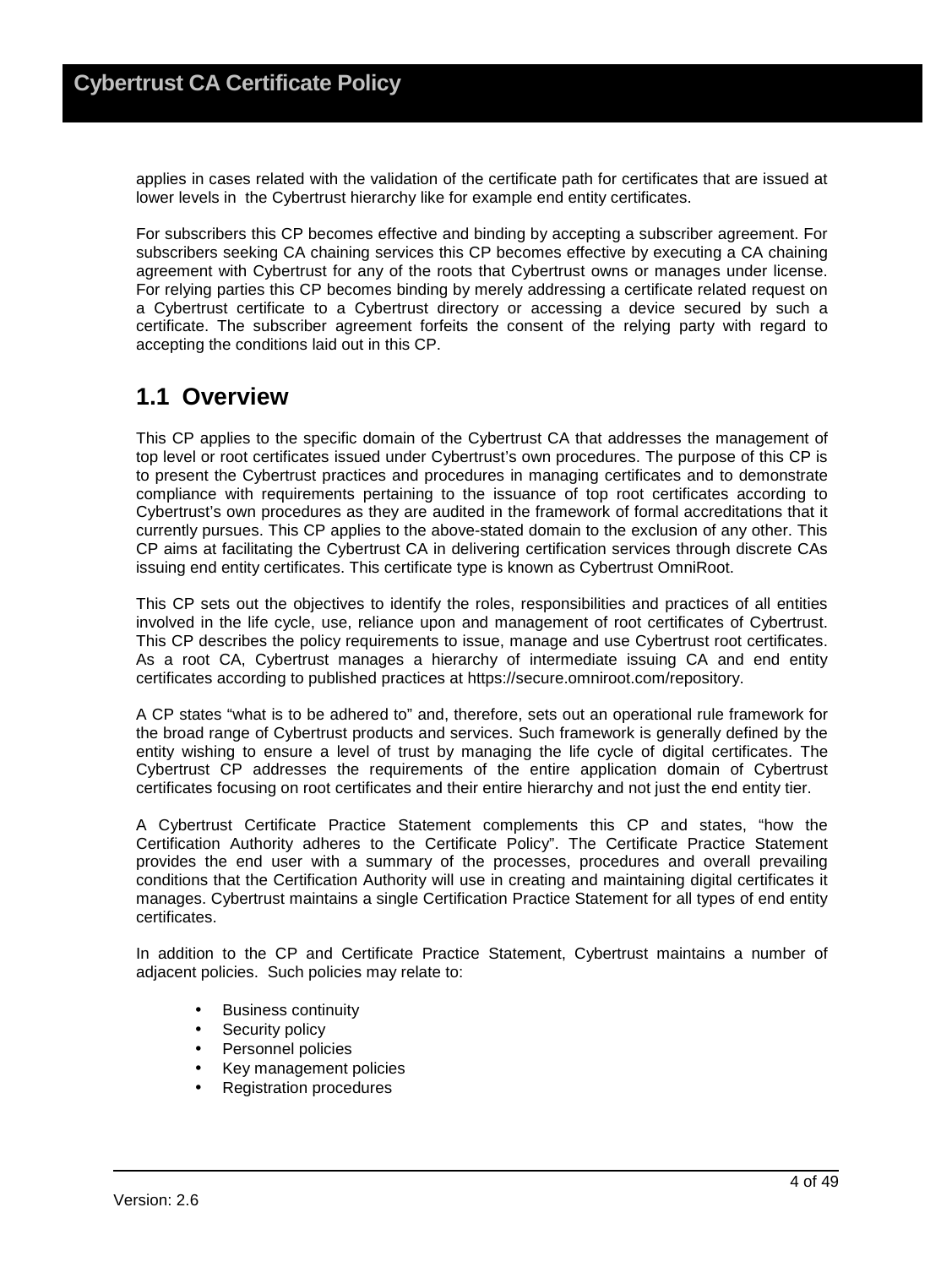External policies binding certificate applicants, subscribers, and relying parties are made available online at https://secure.omniroot.com/repository, or at such other place Cybertrust may indicate.

A subscriber or relying party of a Cybertrust CA certificate must refer to the Cybertrust CP in order to establish trust of a certificate issued by the Cybertrust Root CA as well as for notices with regard to the prevailing practices thereof. It is also essential to establish the trustworthiness of the entire certificate chain of the Cybertrust certificate hierarchy, including the root CA and operational intermediates, which can be established on the basis of the assertions of this CP.

All applicable Cybertrust policies have been subjected to continuous audit and scrutiny of authorised third parties. Additional information can be made available upon request.

The exact names of the Cybertrust CA certificates that make use of this CP are

- Baltimore Cybertrust Root expiring in 2025
- Cybertrust Global Root expiring in 2021 and 2030
- Verizon Global Root expiring in 2034

They are called collectively the Cybertrust CA Roots. OmniRoot is the Cybertrust service which allows third-party CA to chain to one of the Cybertrust CA Roots.

Digital certificates allow entities that participate in an electronic transaction to prove their identity towards other participants or sign and/or encrypt data electronically. By means of a digital certificate, Cybertrust provides confirmation of the relationship between a named entity (subscriber) and its public key.

One type of end entity with regard to Cybertrust position in the relationship is a subscribing third party Certification Authority that seeks to enter the Cybertrust hierarchy. The purpose of entering the Cybertrust hierarchy enhances trust in the hierarchy as well as greater functionality within third party applications such as browsers etc. Cybertrust seeks to maintain a position of leadership with regard to inclusion of its roots in third party applications. This endeavour does not undermine, however, the ability of Cybertrust to revise its approach and seek alternative strategies in the future.

The other type of end entity subscribes to obtain certificates that identify people and devices such that a relying party may accept Cybertrust's external verification of the identity asserted in such certificates.

The process to obtain a digital certificate includes the identification, naming, authentication and registration of the client as well as aspects of certificate management such as the issuance, revocation and expiration of the digital certificate. By means of this procedure to issue digital certificates, Cybertrust provides adequate and positive confirmation about the identity of the user of a certificate and a positive link to the public key that such entity uses. An entity on this instance might include an end use or another certification authority, as it might be required under the circumstances. Cybertrust makes available general purpose digital certificates that can be used for non-repudiation and authentication. The use of these certificates can be further limited to a specific business or contractual context or transaction level according a warranty policy or other limitations imposed by the applications in which the certificates are used.

This CP is maintained by the Cybertrust CA, which is the issuing authority of certificates in the Cybertrust Public Key Infrastructure. In a certificate management environment based on Public Key Infrastructure (PKI), an Issuing Authority is the entity that manages a trust hierarchy from which all end user certificates inherit Trust.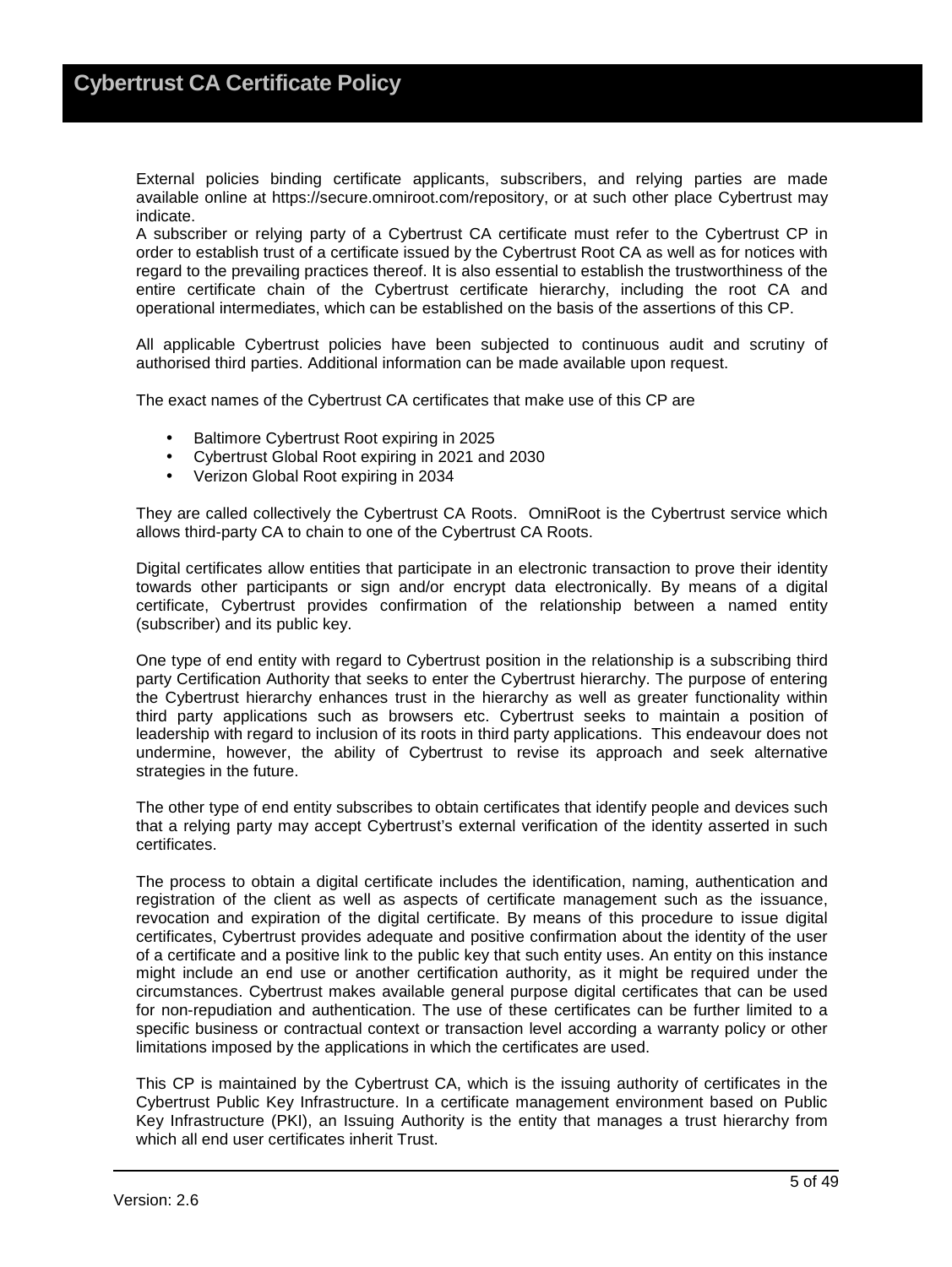This CP governs the issuance of Cybertrust OmniRoot subordinated CA certificates during the application period of the Cybertrust CA Roots. An application period is for example, the time during which a certain CA may issue Cybertrust CA certificates. The application period is indicated in the certificate issued to the Cybertrust OmniRoot by a hierarchically superior CA within the Cybertrust hierarchy.

This CP governs the issuance of Cybertrust end entity certificates during the application period of the Cybertrust OmniRoot subordinated CA certificates.

This CP is made available online in this repository: https://secure.omniroot.com/repository.

The Cybertrust CA accepts comments regarding this CP addressed to the address mentioned above in the Introduction of this document.

### 1.1.1 Cybertrust OmniRoot

This CP addresses the requirements for Cybertrust OmniRoot to be used by appropriately authorized certification authorities that seek to enter the certificate hierarchy of Cybertrust. Entering the Cybertrust hierarchy is carried out through a CA chaining program that Cybertrust makes available to interested parties. OmniRoot certificates:

- Are issued by Cybertrust to a third party CA that meets the contractual and policy requirements of Cybertrust OmniRoot services with regard to operational practices and technical implementation.
- Are issued to enterprise and commercial CAs.
- Enable SSL server, S/MIME, and code signing certificate issuance.
- Are either audited to WebTrust or ETSI 102 142 standards, in the process of being audited to these standards, or constrained by inclusion of name constraints and extended key usage extensions.
- Are NOT permitted for use in man in the middle packet inspection use cases under any circumstances.

#### 1.1.2 Certificate usages

Certain limitations apply to the use of Cybertrust OmniRoot and OmniRoot certificates which typically allow for authentication of the third party CA within an application environment in order to facilitate relying parties in establishing the identity of the CA.

### 1.1.3 OmniRoot end entities

This CP addresses the requirements for end entity certificates issued under Cybertrust OmniRoot CAs and their use within the PKI community.

## **1.2 Document Name and Identification**

By including an object identifier in a certificate Cybertrust assures of its conformance with the identified certificate policy requirements published in ETSI TS 102 042.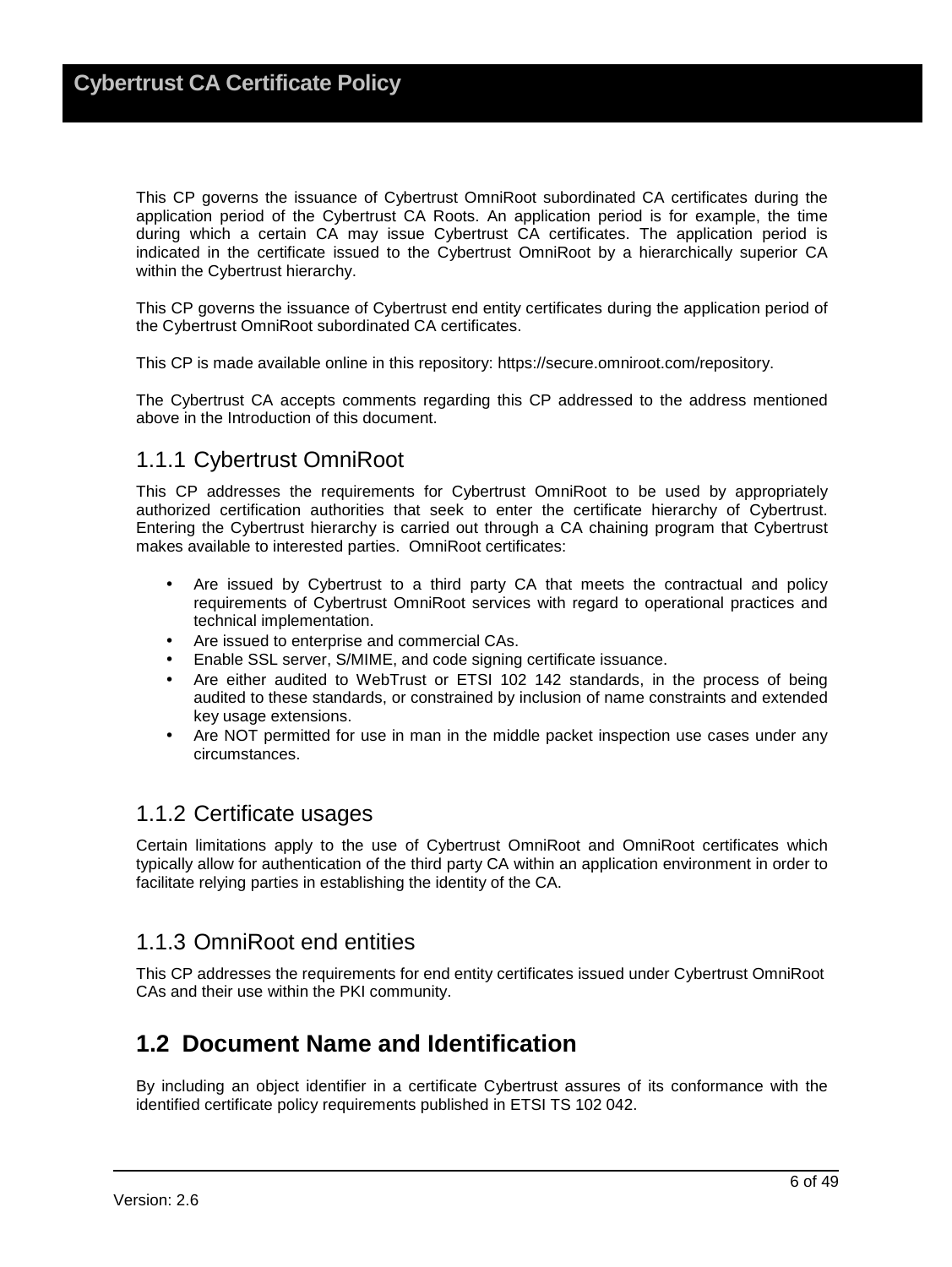The identifiers for the certificate policies specified in this CP are defined with the scope of the 1.3.6.1.4.1.6334.1.0 arc.

## **1.3 PKI participants**

### 1.3.1 Cybertrust Certification Authority

A Certification Authority is an organisation that issues digital certificates that are used in the public domain or within a business or transactions context. Cybertrust is a Certification Authority. Sometimes, a certification authority is also described by the term issuing authority.

Cybertrust is also responsible to draft the policy prevailing in issuing a certain type or class of digital certificate. Cybertrust is also a Policy Authority while this Certificate Policy is a policy for the issuance of Cybertrust OmniRoot certificates.

To provide notice or knowledge to relying parties functions associated with the revoked and/or suspended certificates requires appropriate publication in a certificate revocation list. Cybertrust operates such a list.

A subject of Cybertrust CA chaining services is a third party CA that successfully contracts with Cybertrust on the delivery of root services. Root certificates are issued for the purpose of authenticating the trust anchor of a hierarchy as well as the certification path prior to relying on a digital certificate issued by a hierarchically lower CA. Any other uses of root certificates are restricted.

Root certificates can be used for any public purposes. As "public", this CP considers any use that takes place among CAs that is not restricted to uses governed by voluntary agreements under private law among participants. Closed user groups are also permitted to leverage the Cybertrust hierarchy.

The Cybertrust CA drafts and implements the policy prevailing in issuing a certain type or class of digital certificates. The Cybertrust CA is a Policy Authority with regard to issuing Cybertrust CA certificates. The Cybertrust CA has ultimate control over the lifecycle and management of the Cybertrust CA Root and any subsequent root belonging to its hierarchy.

The Cybertrust CA ensures the availability of all services pertaining to the management of certificates under the Cybertrust CA Root, including without limitation the issuing, revocation, and status verification of a certificate including Cybertrust OmniRoot, as they may become available or required in specific applications. The Cybertrust CA also manages a registration system for all certificate types issued under the Cybertrust CA Root or intermediate OmniRoot CAs.

Appropriate publication is necessary to ensure that relying parties obtain notice or knowledge of functions associated with the revoked and/or suspended certificates. Publication is manifested by including a revoked or suspended certificate in a certificate revocation list that is published in an online directory. Issued certificates also appear in directories of issued certificates. The Cybertrust CA operates such directories.

The domain of responsibility of the Cybertrust CA's comprises of the overall management of the certificate lifecycle including the following actions:

**Issuance**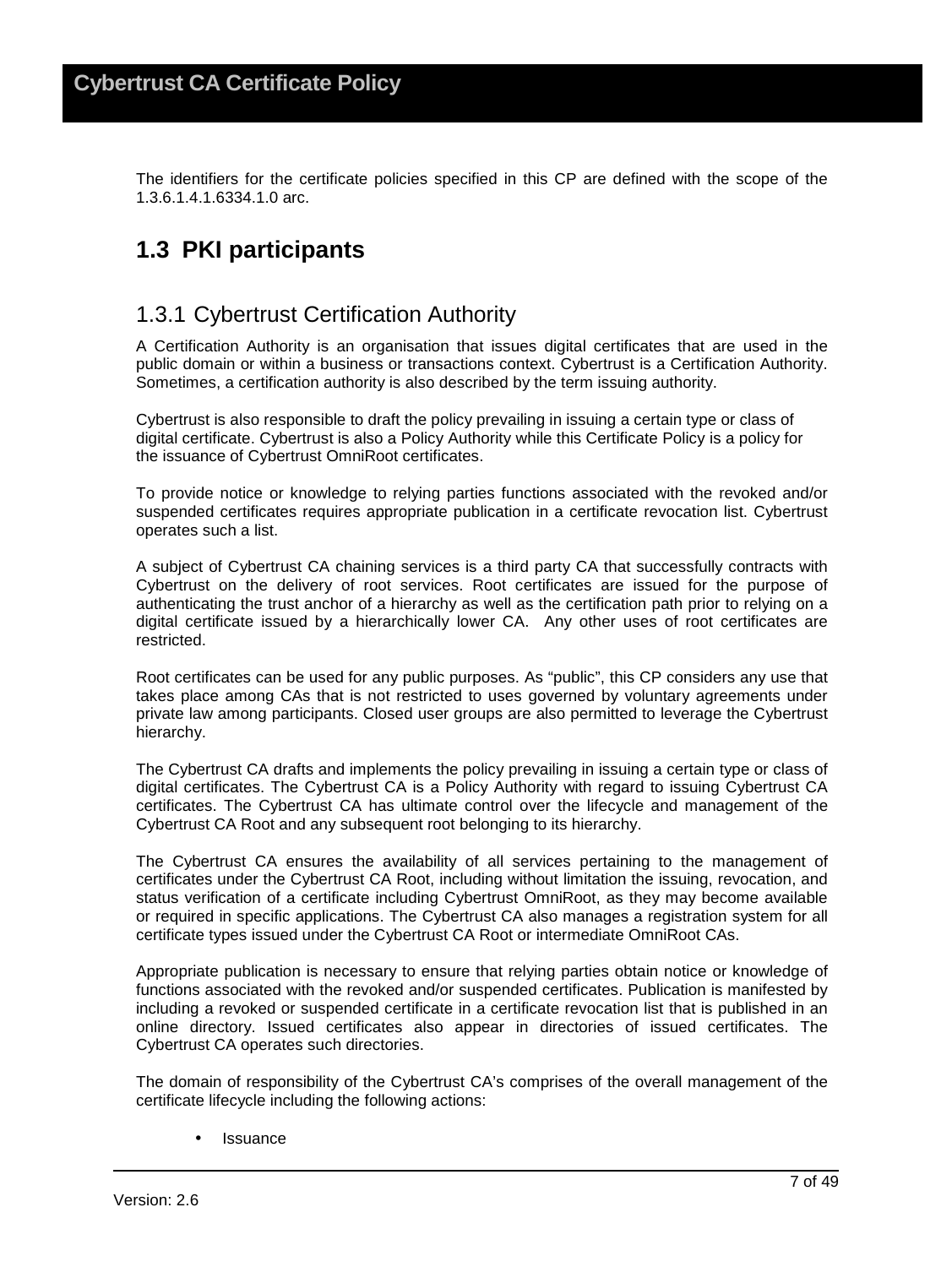- Revocation
- Re-key
- **Status validation**
- Directory service

Some of the tasks attributed to the certificate lifecycle are delegated to select Cybertrust RAs that operate on the basis of a service agreement with Cybertrust as explained below under 1.3.2.

### 1.3.1.1 Cybertrust agents

Cybertrust relies on Verizon Enterprise Solutions organizational agents to operate a secure facility and deliver CA services including the issuance, suspension, revocation, and status validation of Cybertrust CA certificates. The Cybertrust agents operate a service to Cybertrust on the basis of a service agreement. Verizon Enterprise Solutions is wholly owned by the same parent organization as Cybertrust.

#### 1.3.1.2 Roles of Cybertrust

Cybertrust operates as a Trust Service Provider to deliver Trust Services to a user community, directly or through an agent. An agent in this case includes third party entities, called Registration Authorities (RAs) that operate under agreement with and within the conditions laid out by Cybertrust.

The Cybertrust public certification services aim at supporting secure electronic commerce and online business services and to address the business and personal requirements of the users of electronic signatures.

#### 1.3.1.3 Cybertrust roots and hierarchy

Cybertrust makes available to subscribers dedicated root hierarchies to ensure the integrity of the end user certificate and the uniqueness of the resources that it makes available. The Cybertrust CA Roots belong to the broader domain of the Cybertrust trust network that includes roots that have been set up to fulfill specific purposes such as the issuance of end user certificates following processes defined by Cybertrust as well as other participating CAs that take advantage of Cybertrust's root, which is embedded in applications. This Cybertrust Certificate Policy addresses the Root and intermediate tiers of the Cybertrust hierarchy and provides guidance with regard to the general conditions of the Cybertrust services.

The Cybertrust CA Root has been used to certify each of the private keys of the subsequent third party intermediate CAs. By validating the certificate of such a CA, trust vested in Cybertrust can also be extended to the certified third party CA. The Cybertrust CA Root has issued intermediate CAs operated by Cybertrust for the purposes of issuing end entity certificates.

### 1.3.2 Cybertrust Registration Authorities

The Cybertrust CA reaches its subscribers through designated Registration Authorities. An RA requests the issuance, suspension and revocation of a certificate under this CP.

An RA submits the necessary data for the generation and revocation of the certificates to the CA.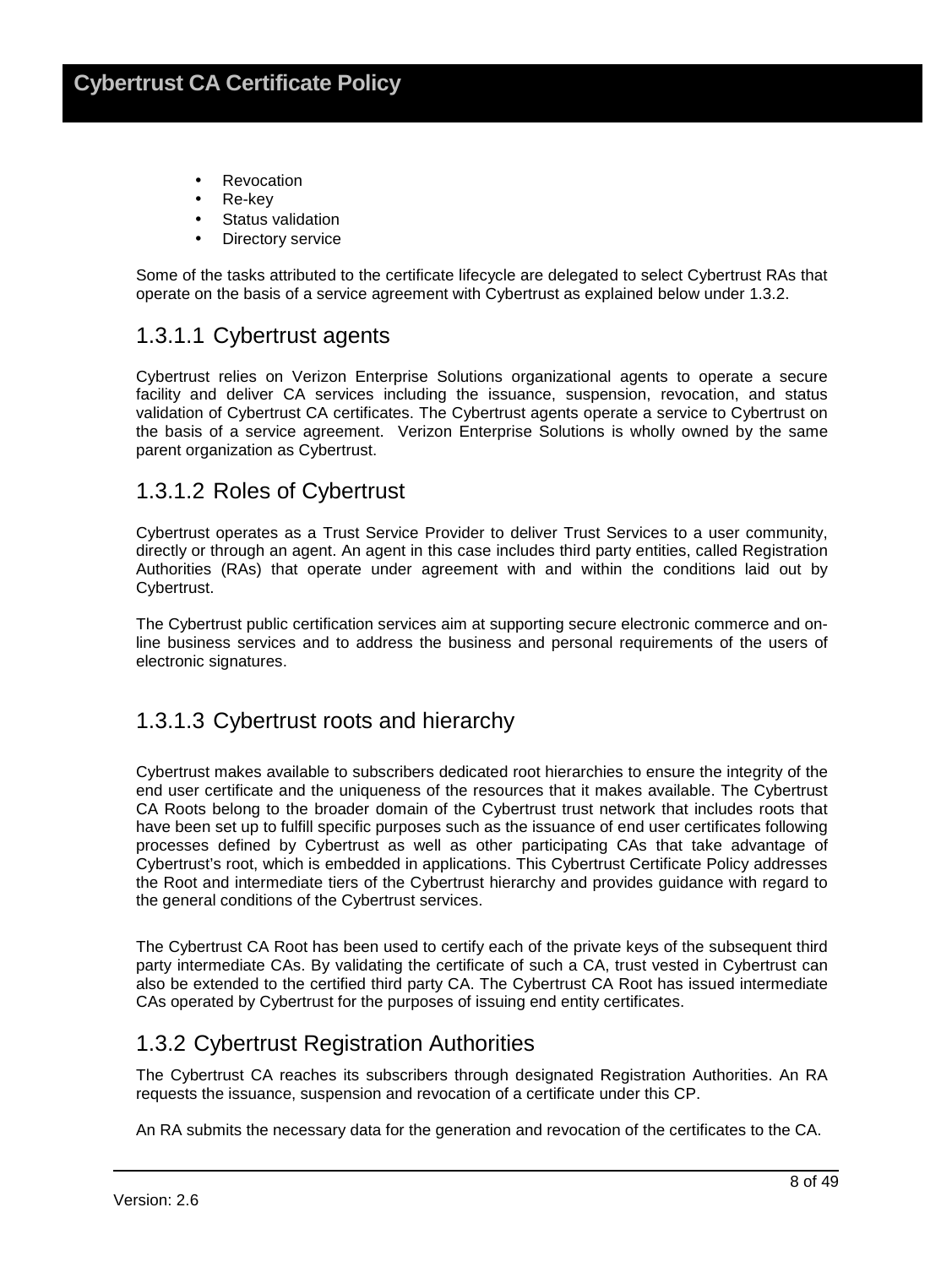A Cybertrust RA interacts with the subscriber to deliver public certificate management services to the end-user. A Cybertrust RA:

- Accepts, evaluates, approves or rejects the registration of certificate applications.
- Registers subscribers to Cybertrust CA certification services.
- Attends all stages of the identification of subscribers as assigned by the Cybertrust CA according to the type of certificates they issue.
- Uses official, notarised or otherwise authorised documents to evaluate a subscriber application.
- Following approval of an application, notifies the Cybertrust CA to issue a certificate.
- Initiates the process to suspend, unsuspend or revoke a certificate and request a certificate revocation from the Cybertrust CA.

The Cybertrust RA acts locally on approval and authorisation by the Cybertrust CA. The Cybertrust RA acts in accordance with the approved practices and procedures of the Cybertrust CA including this CP and documented Cybertrust RA procedures. Verizon Enterprise Solutions operates an RA under the Cybertrust CA for the purposes of end entity certificate issuance.

#### 1.3.3 Subscribers

Subscribers of Cybertrust OmniRoot are third party CAs that seek to be issued with certificates within a hierarchy managed by Cybertrust. Subscribers also include natural and legal persons acting as operators of devices who seek to obtain a trusted identity verification of a device and its ownership, as well as natural persons who seek a trusted verification of their identity. Subscribers are parties that:

- Set the framework of providing certification services with the Cybertrust CA to the benefit of the subject mentioned in a certificate.
- Have ultimate authority over the private key corresponding to the public key that is listed in a subject certificate.
- Accept and implement the contractual, audit and policy requirements of Cybertrust Omniroot services with regard to operational practises and technical implementation.

Legal persons must be duly represented by an authorised agent (e.g. an authorised Director). Legal persons cannot be mentioned as subjects for an OmniRoot intermediate CA certificate.

#### 1.3.4 Subjects

Subjects of Cybertrust OmniRoot are third party CAs and end entities that seek to be issued with certificates within a hierarchy managed by Cybertrust.

Subjects use electronic signature services under authorisation of and within the domain that is designated by the subscriber (if applicable). Subjects are parties that:

- Apply for a certificate.
- Are identified in a certificate.
- Hold the private key corresponding to the public key that is listed in a subscriber certificate.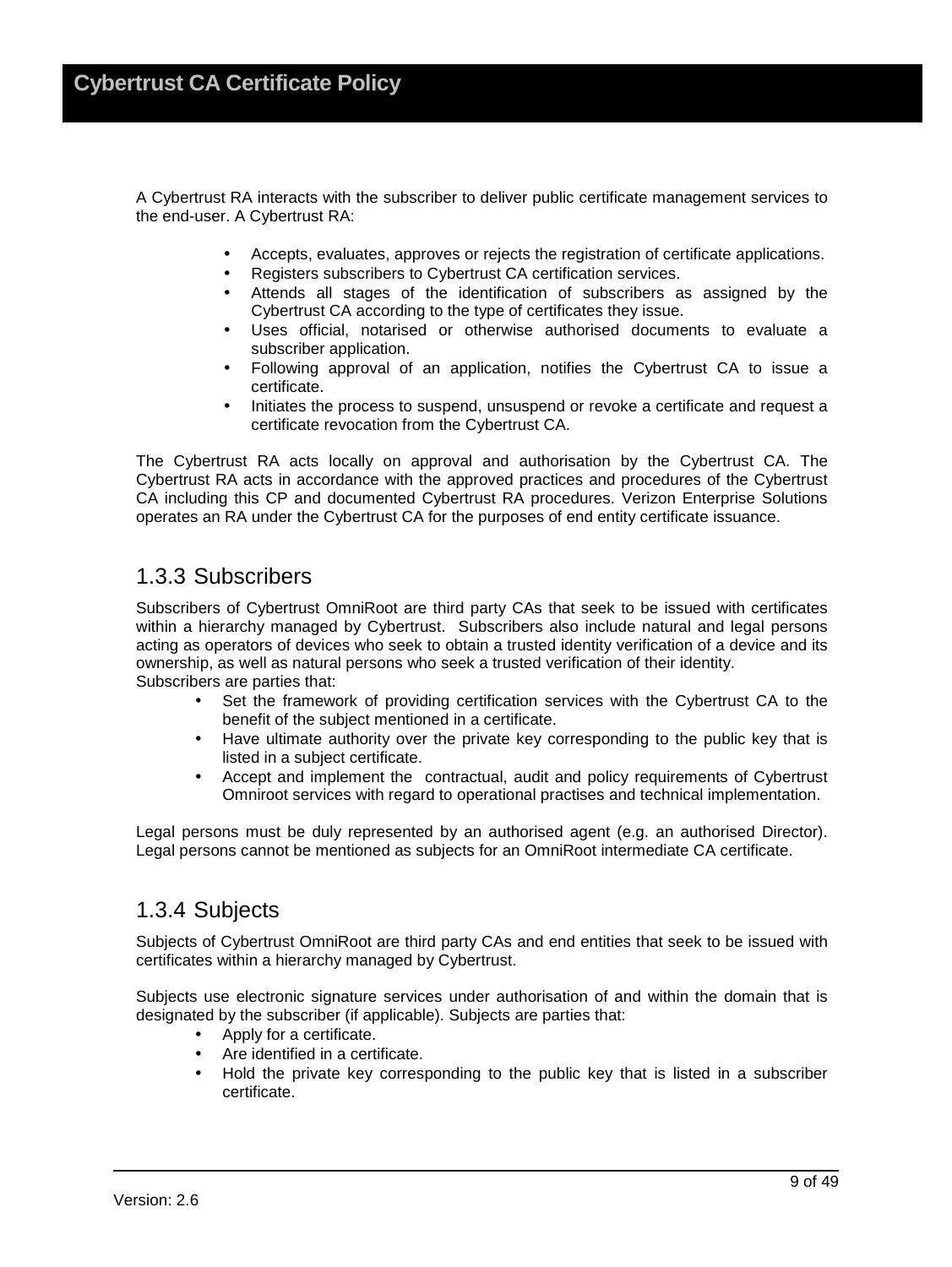A subject enrolls with the Cybertrust RA or a service provider that requires it to use a certificate within the designated service. A subject nominates a named Certificate Applicant also called a Subscriber, to apply for a certificate. A certificate applicant can be any natural person acting on behalf of the subject.

Subjects of Cybertrust CA root certificates are the same as the applying organisation, which is either the third party CA that requests Cybertrust for CA chaining services or the end entity certificate applicant.

### 1.3.5 Certificate Applicants

A Certificate Applicant is a party wishing to become a subscriber of a certificate. A certificate Applicant is a party designated by the subject to act on the subject's behalf in:

- Applying for a certificate.
- Agreeing with and accepting the relevant CA's subscriber agreement.

The applicant may be:

- The same as the subject itself, where this is a named individual.
- An individual employed by the subject.
- An individual employed by a contractor, or sub-contractor acting upon explicit authorisation.

### 1.3.6 Relying Parties

Relying parties are natural or legal persons that rely on a certificate and/or a digital signature verifiable with reference to a public key listed in a subscriber's certificate. For example, the Cybertrust operators that receive signed requests from Cybertrust CA subjects are relying parties of the Cybertrust certificates.

To verify the validity of a digital certificate, relying parties must always refer to CA revocation information, currently a Certificate Revocation List (CRL). Validation takes place prior to relying on information featured in a certificate. Alternatively, relying parties may refer to an automated response by using the OCSP protocol where available. Relying parties meet specific obligations as described in this CP.

## **1.4 Certificate use**

Certain limitations apply to the use of Cybertrust CA and end entity certificates.

#### 1.4.1 Appropriate certificate usage

Root certificates issued under the Cybertrust CA can be used to issue digital certificates for public domain transactions that require:

- Authentication
- Assurance about the identity of a remote device
- Encryption of data at rest or in transit
- Digital signatures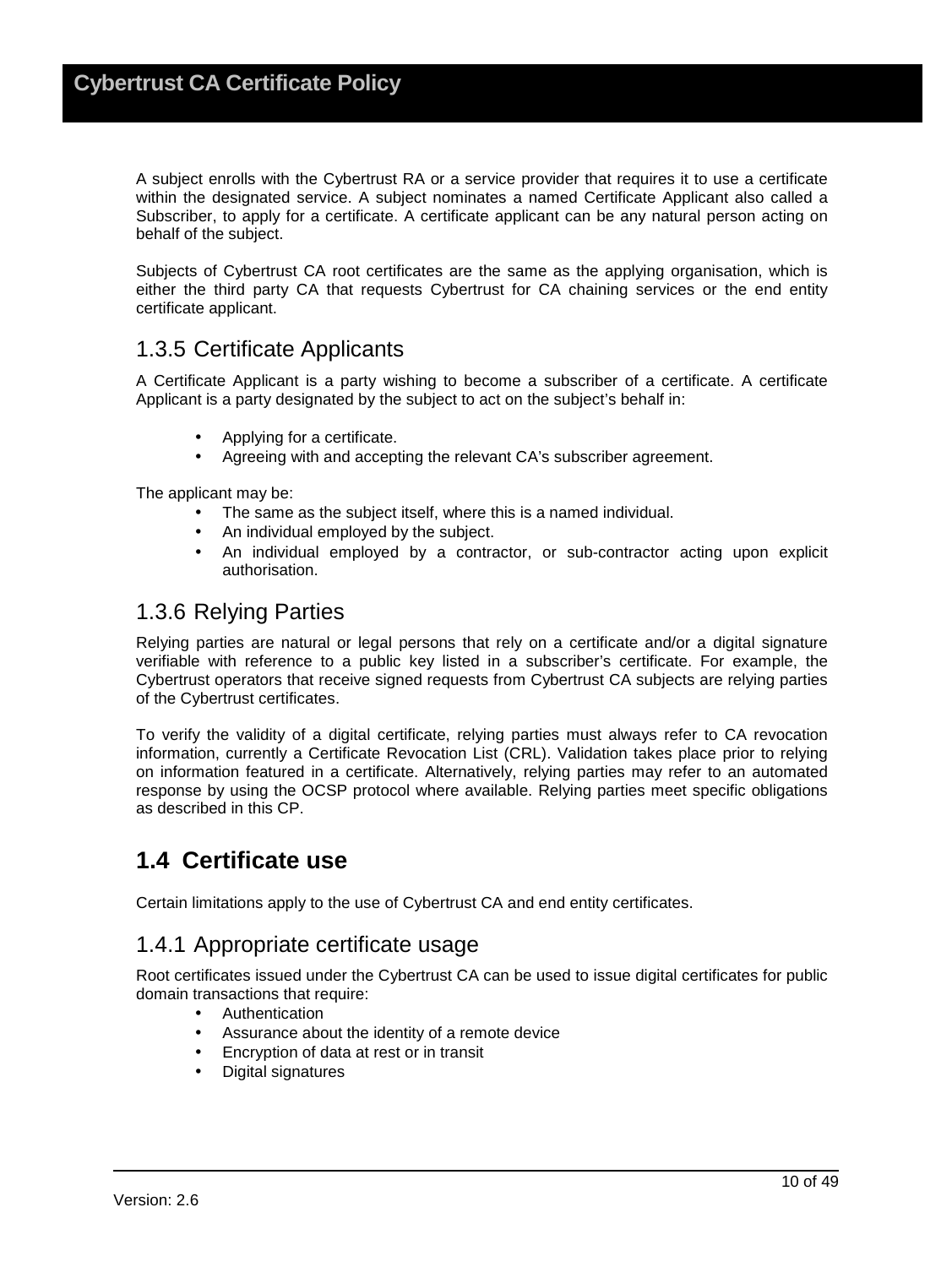Additional uses are specifically designated once they become available to end entities. Unauthorised use of Cybertrust CA certificates may result in an annulment of warranties offered by the Cybertrust CA to subscribers and relying parties.

#### 1.4.2 Prohibited certificate usage

End entity certificate use is restricted by using certificate extensions to specify key usage and extended key usage. Any usage of the certificate inconsistent with these extensions is not permitted.

#### 1.4.3 Certificate extensions

Cybertrust root certificate extensions are defined by the X.509 v.3 standard and other standards as well as any other formats including those used by common user agents such as browsers and mobile devices.

Cybertrust uses certain constraints and extensions for its public PKI services as per the definition of the International Standards Organisation (ISO). Such constraints and extensions may limit the role and position of a CA or subscriber certificate so that such subscribers can be identified under varying roles.

The key usage extension limits the technical purposes for which a public key listed in a certificate may be used. Cybertrust's own certificates may contain a key usage extension that limits the functionality of a key to only signing certificates, certificate revocation lists, or other data.

A certificate policy extension limits the usage of a certificate to the requirements of a business or a legal context. Cybertrust pro-actively supports and participates in the proliferation of industry, government or other certificate policies for its public certificates as it sees appropriate.

### 1.4.4 Critical Extensions

Cybertrust uses certain critical extensions in the certificates it issues such as:

- A basic constraint in the key usage to show whether a certificate is meant for a CA or not.
- To show the intended usage of the key.
- To show the number of levels in the hierarchy under a CA certificate.

## **1.5 Policy Administration**

The Cybertrust CA is a root authority (also known as trust anchor) that manages certificates services within its own domain. The Cybertrust CA might also interact with or seek recognition by third party certification authorities.

The Policy Managing Authority of the Cybertrust CA manages this CP. The Cybertrust CA registers, observes the maintenance of, and interprets this CP. The Cybertrust CA makes available the operational conditions prevailing in the life cycle management of certificates issued under the Cybertrust CA root. The operational conditions for each root are publicised in this CP.

#### 1.5.1 Scope

In an effort to invoke credibility and trust in the publicised Cybertrust CP and to better correspond to accreditation and legal requirements, Cybertrust may make revisions and updates to its policies as it sees fit or required by the circumstances. Such updates become binding for all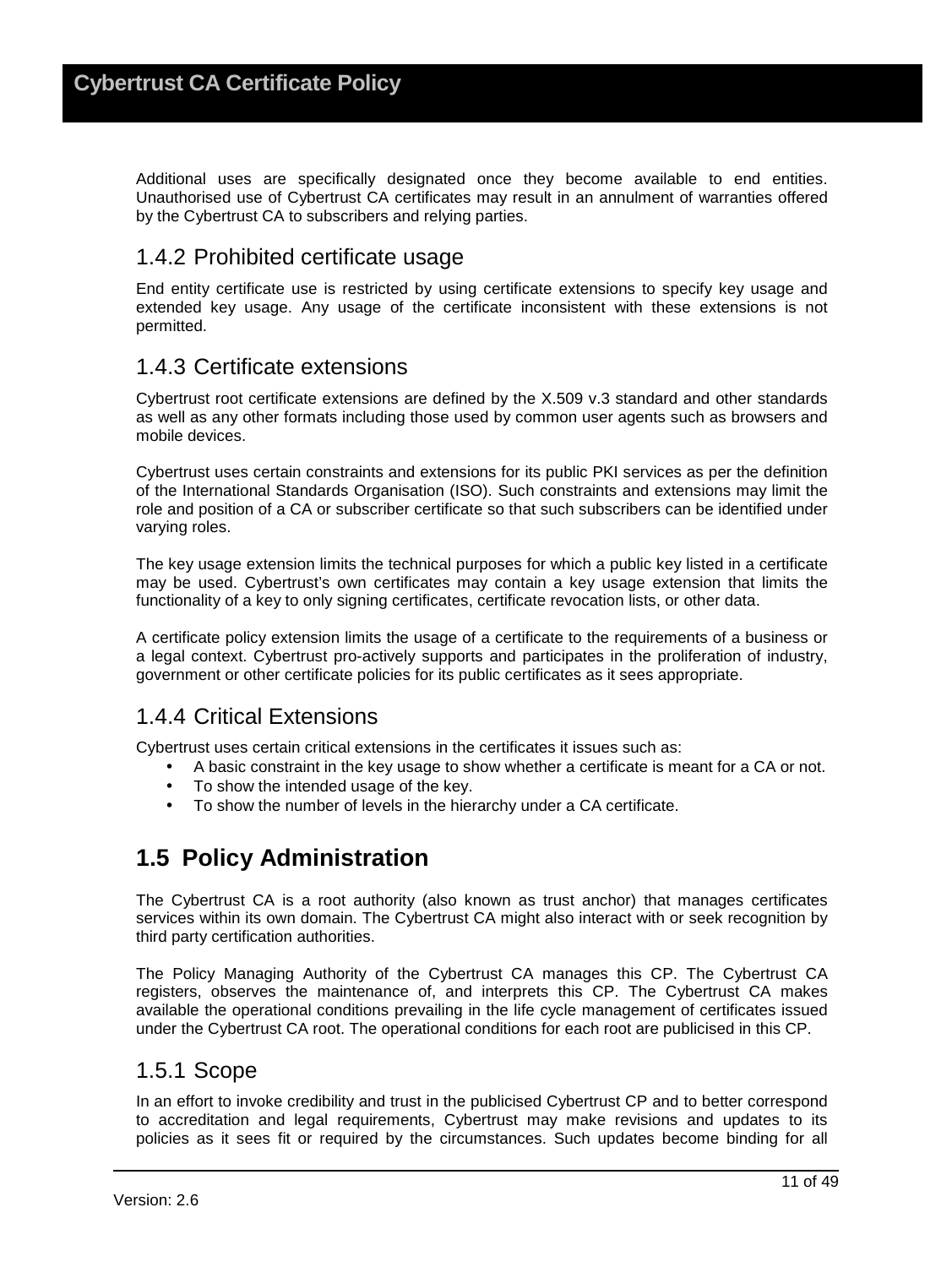certificates that have been issued or are to be issued 30 days after the date of the publication of the updated version of the CP and/or CPS.

## 1.5.2 Cybertrust Policy Management Authority

New versions and publicized updates of Verizon Cybertrust policies are approved by the Verizon-Cybertrust Policy Management Authority. The Verizon-Cybertrust Policy Management Authority in its present organisational structure comprises members as indicated below:

- At least one member of the management of Cybertrust.
- At least two authorised agents directly involved in the drafting and development of Cybertrust practices and policies.

The Management member chairs the Verizon-Cybertrust Policy Management Authority ex officio.

All members of the Verizon-Cybertrust Policy Management Authority have one vote. There are no other voting rights reserved for any other party. In case of lock vote the vote of the Chair of the Verizon-Cybertrust Policy Management Authority counts double.

## 1.5.3 Acceptance of Updated Versions of the CP

Upon approval of a CP update by the Cybertrust Policy Management Authority that CP is published in the Cybertrust online Repository at https://secure.omniroot.com/repository.

The updated version is binding against all existing and future subscribers unless notice is received within 30 days after communication of the notice. After such period the updated version of the CP is binding against all parties including the subscribers and parties relying on certificates that have been issued under a previous version of the Cybertrust CP.

Subscribers that are affected by changes may file comments with the policy administration organization within 15 days from notice. Only subscribers and the supervisory authority may submit objections to policy changes. Relying parties that are not subscribers do not have the right to submit objections and any such submissions will be regarded as never received.

Cybertrust publishes on its web site at least the two latest versions of its CP.

#### 1.5.3.1 Changes with notification

Updated versions of this CP are notified to auditors as necessary.

#### 1.5.4 Version management and denoting changes

Changes are denoted through new version numbers for the CP. New versions are indicated with an integer number followed by one decimal that is zero. Minor changes are indicated through one decimal number that is larger than zero. Minor changes include:

- Minor editorial corrections
- Changes to contact details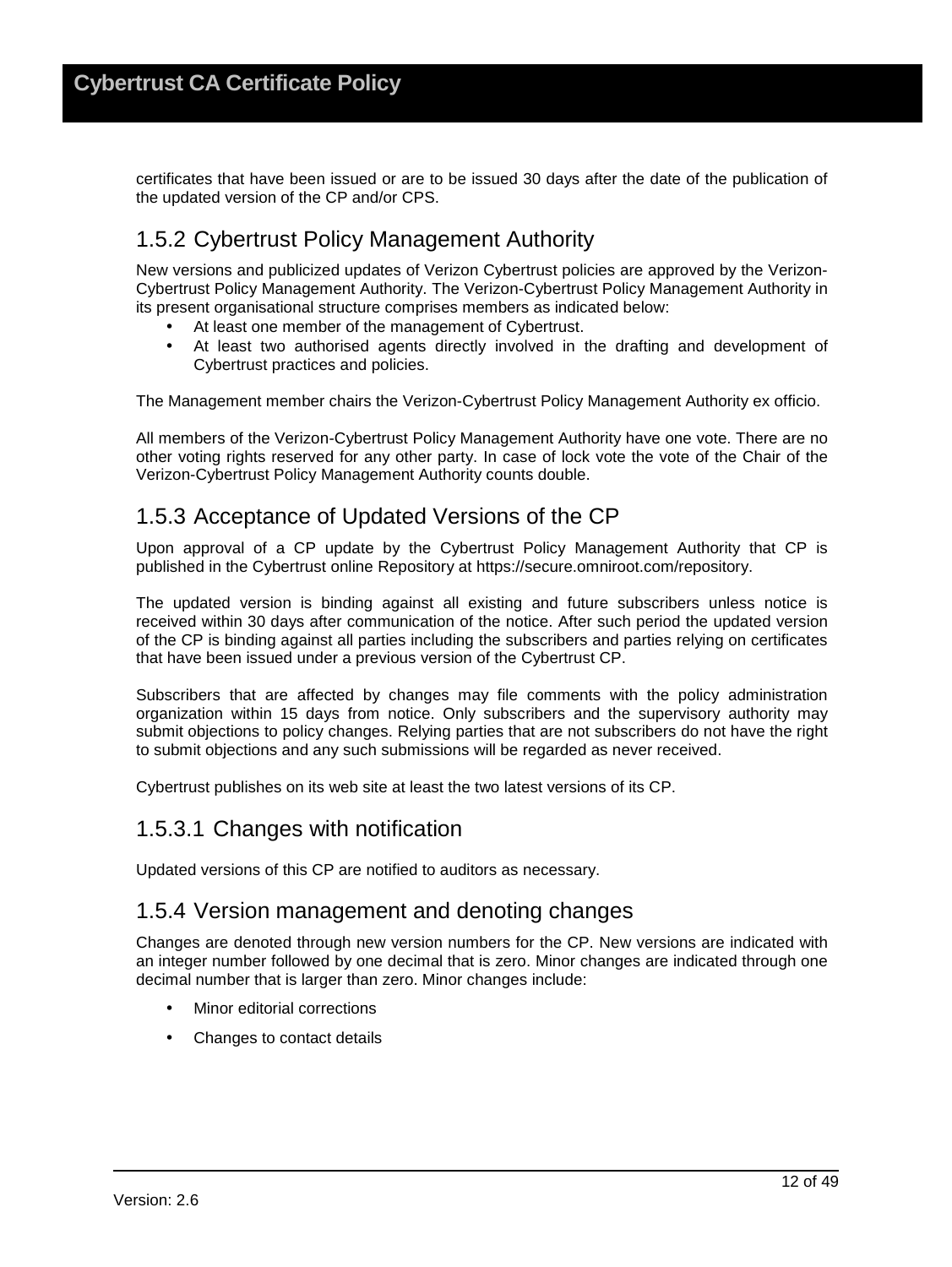## **1.6 Definitions and acronyms**

A list of definitions can be found at the end of this CP.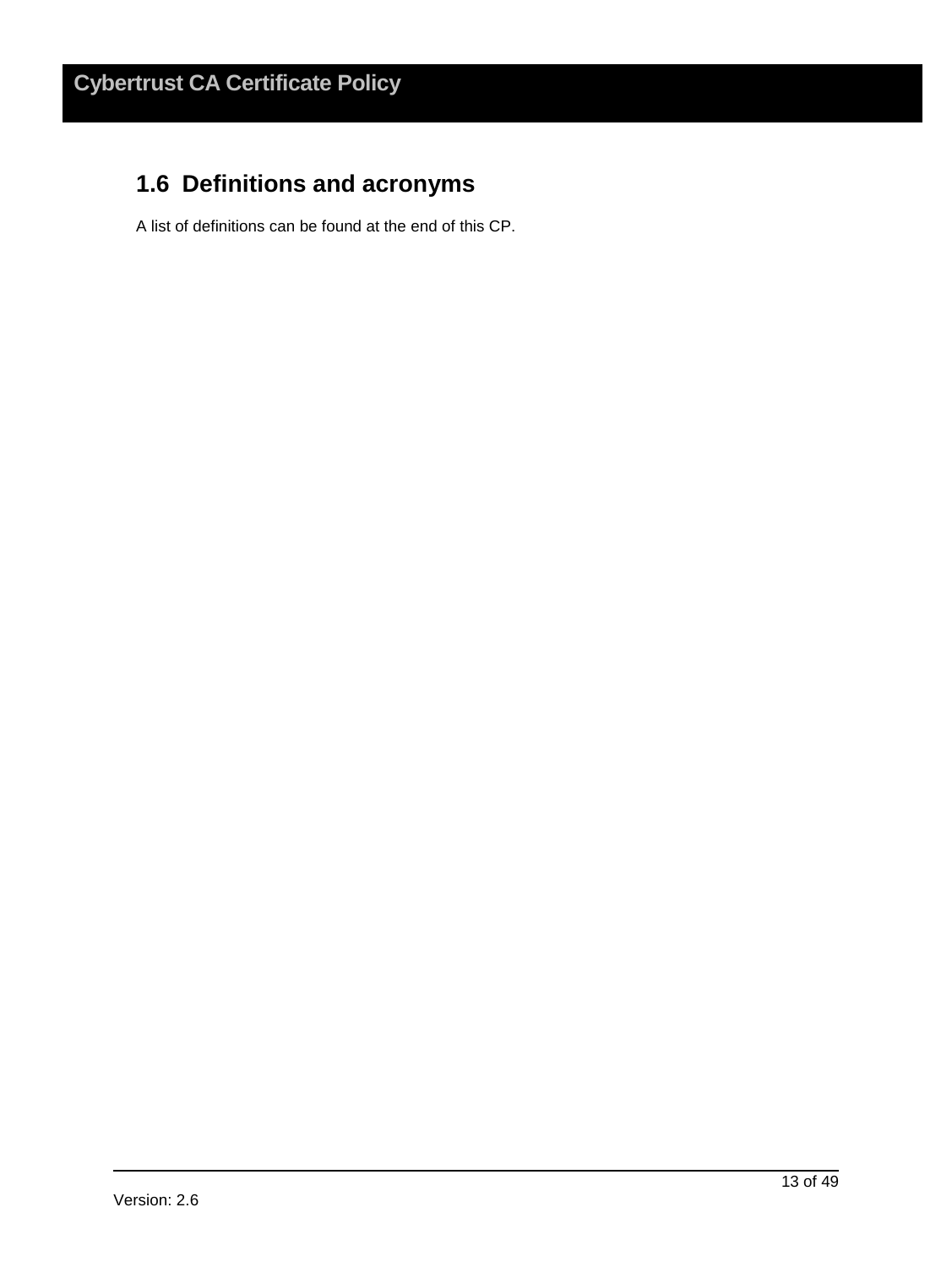## **2. Publication and Repository Responsibilities**

Cybertrust publishes information about the digital certificates that it issues in an online publicly accessible repository. Cybertrust reserves its right to publish certificate status information in third party repositories.

Cybertrust retains an online repository of documents where it makes certain disclosures about its practices, procedures and the content of certain policies including this CP. Cybertrust reserves its right to make available and publish information on its policies by any appropriate means within the Cybertrust repository.

All parties who are associated with the issuance, use or management of Cybertrust certificates are hereby notified that Cybertrust may publish submitted information on publicly accessible directories in association with the provision of electronic certificate status information.

Cybertrust refrains from making publicly available certain elements of documents including security controls, procedures, and internal security policies. However, these elements are disclosed in audits associated with formal accreditation schemes to which Cybertrust adheres.

## **2.1 Access control on repositories**

While Cybertrust strives to keep access to its public repository and access to its policy (e.g. CP, CPS etc.) free of charge, it might charge for services such as the publication of status information on third party databases, private directories, etc.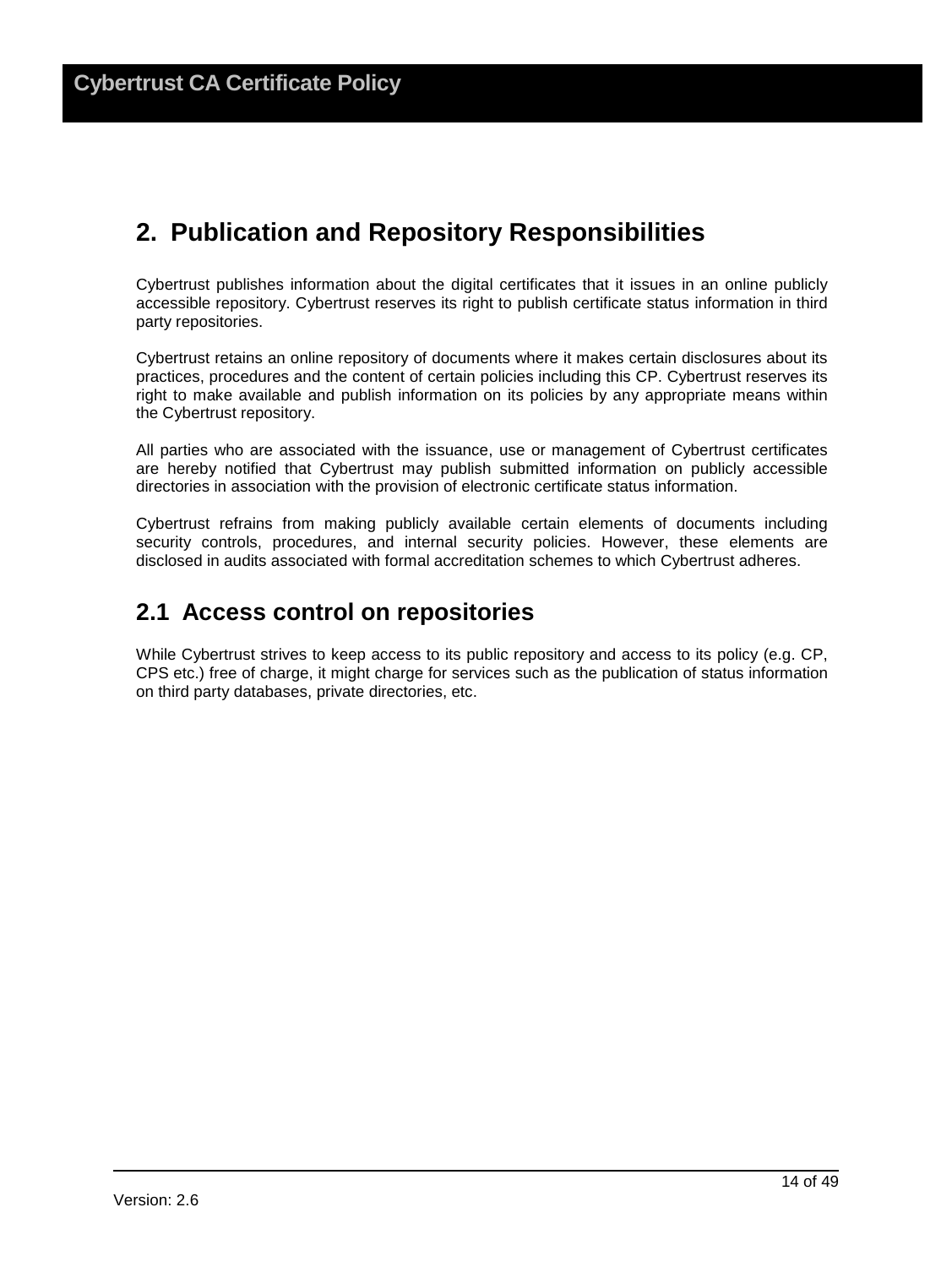## **3. Identification and Authentication**

Cybertrust maintains documented practices and procedures to authenticate the identity and/or other attributes of an end-user certificate applicant to a Cybertrust CA or Cybertrust RA prior to issuing a certificate. The details of these practices and procedures are set forth in the Certificate Practice Statement corresponding to this Certificate Policy, as the specific practice varies depending on the intended use of the certificate.

Cybertrust uses approved procedures and criteria to accept applications from entities seeking to become Cybertrust CAs, RAs, or other entities operating in or interoperating with Cybertrust's infrastructure including entities seeking CA chaining services.

Cybertrust authenticates the requests of parties wishing the revocation of certificates under this policy.

Cybertrust maintains appropriate procedures to address naming practices, including the recognition of trademark rights in certain names and logos.

## **3.1 Naming**

To identify a subscriber Cybertrust follows certain naming and identification rules that include types of names assigned to the subject, such as X.500 distinguished names RFC-822 names and X.400 names.

When applying for a OmniRoot certificate, the applicant's name must be meaningful unless explicitly permitted in the relevant product description and the Cybertrust CP. Cybertrust issues certificates to applicants submitting a documented application containing a verifiable name.

## **3.2 Initial Identity Validation**

The identification of the applicant for Cybertrust services including CA chaining services is carried out according to a documented procedure that is implemented by the Cybertrust RAs.

The subscriber identified in the subject field must prove possession of the private key corresponding to the public key being registered with Cybertrust. Such a relationship can be proved by, for example, a digital signature in the certificate signing request message.

Cybertrust accepts other CAs wishing to enter its own network and operate under its own hierarchy. Following an initial assessment and the signing of a specific agreement with Cybertrust the applicant CA has to provide Cybertrust with certain identification documents including an authorisation letter and articles of incorporation. Cybertrust retains its right to consult third party databases that identify organisations in this regard.

CA chaining services do not require the physical appearance of the customer as long as an agreement between the applicant organisation and Cybertrust has been executed.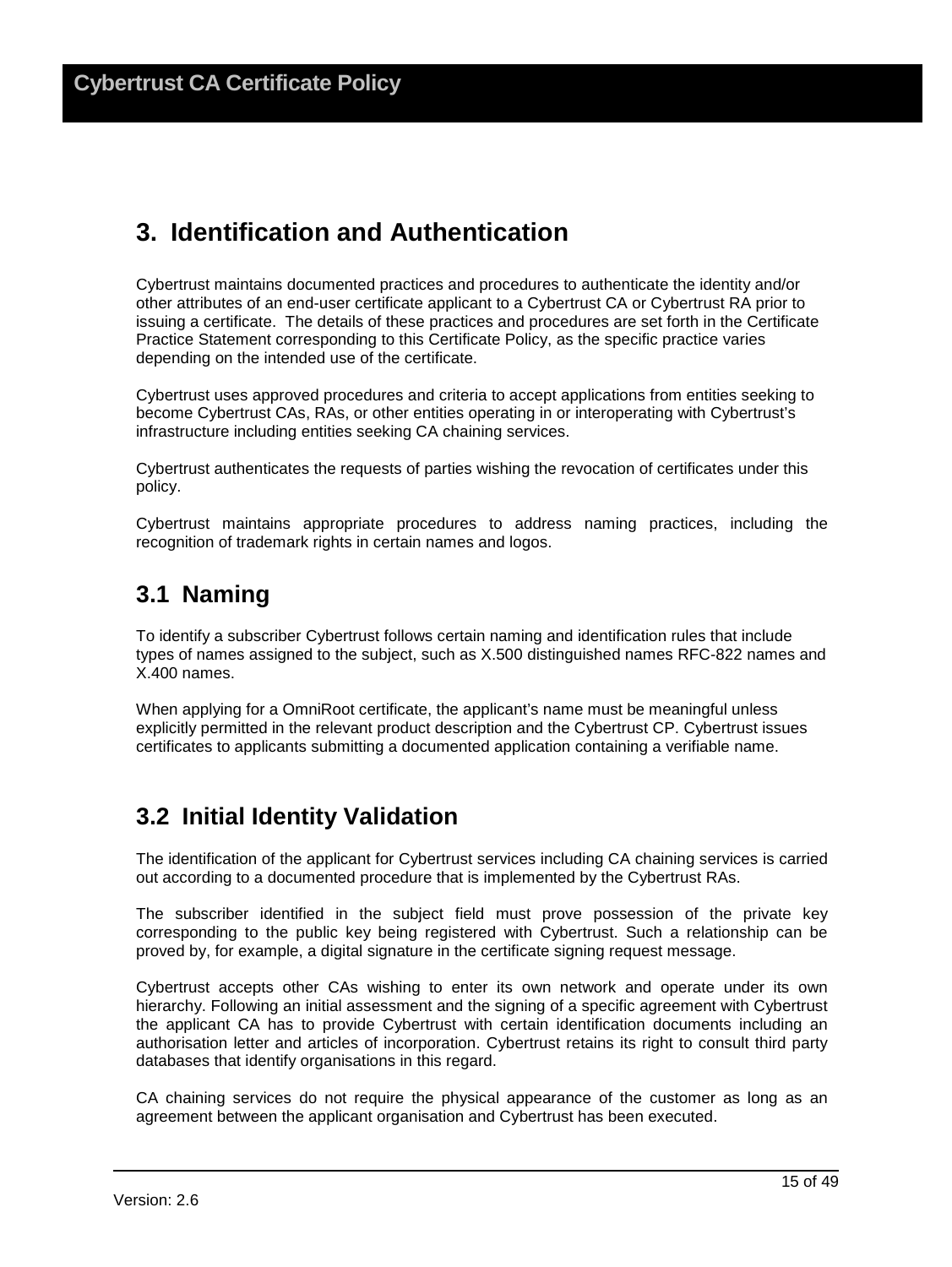The identification of the applicant for end entity certificates is carried out according to a documented procedure that is implemented by the Cybertrust RAs.

The subscriber identified in the subject field must prove possession of the private key corresponding to the public key being registered with Cybertrust. Such a relationship can be proved by, for example, a digital signature in the certificate signing request message.

Cybertrust RAs will prove exclusive ownership and control of the identities asserted in an end entity certificate using governmental databases and commercial aggregates of these databases deemed to be updated at a pace that ensures accuracy.

Device domain name assignments are managed by ICANN, which Cybertrust RAs validate using a WHOIS service. Trademarks, service marks, trade names and registered versions of these are managed by various international patent and trademark offices and aggregated by commercial database providers to which Cybertrust RAs may subscribe.

## **3.3 Subscriber registration process**

Cybertrust manages and operates the service to be compliant to the latest version of the Baseline Requirements for the Issuance and Management of Publicly‐Trusted Certificates and the Guidelines for Extended Validation Certificates as available at https://www.cabforum.org.

Cybertrust makes reasonable efforts to ensure that:

- Subscribers are properly identified and authenticated
- Subscriber certificate requests are complete, accurate and duly authorized.

In particular:

- Cybertrust provides notice to the applicant through the dedicated policy framework published on its repository at https://secure.omniroot.com/repository.
- Before entering any contractual relationship with a CA subscriber, Cybertrust makes available a CA chaining agreement, which the applicant must approve prior to placing a request with Cybertrust.
- Cybertrust's policy framework is limited under data protection and consumer protection laws and applicable warranty limitations, as explained in this Cybertrust CP.
- Cybertrust maintains documented contractual relationships with all third party registration authorities or outsourced agents it uses to deliver certificates.

#### 3.3.1 Documents used for subscriber registration

Cybertrust or an authorized Cybertrust RA verifies by appropriate means and on the basis of a documented procedure, the identity and, if applicable, all specific attributes thereof of applicants of a certificate. In addition to the above, to identify organizations Cybertrust typically requests certified copies of by-laws, and possibly additional identification elements such as proof of VAT registration etc.

#### 3.3.2 Data needed for subscriber registration

For CA chaining services, evidence required might include:

• Full name (including surname and given names) of the subscriber.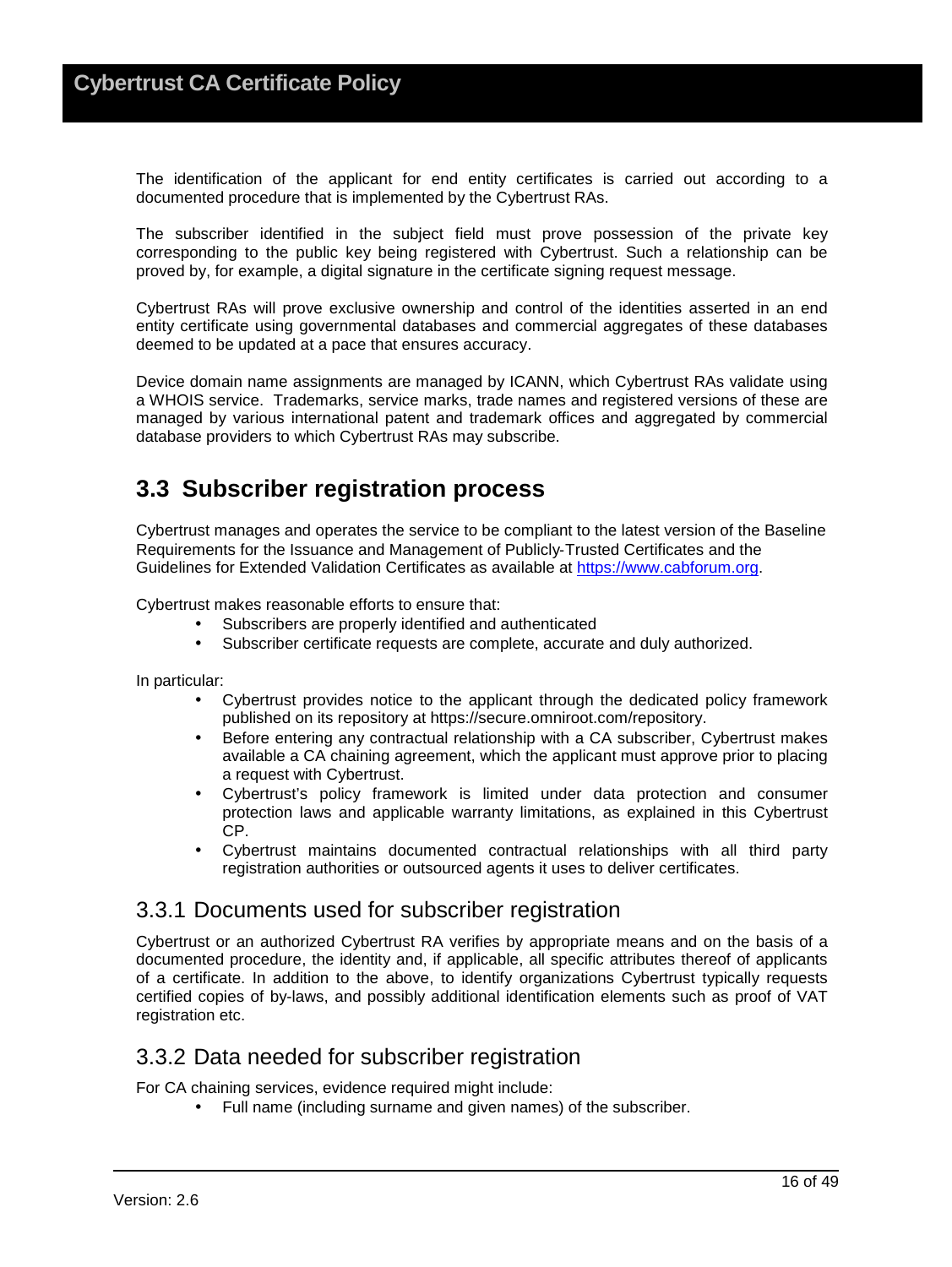- Date and place of birth, a nationally recognized identity number, or other attributes of the subscriber which may be used to, as far as possible, distinguish the person from others with the same name.
- Full name and legal status of the associated legal person or other organizational entity.
- Any relevant existing registration information (e.g. company registration) of the associated legal person or other organizational entity.
- Evidence that the subscriber is associated with that organizational entity.

For end entity certificate services, evidence required might include:

- Full name (including surname and given names) of the subscriber.
- Full name and legal status of the associated legal person or other organizational entity.
- Any relevant existing registration information (e.g. company registration) of the associated legal person or other organizational entity.
- Evidence that the subscriber is associated with that organizational entity.

#### 3.3.3 Pseudonyms

Pseudonyms are not permitted for Cybertrust OmniRoot certificates.

#### 3.3.4 Records for subscriber registration

Cybertrust records all information used to verify the subscriber identity, including any reference number on the documentation used for verification, and any limitations on the validity thereof.

Cybertrust maintains records of the executed CA chaining contract and any material or documents that support the application which also might include but is not limited to:

- CA chaining agreement as approved of and executed by the applicant.
- Consent to the keeping of a record by Cybertrust of information used in registration and any subsequent certificate status change and passing of this information to third parties under the same conditions as required by this CP in the case of the CA terminating its services.
- A statement to the effect that information held in the certificate is correct and accurate.
- Full name of the subscriber.
- Proof of organization context.
- Full name and legal status of the associated legal person or other organizational entity.
- Any relevant registration information (e.g. company registration) of the associated legal person or other organizational entity.
- Evidence that the subscriber is associated with that organizational entity.

Cybertrust maintains records of the executed subscriber agreement and any material or documents that support the application for an end entity certificate which also might include but is not limited to:

• Consent to the keeping of a record by Cybertrust of information used in registration and any subsequent certificate status change and passing of this information to third parties under the same conditions as required by this CP in the case of the CA terminating its services.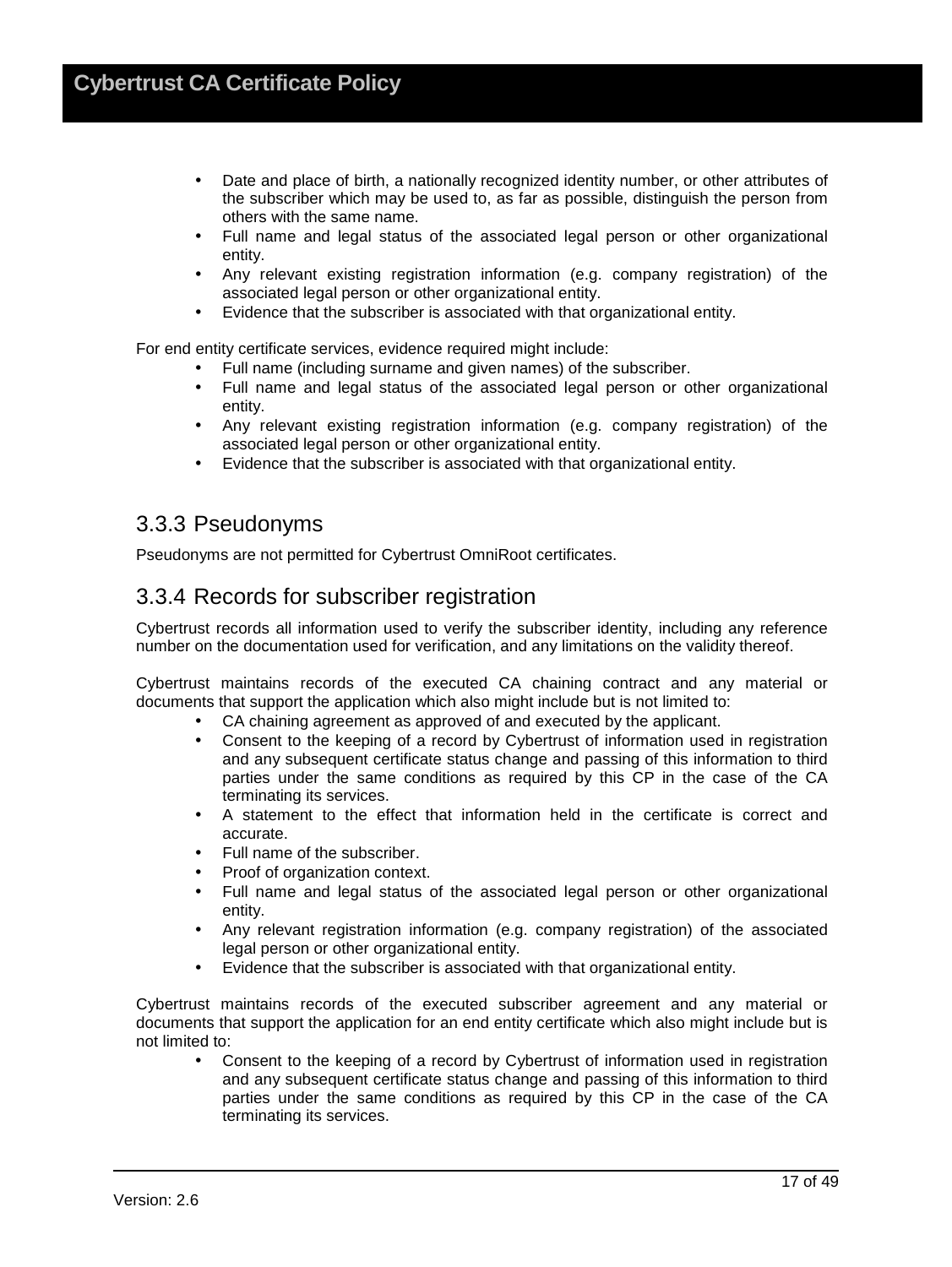- A statement to the effect that information held in the certificate is correct and accurate.
- Full name of the subscriber.
- Proof of organizational context.
- Full name and legal status of the associated legal person or other organizational entity.
- Any relevant registration information (e.g. company registration) of the associated legal person or other organizational entity.
- Evidence that the subscriber is associated with that organizational entity.
- Data gathered by Cybertrust RAs independently from authoritative device domain ownership databases and commercial data aggregators who accurately report the records of authoritative government agencies.

The records identified above shall be kept for a period of no less than five (5) years following the expiration of a certificate as mandated by business documentation legislation. A Cybertrust RA maintains such records.

## **3.4 Identification and Authentication for Revocation Requests**

For the identification and authentication procedures of revocation requests of OmniRoot certificates, Cybertrust requires a written and undersigned statement of the subscriber requesting the revocation.

For the identification and authentication procedures of revocation requests of end entity certificates, Cybertrust requires either a written and undersigned statement of the subscriber requesting the revocation, or execution of a request using a shared secret initiated by the subscriber at the time of enrolment.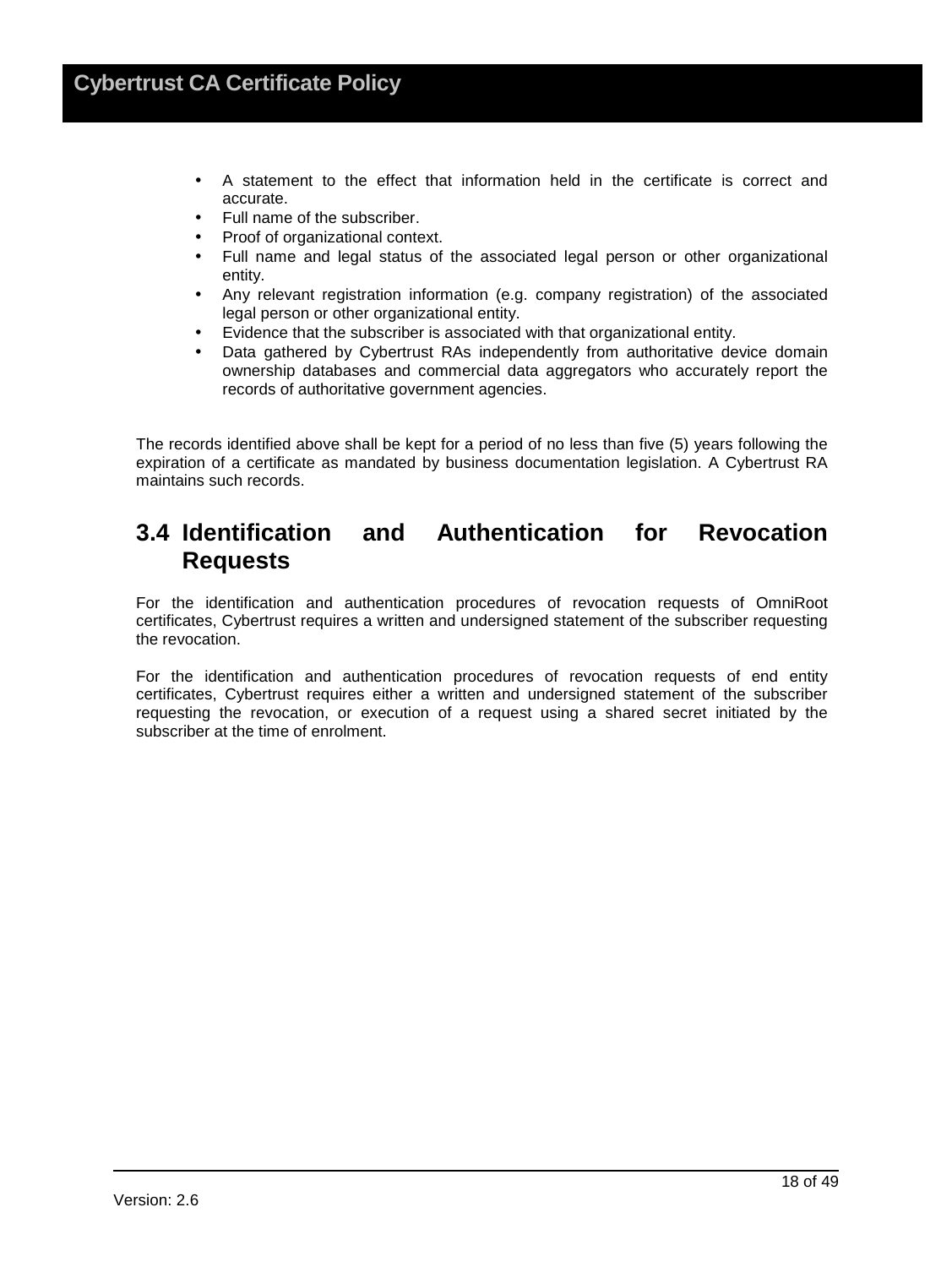## **4. Certificate Life-Cycle Operational Requirements**

All entities within the Cybertrust domain including third party CAs, RAs and subscribers or other participants, have a continuous duty to inform the Cybertrust CA of all changes in the information featured in a certificate during the operational period of such certificate and until it expires or is revoked.

The Cybertrust CA issues, revokes or suspends certificates following an authenticated and duly signed request issued by a Cybertrust RA.

Cybertrust manages and operates the service to be compliant to the latest version of the Baseline Requirements for the Issuance and Management of Publicly‐Trusted Certificates, the Guidelines for Extended Validation Certificates, and the CA / Browser Forum Network and Certificate System Security Requirements, v. 1.0 as available at https://www.cabforum.org.

## **4.1 Certificate Application**

The application process for an OmniRoot intermediate CA certificate requires the execution of a CA chaining agreement with Cybertrust. Subsequently the applicant sends to Cybertrust through secure dispatch the required registration data as well as the public key to be included in a subordinate certificate. The Cybertrust RA validates the identity of the applicant on the basis of credentials presented prior to requesting the issuance of a subordinate certificate by the Cybertrust CA.

The application process for an end entity certificate requires the execution of a subscriber agreement with Cybertrust. Subsequently the applicant sends to Cybertrust through secure dispatch the required registration data as well as the public key to be included in an end entity certificate. The Cybertrust RA validates the identity of the applicant and subscriber on the basis of information and credentials provided as well as correlating this information to publicly available authoritative data sources.

## **4.2 Certificate Application Processing**

For all certificate types, a Cybertrust RA acts upon a certificate application to validate an applicant's identity. Subsequently, an RA either approves or rejects a certificate application. Such approval or rejection does not necessarily have to be justified to the applicant or any other party.

The RA uses documented and audited procedures and adopts its own practices.

## **4.3 Certificate Issuance**

Further to validation and approval of a certificate application, the Cybertrust RA sends a certificate issuance request to the Cybertrust CA.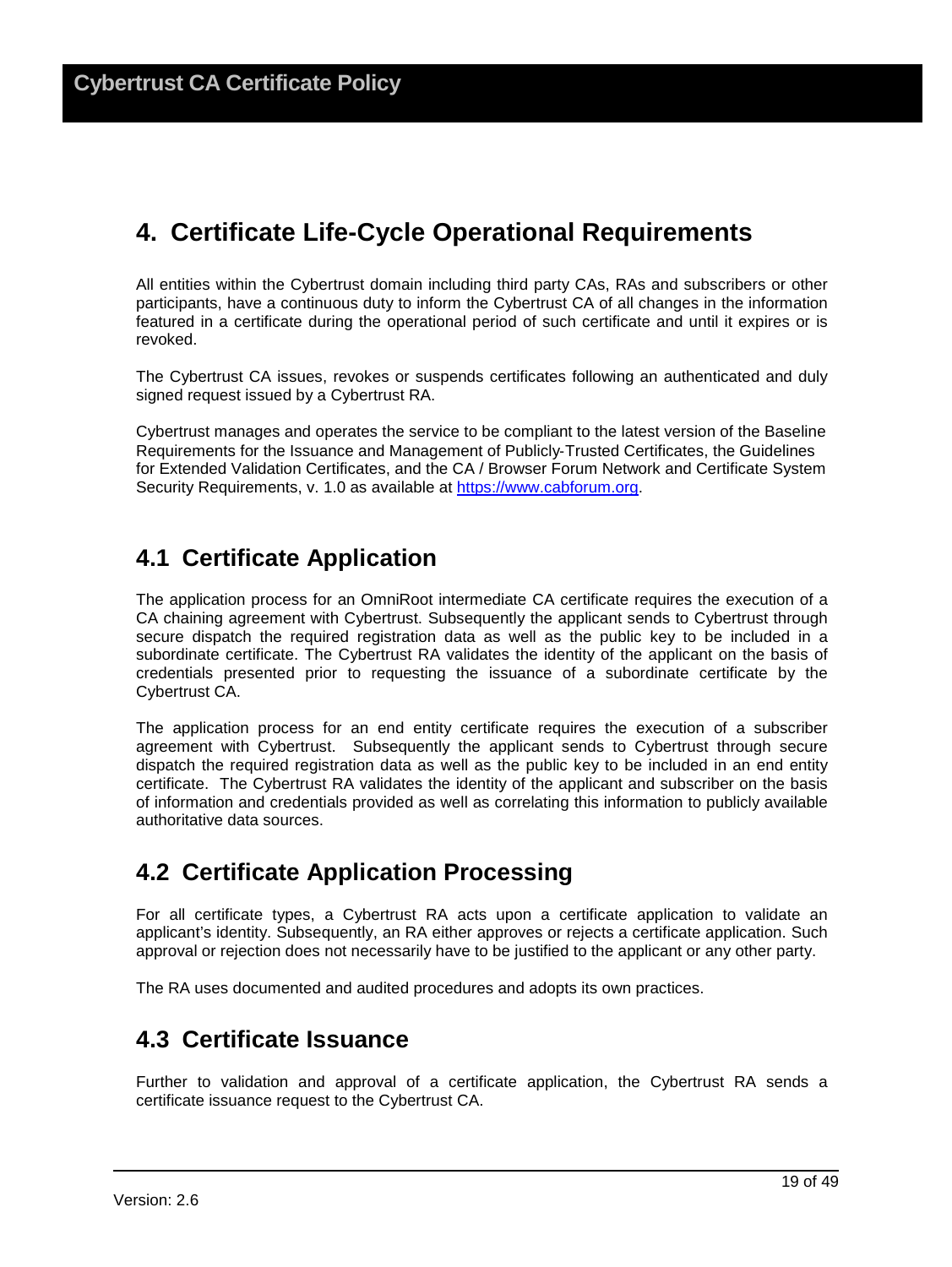Requests from the RA are granted approval provided that they are validly made and they contain valid subscriber data, formatted according the Cybertrust CA specifications.

Issued certificates are delivered to the subject.

## **4.4 Certificate generation**

With reference to the issuance of certificates, Cybertrust represents towards all parties that certificates are issued securely according to the conditions set below:

- The procedure to issue a certificate, including a subordinate certificate, is securely linked to the associated registration, including the provision of any subscriber generated public key.
- Certificate generation for CA certificates is done in an offline ceremony, conforming to Webtrust for CA standards for key generation and maintenance and physical and logical security controls.
- Cybertrust ensures the uniqueness of the distinguished name assigned to the subscriber within its own domain.
- The confidentiality and integrity of registration data is ensured at all times through appropriate means.
- The authentication of RA registrars is ensured through appropriate credentials.
- Certificate requests and generation are also supported by robust and tested procedures.
- If external registration service providers are used, registration data is exchanged with authenticated registration service providers.
- Cybertrust accepts independent audits of its services and practices.

## **4.5 Certificate Acceptance**

An issued Cybertrust CA certificate is deemed accepted by the subscriber when the RA confirms the acceptance of a certificate the CA issues.

Objection to accepting an issued certificate must explicitly be notified to the Cybertrust CA within 5 working days from delivery. Thereafter the certificate is deemed accepted.

The Cybertrust CA might publish issued certificates.

## **4.6 Key Pair and Certificate Usage**

The responsibilities relating to the use of keys and certificates include the ones addressed below:

#### 4.6.1 Subscriber

The obligations of the subscriber include the following ones:

### 4.6.1.1 Subscriber duties

The duties of subscribers include the following:

1. Accepting all applicable terms and conditions in the CP of Cybertrust published in the Cybertrust Repository.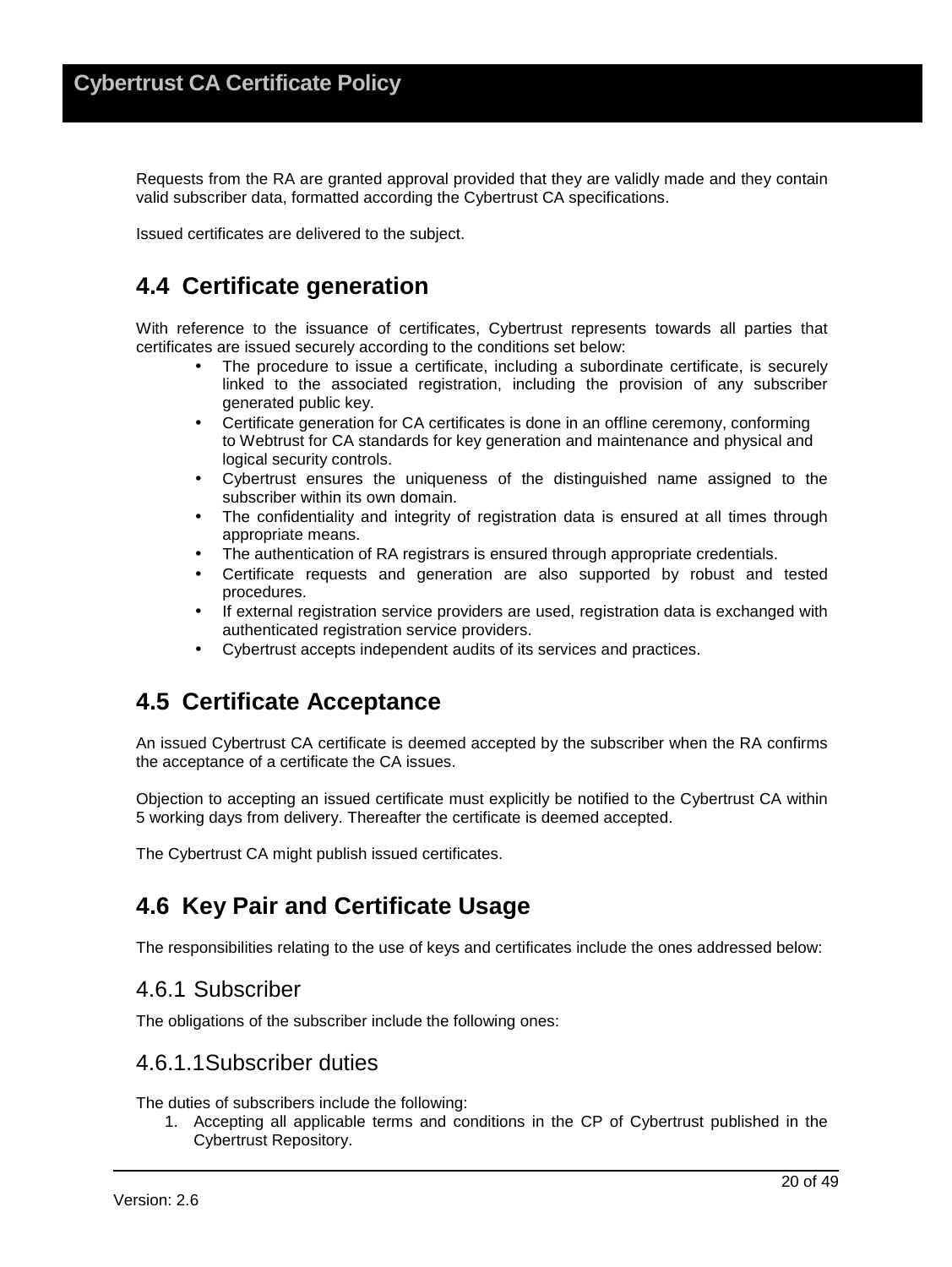- 2. Notifying the Cybertrust CA or a Cybertrust RA of any changes in the information submitted that might materially affect the trustworthiness of that certificate.
- 3. Ceasing to use a Cybertrust certificate when it becomes invalid.
- 4. Using a Cybertrust certificate, as it may be reasonable under the circumstances.
- 5. Preventing the compromise, loss, disclosure, modification, or otherwise unauthorised use of their private key.
- 6. Using secure devices and products that provide appropriate protection to their keys and which were approved prior by Cybertrust.
- 7. Accepting responsibility for any acts and omissions of partners and agents as subscribers used to generate, retain, escrow, or destroy any private keys.
- 8. Refraining from submitting to Cybertrust or any Cybertrust directory any material that contains statements that violate any law or the rights of any party.
- 9. Requesting the revocation of a certificate in case of an occurrence that materially affects the integrity of a Cybertrust certificate.
- 10. Refraining from tampering with a certificate.
- 11. Only using certificates for legal and authorised purposes in accordance with the CP and either the CA chaining agreement or applicable subscriber agreement.

The Subscriber has all above stated duties towards the CA at all times. When the subscriber applies on behalf of a different named Subject certain duties can be mitigated to the Subject, which in return shall have to inform the Subscriber of any eventualities affecting the life cycle of a certificate. In such case of mitigation, duties 2, 3, 4, 5, 6, 8, 9 10, 11 above apply to the Subject and not to the Subscriber.

### 4.6.1.2 Certificate Life-Cycle Operational Requirements

Subscribers have a continuous duty to inform directly a Cybertrust RA of any and all changes in the information featured in a certificate during the validity period of such certificate or of any other fact that materially affects the validity of a certificate. This duty can be exercised either directly by the subscriber of through an agent.

### 4.6.1.3 Reliance at Own Risk

It is the sole responsibility of the parties accessing information featured in the Cybertrust CA Repositories and web site to assess and rely on information featured therein.

#### 4.6.2 Relying party

The duties of a relying party are as follows:

### 4.6.2.1 Relying party duties

A party relying on a certificate will:

- Receive notice of the Cybertrust CA and associated conditions for relying parties.
- Validate a Cybertrust certificate by using certificate status information (e.g. a CRL or OCSP) published by Cybertrust, in accordance with the certificate path validation procedure, and validate at least those certificate attributes that materially affect the relying party's own signature policy if available.
- Trust a Cybertrust certificate only if all information featured on such a certificate can be verified via such a validation procedure as being correct and up to date.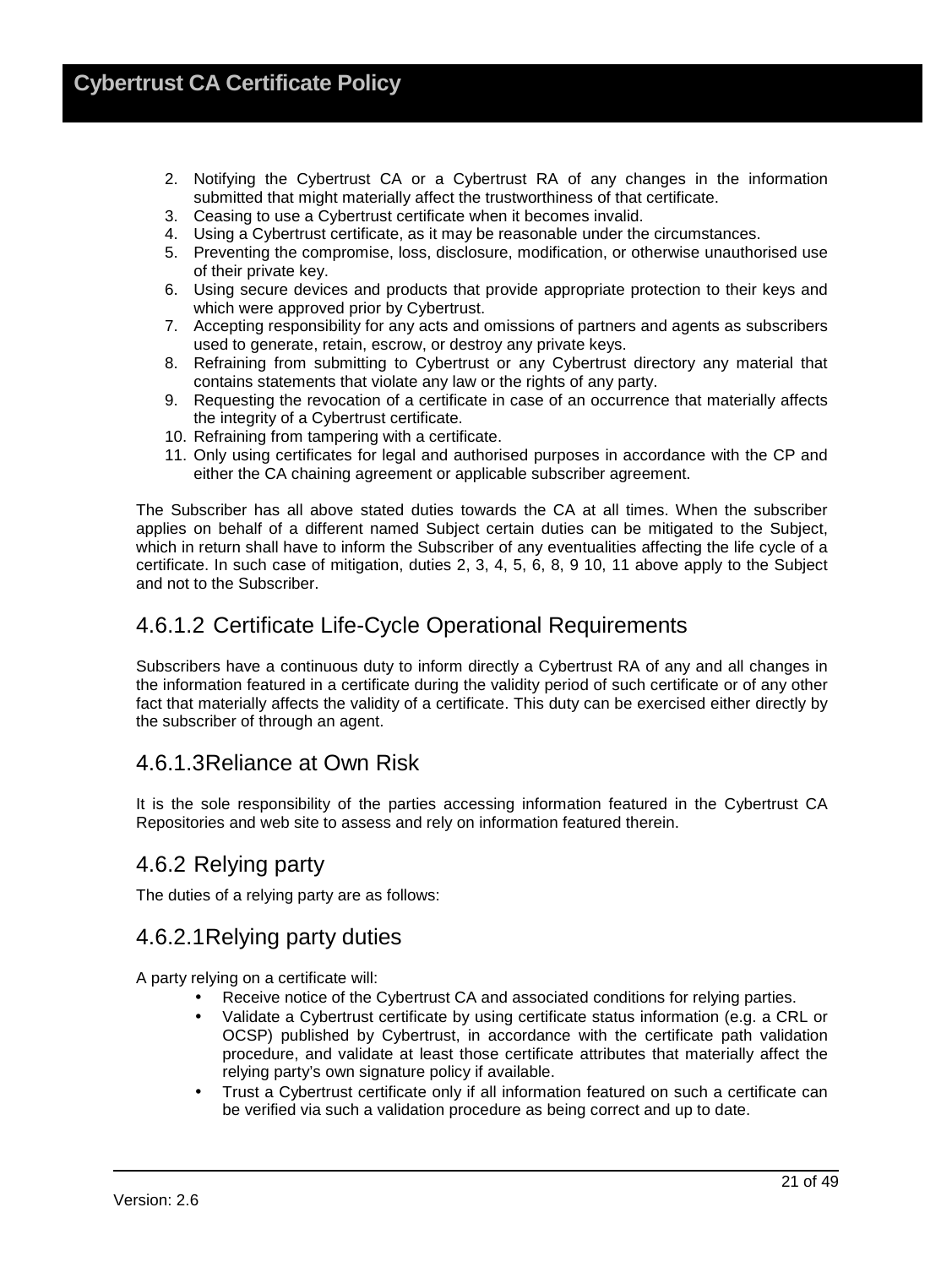- Rely on a Cybertrust certificate only as it may be reasonable under the circumstances.
- Trust a certificate only if it has not been revoked.
- Validate at least those certificate attributes that materially affect the relying party's own policies or practices.

### 4.6.2.2 Cybertrust CA Repository and Web site Conditions

Parties, including subscribers and relying parties, accessing the Cybertrust CA Repository and web site agree with the provisions of this CP and any other conditions of use that the Cybertrust CA may make available. Parties demonstrate acceptance of the conditions of usage of the CP by submitting a query with regard to the status of a digital certificate or by anyway using or relying upon any such information or services provided. Using Cybertrust CA Repositories results includes:

- Obtaining information as a result of the search for a certificate.
- Verifying the status of digital signatures created with a private key corresponding to a public key included in a certificate.
- Obtaining information published on the Cybertrust CA web site.

## **4.7 Certificate Renewal**

Renewal of Cybertrust certificates is not supported, all issued certificates must be replaced by certificates with a different public and private key pair upon expiration to bring effect to the Cybertrust policies that limit the useful life of a specific key pair.

## **4.8 Certificate Revocation and Suspension**

The identification of the subscriber who applies for a revocation is carried out according to an internal procedure.

Subject to prior agreement with Cybertrust any Cybertrust RA may carry out the identification and authentication of holders seeking to revoke a certificate. Cybertrust enables Cybertrust RAs to rely on a shared secret presented by the subscriber at the time of end entity certificate enrolment as proof of identity and authenticity of the revocation request

Revocation requests can also be placed directly to the Cybertrust RA at: Cybertrust RA Office, Verizon Enterprise Solutions, Culliganlaan 2E, 1830, Diegem, Belgium or EVServiceDesk@verizonbusiness.com.

Upon request from an RA, the Cybertrust CA revokes the certificate if:

- There has been loss, theft, modification, unauthorised disclosure, or other compromise of the private key of the certificate's subject. This is in effect even when Cybertrust or an external audit reveals suspicion of breach of a material obligation under this CP without timely resolution.
- The certificate's subject or their appointed subscriber has breached a material obligation under this CP or either the CA chaining agreement or applicable subscriber agreement.
- The performance of a person's obligations under this CP is delayed or prevented by a natural disaster, computer or communications failure, or other cause beyond the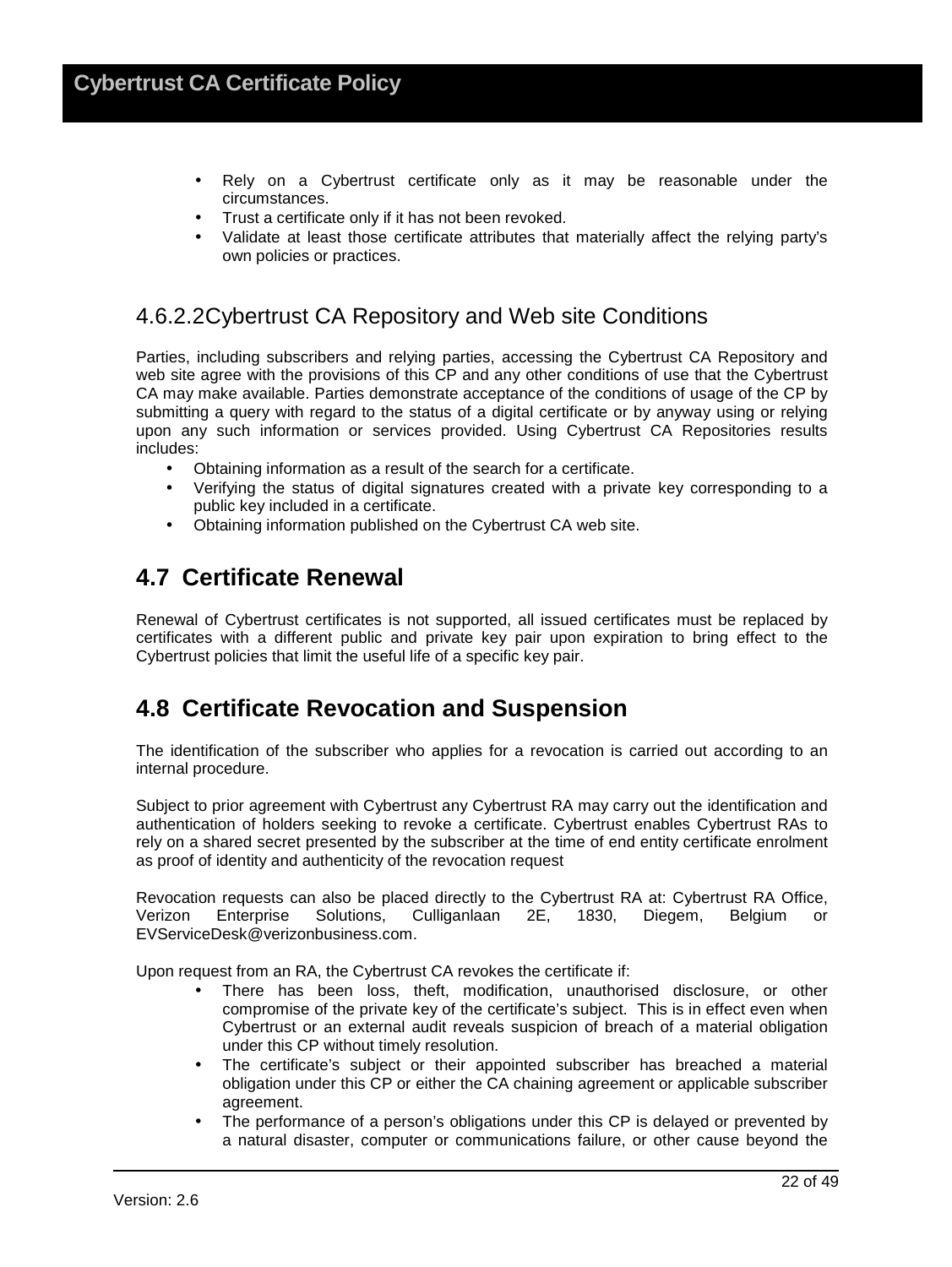person's reasonable control, and as a result, another person's information is materially threatened or compromised.

• There has been a modification of the information contained in the certificate of the certificate's subject.

The Cybertrust RA requests the revocation of a certificate promptly upon verifying the identity of the requesting party and confirming that it has not been issued in accordance with the procedures required by this CP. Verification of the identity can be done through information elements featured in the identification data that the subscriber has submitted to the Cybertrust RA. Upon request by a Cybertrust RA, the Cybertrust CA takes prompt action to revoke the certificate.

Cybertrust does not provide certificate suspension services directly to subscribers. Cybertrust is allowed to suspend a certificate for up to 7 calendar days if subscriber does not fulfil its obligations including financial compensation. Subscriber will be informed of a suspension and its reasons.

## **4.9 Certificate Status Services**

The Cybertrust CA makes available certificate status checking services including CRLs, OCSP where applicable, and appropriate web interfaces.

## **4.10 End of Subscription**

Subscriber subscription ends when a certificate is revoked, expired or the service is terminated.

## **5. Management, Operational, And Physical Controls**

This section describes non-technical security controls used by Cybertrust CA to perform the functions of key generation, subject authentication, certificate issuance, certificate revocation, audit, and archival.

## **5.1 Physical Security Controls**

The Cybertrust CA implements physical controls on its own leased or rented premises. Cybertrust requires physical controls by service providers that it may use to deliver its services.

The Cybertrust CA infrastructure is logically separated from other certificate management infrastructure, used for other purposes.

The Cybertrust CA secure premises are located in an area appropriate for high security operations.

Physical access is restricted by implementing multi-factor and multi-person authentication mechanisms to control access from one area of the facility to another or access into high-security zones, such as locating CA operations in a secure computer room physically monitored and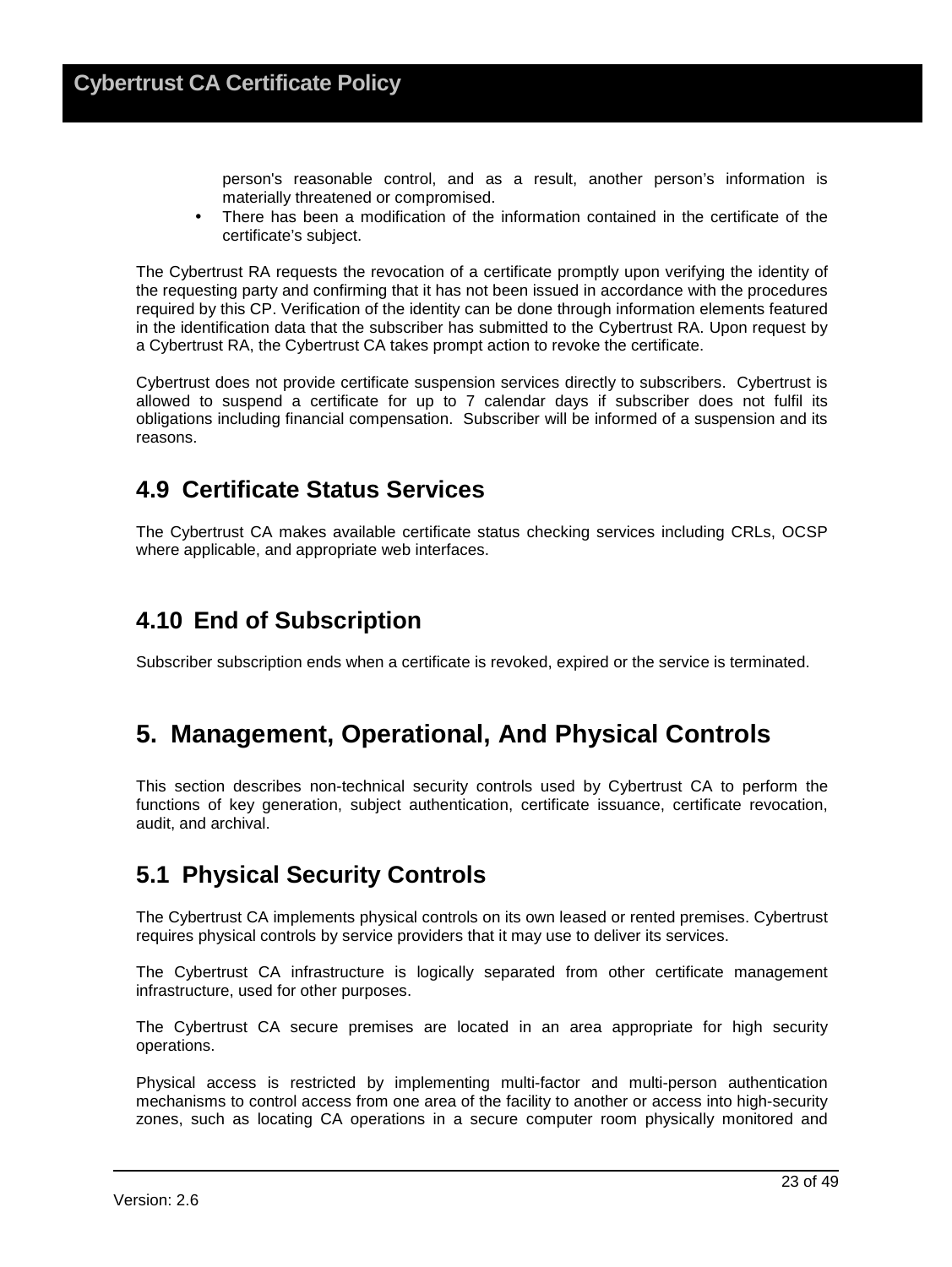supported by security alarms and requiring movement from zone to zone to be accomplished using multiple tokens and access control lists.

The Cybertrust CA implements prevention and protection as well as measures against fire exposures.

Media are stored securely. Backup media are also stored in a separate location that is physically secure and protected from fire and water damages.

The Cybertrust CA implements a partial off-site backup.

The sites of the Cybertrust CA host the infrastructure to provide the Cybertrust CA services. The Cybertrust CA sites implement proper security controls, including access control, intrusion detection and monitoring. Access to the sites is limited to authorized personnel listed on an access list, which is subject to audit.

## **5.2 Procedural Controls**

The Cybertrust CA follows personnel and management practices that provide reasonable assurance of the trustworthiness and competence of the members of the staff and of the satisfactory performance of their duties in the fields of the electronic signature-related technologies.

The Cybertrust CA takes measures regarding confidentiality and protecting personal data.

All members of the staff operating as key management operations administrators, security officers, and system auditors or any other operations that materially affect such operations are considered as serving in a trusted position.

Cybertrust may exercise vetting of personnel in trusted positions.

Cybertrust pursues the accountability of all actors for actions performed.

The Cybertrust CA implements multi-factor and multi-person control for critical CA functions.

## **5.3 Personnel Security Controls**

#### 5.3.1 Qualifications, Experience, Clearances

The Cybertrust CA carries out checks to establish the background, qualifications, and experience needed to perform within the competence context of the specific job. Background checks include:

- Correlating facts provided by the candidate to publicly available information so as to detect misrepresentations by the candidate.
- Other checks as might be deemed necessary including, but not limited to, external background checks..

#### 5.3.2 Training Requirements and Procedures

The Cybertrust CA makes available training for their personnel to carry out CA and RA functions.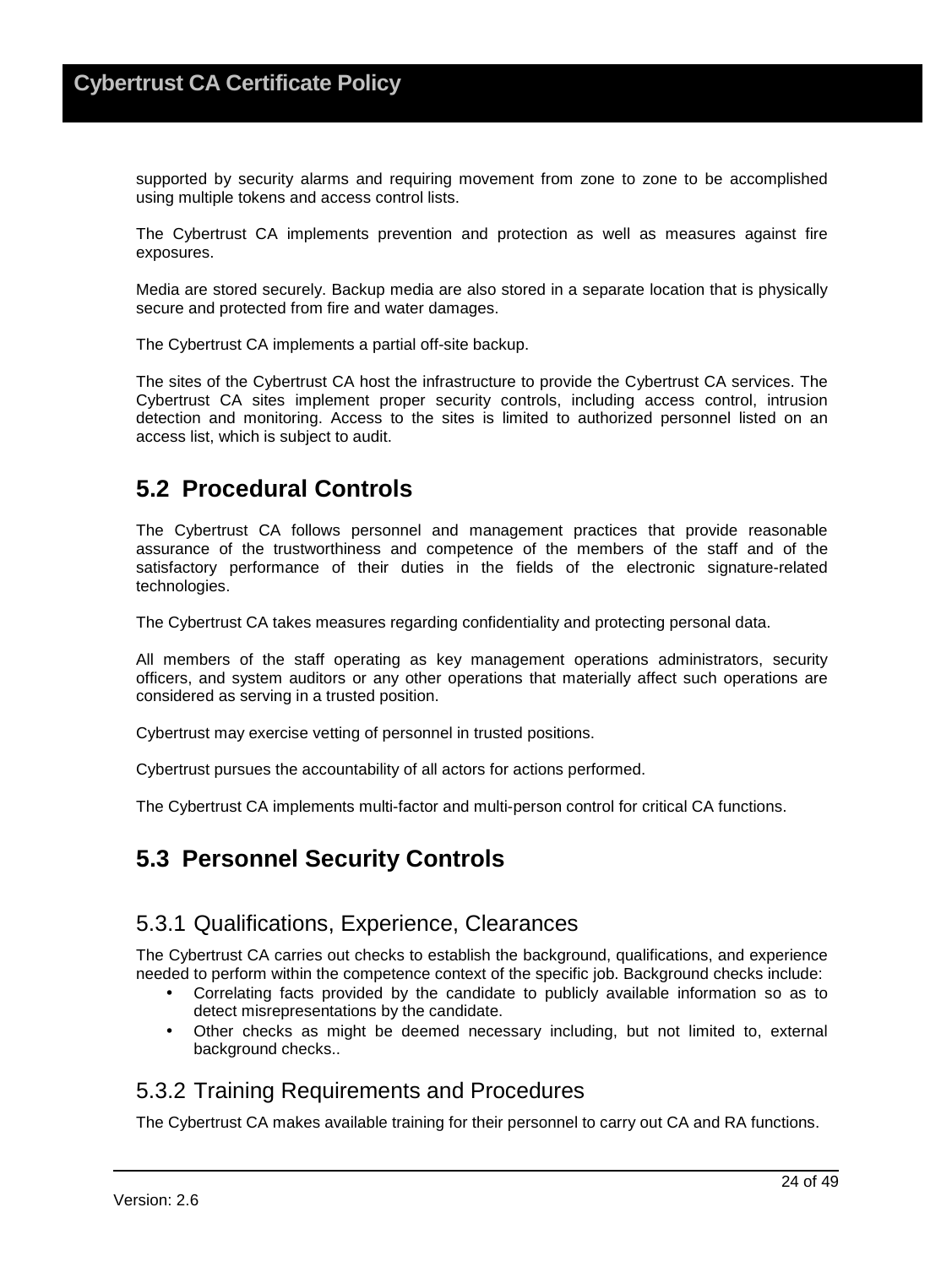## 5.3.3 Retraining Period and Retraining Procedures

Periodic training updates might also be performed to establish continuity and updates in the knowledge of the personnel and procedures.

## 5.3.4 Sanctions against Personnel

Cybertrust CA sanctions personnel for unauthorized actions, unauthorized use of authority, and unauthorized use of systems for the purpose of imposing accountability on a participant's personnel, as it might be appropriate under the circumstances.

## 5.3.5 Controls of independent contractors

Independent contractors and their personnel are subject to the same privacy protection and confidentiality conditions as Cybertrust CA personnel.

#### 5.3.6 Documentation for initial training and retraining

The Cybertrust CA, and RAs make available documentation to personnel, during initial training, retraining, or otherwise.

## **5.4 Audit Logging Procedures**

Audit logging procedures include event logging and audit systems, implemented for the purpose of maintaining a secure environment. Cybertrust CA implements the following controls:

Cybertrust CA audit records events as they occur that include but are not limited to

- Issuance of a certificate
- Revocation of a certificate
- Published CRLs

Audit trail records contain:

- The identification of the operation
- The date and time of the operation
- The identification of the certificate, involved in the operation
- The identification of the person that performed the operation
- A reference to the request of the operation.

Documents that are required for audits include:

- Infrastructure plans and descriptions.
- Physical site plans and descriptions.
- Configuration of hardware and software.
- Personnel access lists.

Cybertrust CA ensures that designated personnel review log files at regular intervals and detect and report anomalous events.

Log files and audit trails are archived for inspection by the authorized personnel of Cybertrust CA, the RA and designated auditors. The log files are properly protected by an access control mechanism. Log files and audit trails are backed up.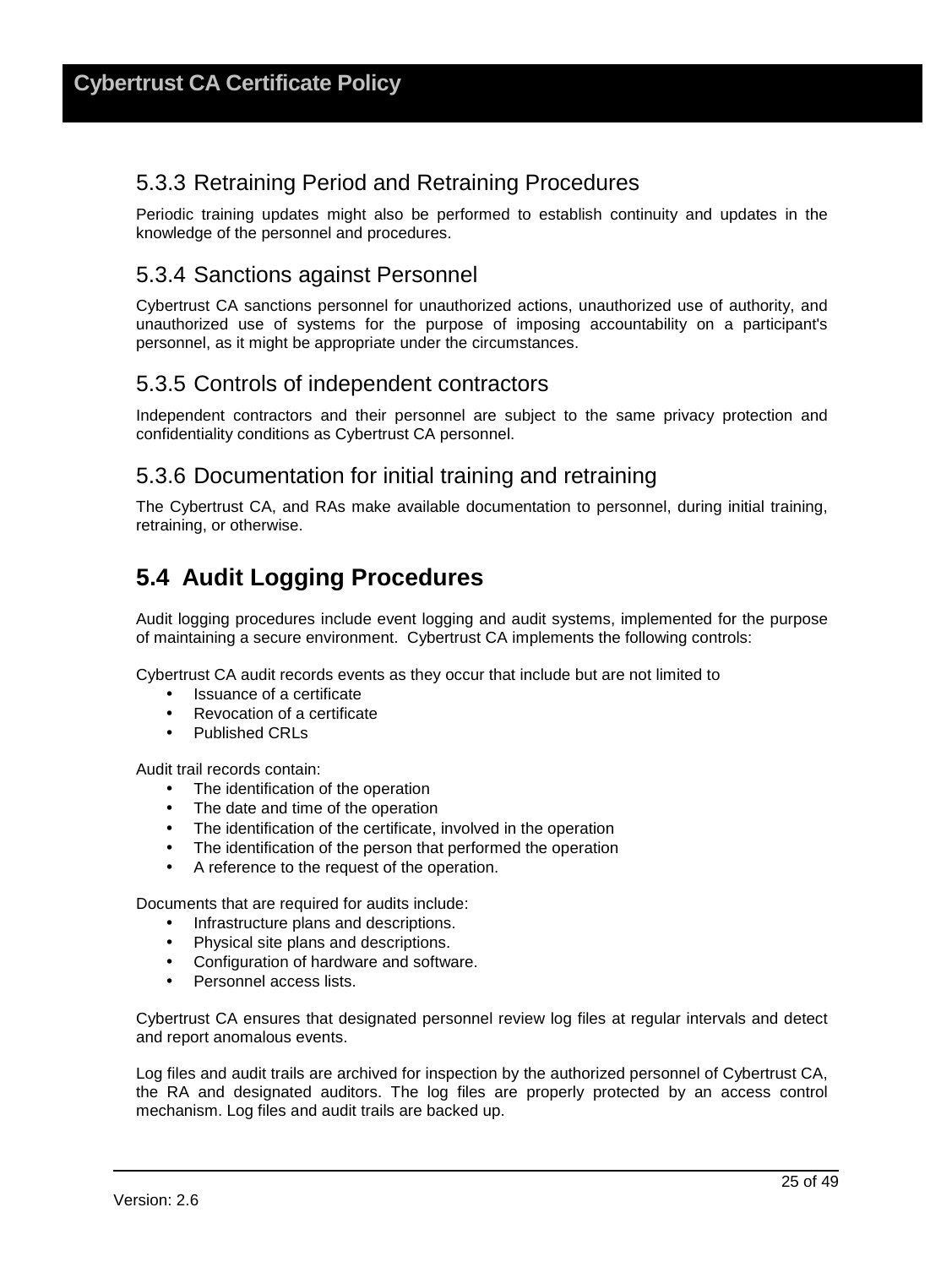Auditing events are not specifically noted in the log being audited.

## **5.5 Records Archival**

Cybertrust CA keeps internal records of the following items:

- CA certificates for a period of a maximum of 10 years after the expiration of the certificate.
- End entity certificates for a period of a maximum of 7 years after the expiration of the certificate.
- Audit trails on the issuance of certificates for a period of 7 years after issuance of a certificate.
- Audit trail of the revocation of a certificate for a period of 7 years after revocation of a certificate.
- CRLs for a minimum of 7 years after expiration or revocation of a certificate.
- Support documents on the issuance of certificates for a period of 7 years after expiration of a certificate.

Cybertrust CA keeps archives in a retrievable format.

#### 5.5.1 Types of records

Cybertrust CA retains in a trustworthy manner records of Cybertrust CA digital certificates, audit data, certificate application information, log files and documentation supporting certificate applications.

#### 5.5.2 Retention period

Cybertrust CA retains in a trustworthy manner records of CA certificates for a maximum of 10 years following expiration or revocation.

#### 5.5.3 Protection of archive

Conditions for the protection of archives include:

Only the records administrator (member of staff assigned with the records retention duty) may view the archive and is obligated to ensure:

- Protection against modification of archive, such as storing the data on a write once medium.
- Protection against deletion of archive.
- Protection against deterioration of the media on which the archive is stored, such as a requirement for data to be migrated periodically to fresh media.

#### 5.5.4 Procedures to obtain and verify archive information

To obtain and verify archive information, Cybertrust CA maintains records under clear hierarchical control and a definite job description.

Cybertrust CA retains records in electronic or in paper-based format. The Cybertrust CA may require RAs, subscribers, or their agents to submit documents appropriately in support of this requirement.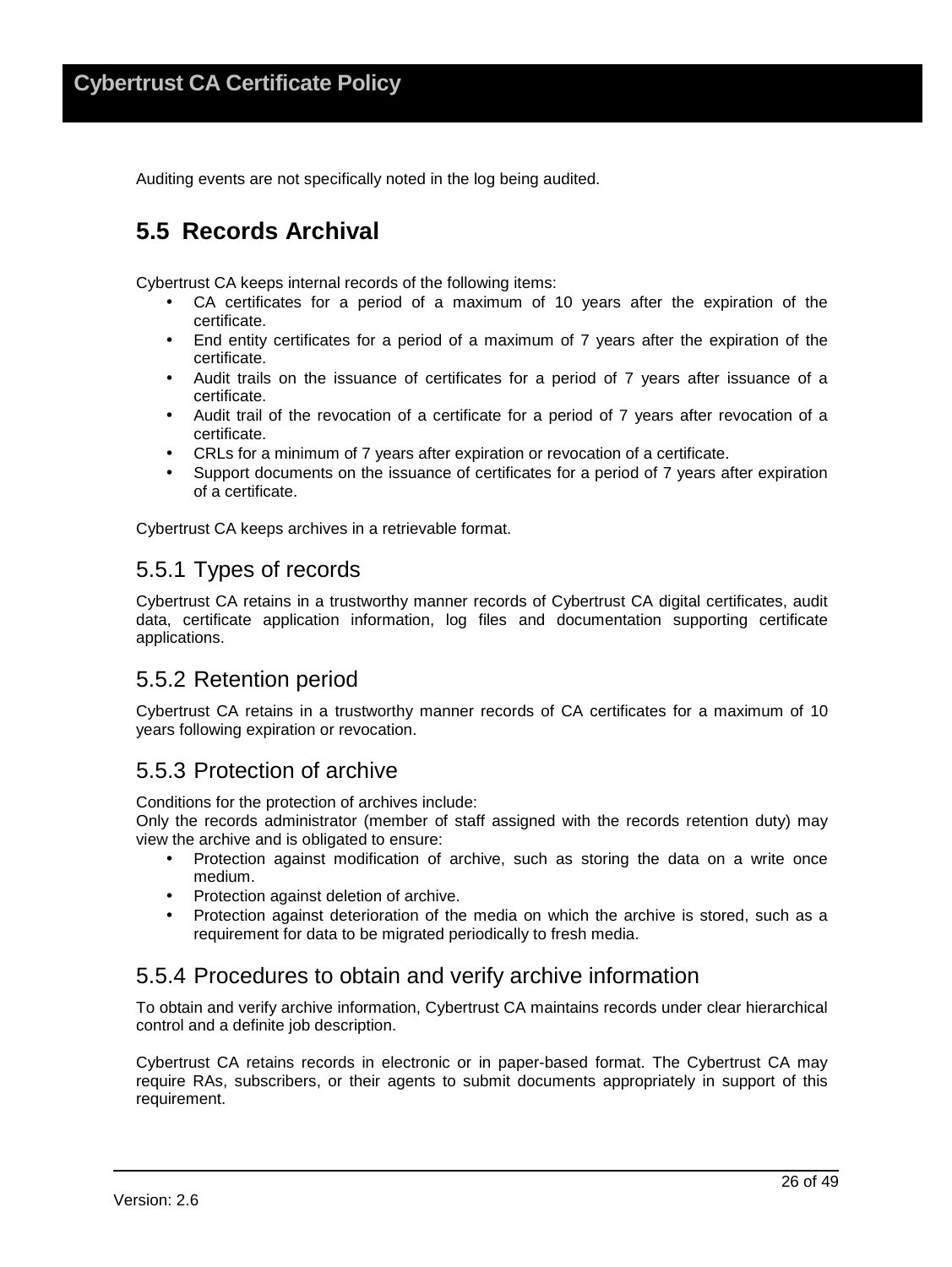Filing terms begin on the date of expiration or revocation. Such records may be retained in electronic, in paper-based format or any other format that Cybertrust CA may see fit.

Cybertrust CA may revise record retention terms as it might be required in order to comply with accreditation requirements.

## **5.6 Compromise and Disaster Recovery**

In a separate internal document, Cybertrust CA documents applicable incident, compromise reporting and handling procedures. Cybertrust CA documents the recovery procedures used if computing resources, software, and/or data are corrupted or suspected of being corrupted.

Cybertrust CA establishes the necessary measures to ensure recovery of the service in case of a disaster, corrupted servers, software or data.

## **5.7 CA or RA Termination**

Before terminating its CA activities, the Cybertrust CA will take steps to transfer to a designated organisation the following information at the Cybertrust CA's own costs:

• All information, data, documents, repositories, archives and audit trails pertaining to Cybertrust CA.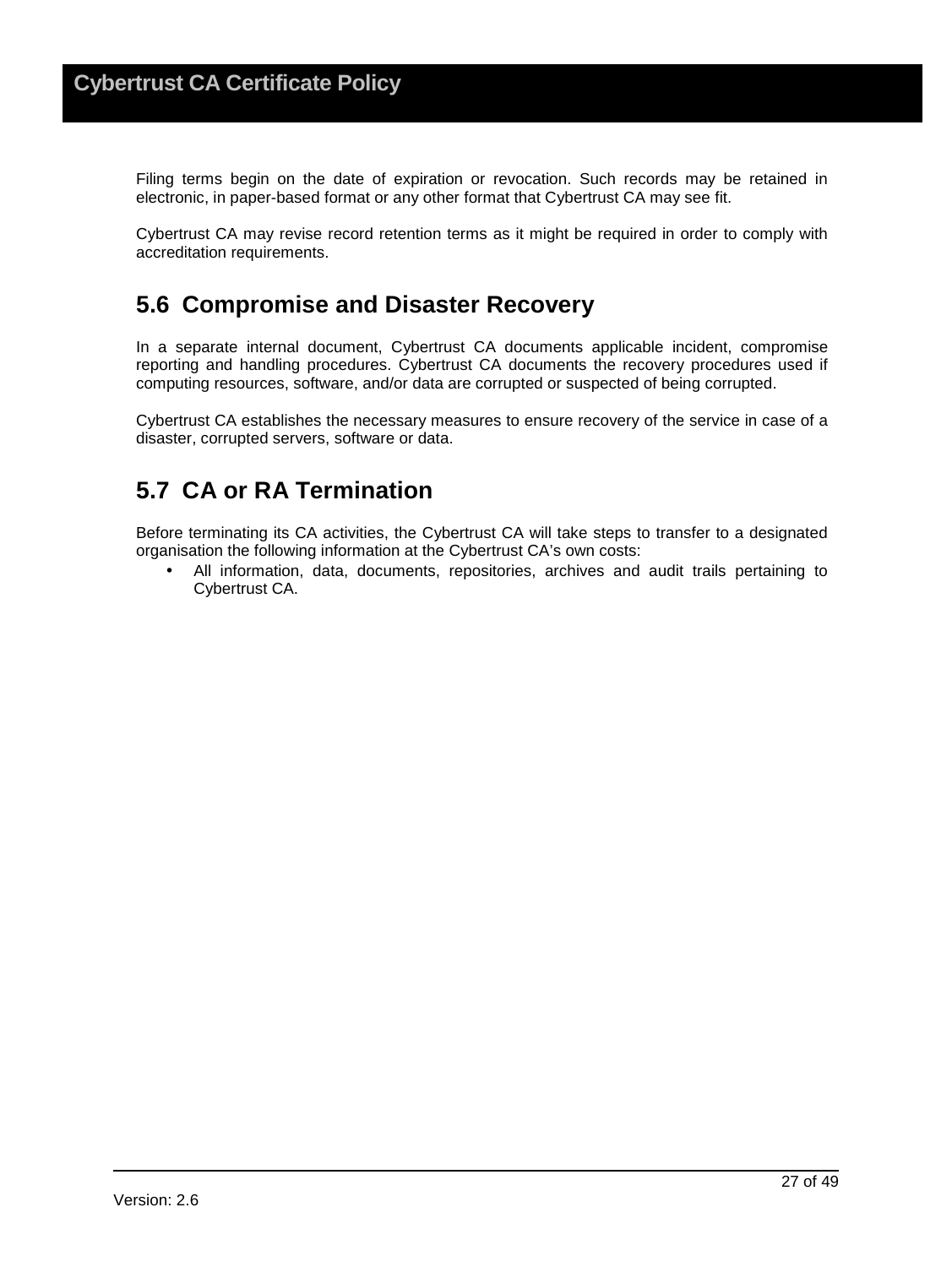## **6. Technical Security Controls**

This section sets out the security measures taken by Cybertrust CA to protect its cryptographic keys and activation data (e.g., PINs, passwords, or manually-held key shares).

## **6.1 Key Pair Generation and Installation**

Cybertrust CA protects its private key(s) in accordance with this CP. For specific types of certificates Cybertrust CA uses private signing keys only for signing CRLs, and OCSP responses in accordance with the designated use of each of these keys.

Cybertrust CA will refrain from using its private keys used within Cybertrust CA in any way outside the scope of Cybertrust CA.

#### 6.1.1 Cybertrust CA Private Key Generation Process

The Cybertrust CA uses a trustworthy process for the generation of its root private key according to a documented procedure. The Cybertrust CA distributes the fractional mirrors of its private key(s) across multiple high security facilities.

### 6.1.1.1 Cybertrust CA Private Key Usage

The private keys of the Cybertrust CA are used to sign Cybertrust CA issued certificates, Cybertrust CA certification revocation lists and OCSP responses. Other usages are restricted.

## 6.1.1.2 Cybertrust CA Private Key Type

For the CA Root key it uses, the Cybertrust CA makes use of the RSA or ECC algorithm with a key length of minimum 2048 bits (RSA) or minimum 256 bits (ECC) and a validity period of at least 20 years. Larger key sizes and longer validity periods may be used.

For the operational CA keys it uses the Cybertrust CA makes use of the RSA or ECC algorithm with a key length of 2048 bits (RSA) or minimum 256 bits (ECC) and a validity period of up to 14 years.

### 6.1.2 Cybertrust CA Key Generation

The Cybertrust CA securely generates and protects its own private keys, using a trustworthy system, and takes necessary precautions to prevent the compromise or unauthorised usage of them. The Cybertrust CA implements and documents key generation procedures, in line with this CP.

The key generation is carried out using an algorithm recognized as being fit for the purposes of issuing certificates.

The selected key length and algorithm for CA signing key is recognized as being fit at the time for the purposes of issuing certificates as issued by the CA.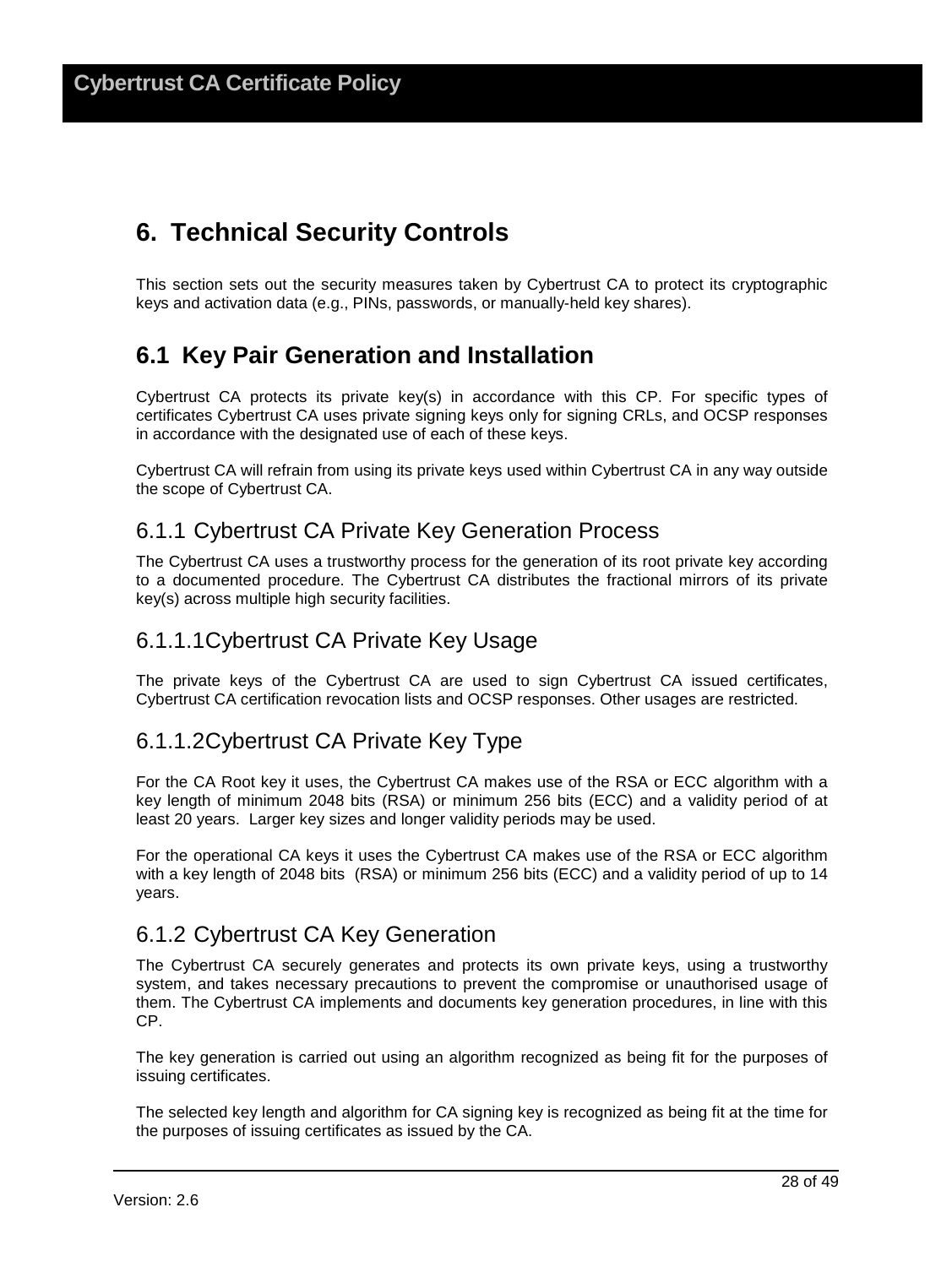## **6.2 Key Pair re-generation and re-installation**

The Cybertrust CA decommissions and destroys keys used in the past as well as the active tamper-resistant devices and all backup or escrowed copies of its private keys.

## 6.2.1 Cybertrust CA Key Generation Devices

The generation of the private keys of the Cybertrust CA occurs within a secure cryptographic hardware device.

### 6.2.1.1 Cybertrust CA Key Generation Controls

The generation of the private key of the Cybertrust CA requires the control of more than one appropriately authorised member of staff serving in trustworthy positions. This action entails dual control.

## 6.2.2 Cybertrust CA Private Key Storage

The Cybertrust CA uses a secure cryptographic hardware device to store its private keys meeting the appropriate requirements of ISO and FIPS 140.

When outside the signature-creation device the Cybertrust private signing key for a certificate is encrypted at all times.

## 6.2.2.1 Cybertrust CA Key Storage Controls

The storage of the private key of the Cybertrust CA requires multiple controls by appropriately authorised members of staff serving in trustworthy positions. This action entails dual control.

### 6.2.2.2 Cybertrust CA Key Back Up

The Cybertrust CA's private keys are split, backed up, stored and recovered by multiple and appropriately authorised members of staff serving in trustworthy positions. This action entails dual control.

#### 6.2.2.3 Secret Sharing

The Cybertrust CA secret shares use multiple authorised holders, to safeguard and improve the trustworthiness of private keys and provide for key recovery. The Cybertrust CA stores its own private keys in several tamper-resistant devices. This action entails dual control.

#### 6.2.2.4 Acceptance of Secret Shares

Before secret shareholders accept a secret share they must personally have observed the creation, re-creation, and distribution of the share or its subsequent chain of custody.

A secret shareholder receives the secret share within a physical medium, such as a Cybertrust CA approved cryptographic hardware module. The Cybertrust CA keeps written records of secret share distribution.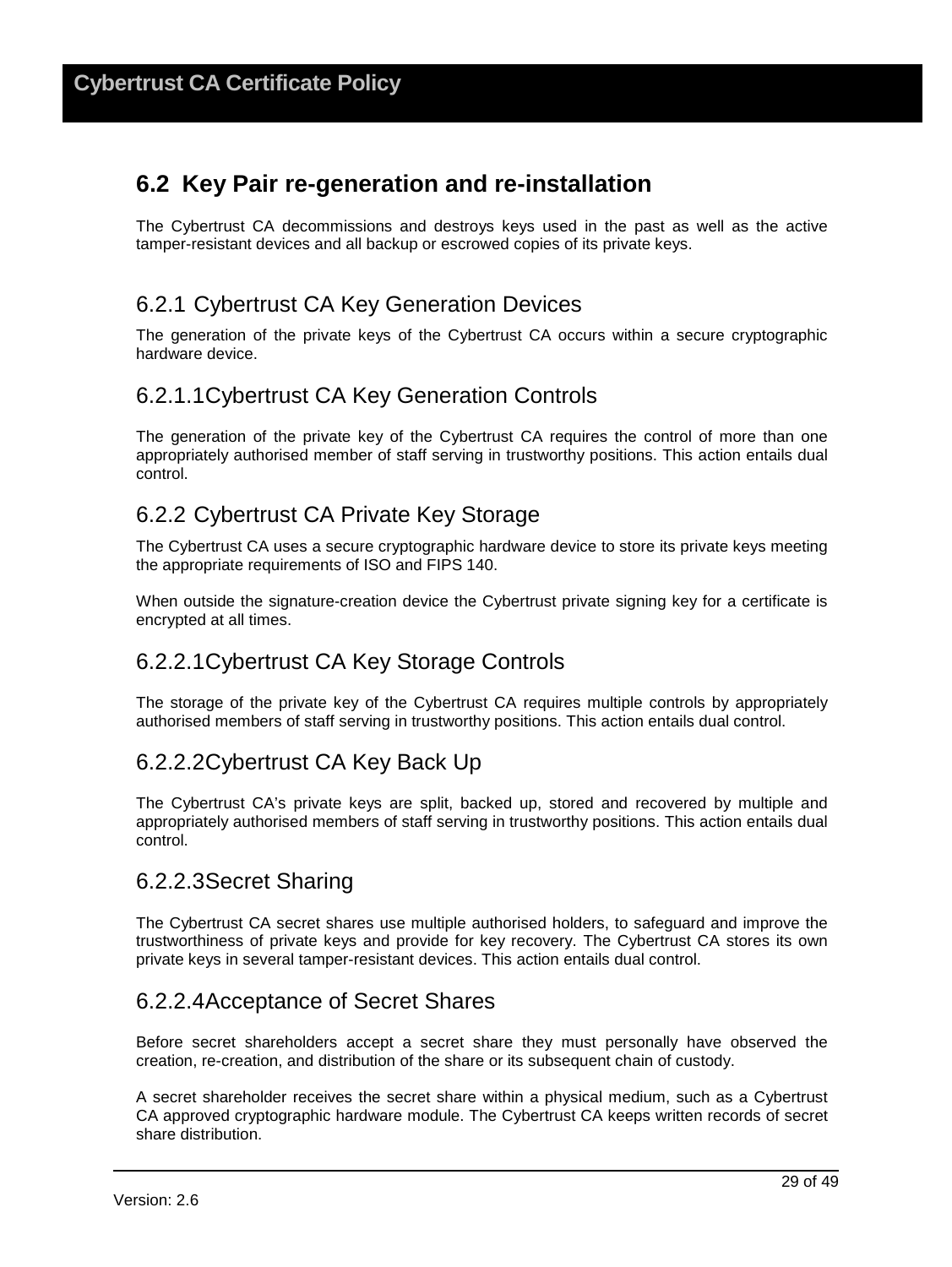## 6.2.3 Cybertrust CA Public Key Distribution

Public key distribution of Cybertrust's own public key takes place according to Cybertrust's own practices as well as additional conditions required by law. Cybertrust CA Public Key and Certificates are made available to Subscribers and Relying Parties through their inclusion in web browser software. Cybertrust provides new root CAs to user agent (browser, etc) manufacturers for inclusion in browser and other software updates.

The Cybertrust CA documents its own private key distribution and has the ability to alter the distribution of tokens in case token custodians need to be replaced in their role as token custodians.

## 6.2.4 Cybertrust CA Private Key Destruction

Cybertrust CA private keys are destroyed by at least two trusted operatives present at the end of their lifetime in order to guarantee that they cannot ever be retrieved and used again.

Key destruction process is documented and associated records are archived.

## **6.3 Private Key Protection and Cryptographic Module Engineering Controls**

The Cybertrust CA uses appropriate cryptographic devices to perform CA key management tasks. Those cryptographic devices are known as Hardware Security Modules (HSMs).

Such devices meet formal requirements such as FIPS 140-2 level 3, which guarantee, amongst other things, that device tampering is immediately detected; and private keys cannot leave devices unencrypted.

Hardware and software mechanisms that protect CA private keys are documented. The document demonstrates that CA key protection mechanisms are of at least equivalent strength to the CA keys they are protecting.

Cybertrust CA custodians are assigned with the task to activate and deactivate the private key. The key is then active for a defined time period.

The Cybertrust CA private keys can be destroyed at the end of their lifetimes.

## **6.4 Other Aspects of Key Pair Management**

The Cybertrust CA archives its own public keys. The Cybertrust CA issues subscriber certificates with usage periods as indicated on such certificates.

### 6.4.1 Computing resources, software, and/or data are corrupted

The Cybertrust CA establishes the necessary measures to ensure full recovery of the service in case of a disaster, corrupted servers, software or data.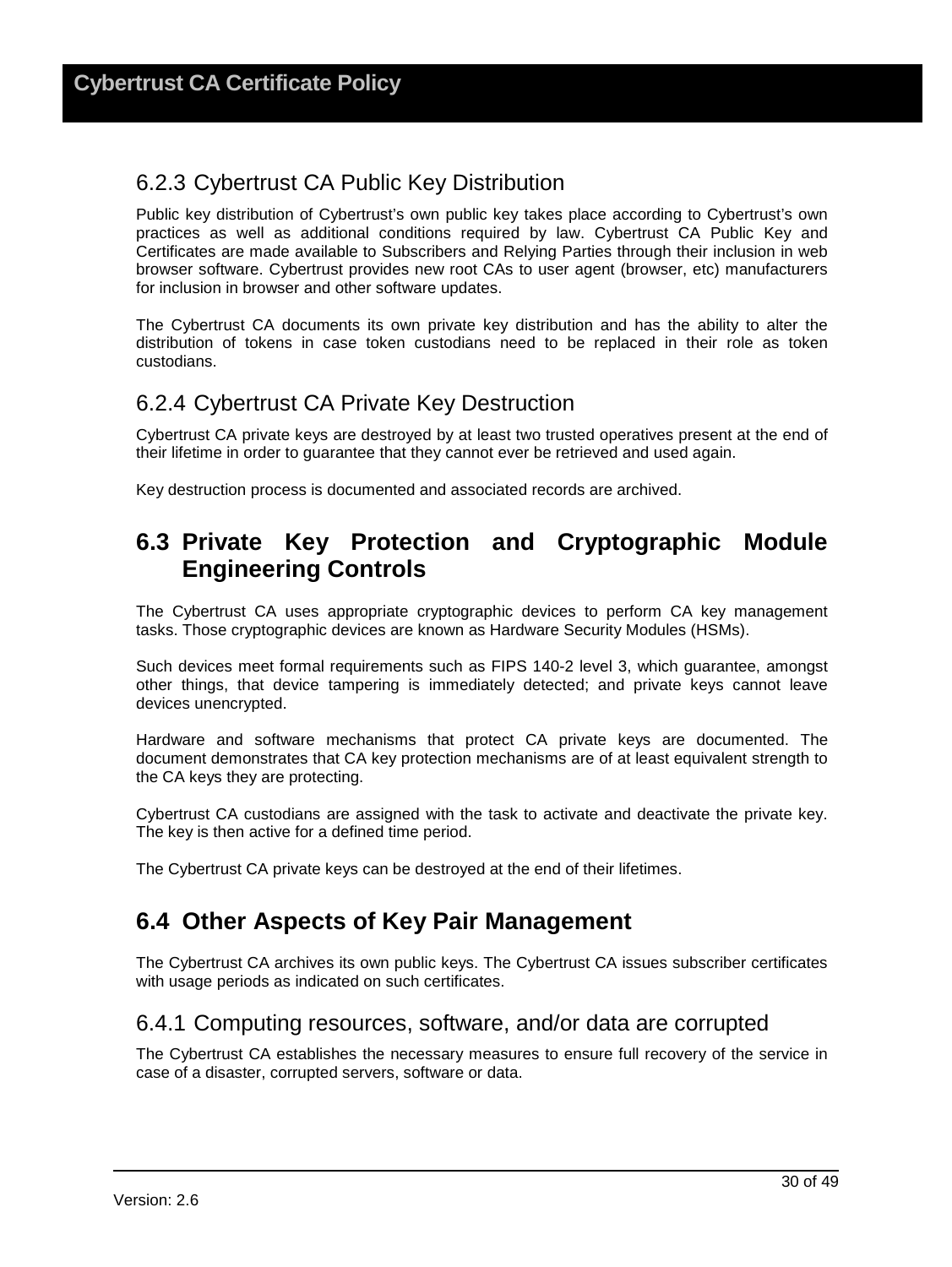If resources or services are not retained under the control of the Cybertrust CA, the CA ensures that any agreement with the resource owner or services provider is compliant with the requirements for disaster recovery.

### 6.4.2 CA public key revocation

If a Cybertrust CA public key is revoked the Cybertrust CA will immediately:

• Notify all CAs with which it is cross-certified or has signed..

### 6.4.3 CA private key is compromised

If the private key of the Cybertrust CA is compromised, the corresponding certificate will immediately be revoked. Additional measures will be taken including the revocation of all end entity certificates.

## **6.5 Activation Data**

The Cybertrust CA securely stores and archives activation data associated with its own private key and operations.

## **6.6 Computer Security Controls**

The Cybertrust CA implements computer security controls.

## **6.7 Life Cycle Security Controls**

The Cybertrust CA performs periodic development controls and security management controls.

## **6.8 Network Security Controls**

The Cybertrust CA complies with the CA / Browser Forum Network and Certificate System Security Requirements, v. 1.0 as available at https://www.cabforum.org.

The Cybertrust CA maintains a high-level network of systems security including firewalls. Network intrusions are detected. Specifically:

- The Cybertrust CA encrypts connections to the RA, using dedicated administrative certificates.
- The Cybertrust CA website provides certificate based Secure Socket Layer connections and anti-virus protection.
- The Cybertrust CA network is protected by a managed firewall and intrusion detection system.
- Accessing Cybertrust CA databases from outside the CAs network is prohibited.
- Internet sessions for request and delivery of information are encrypted.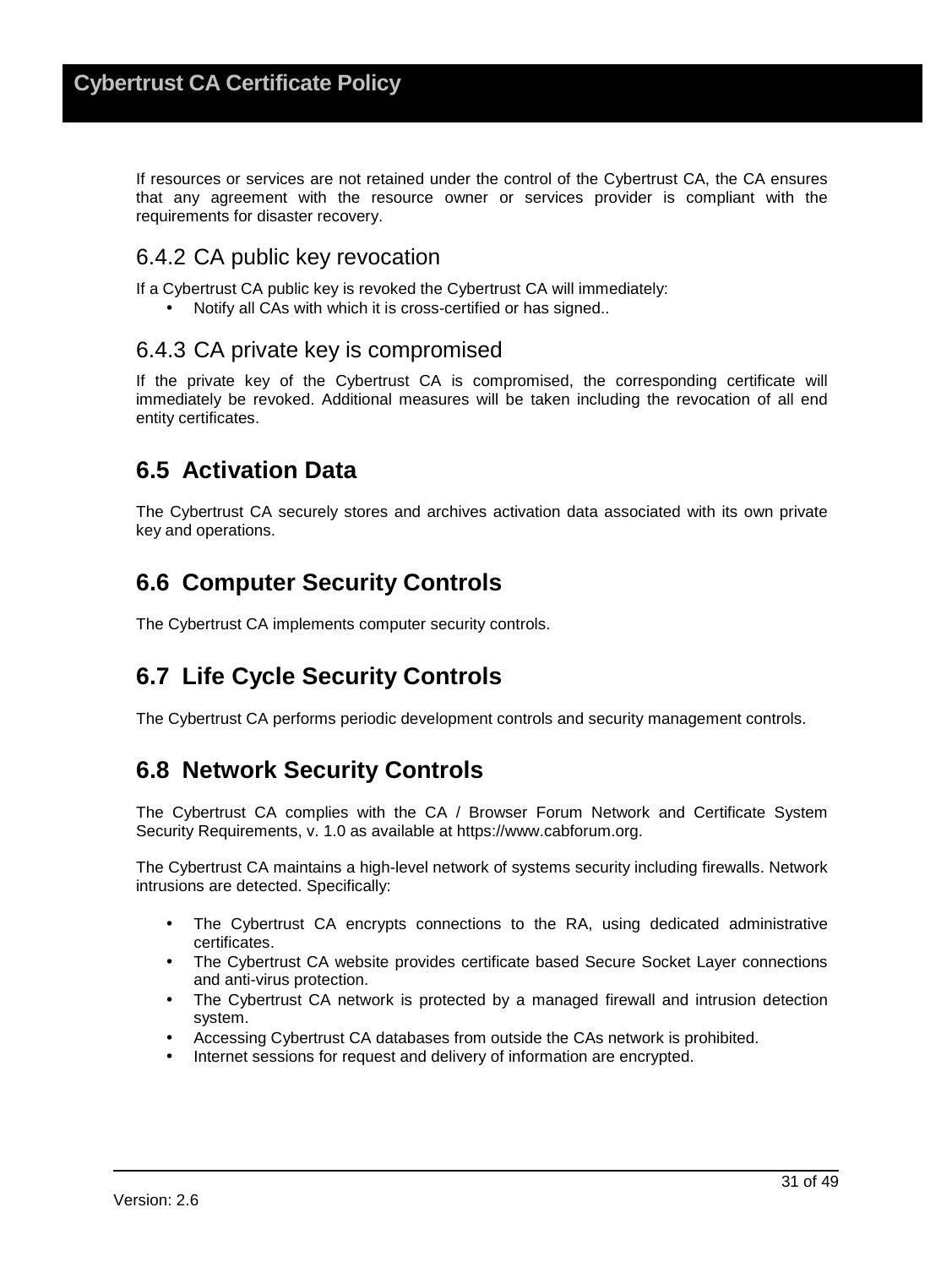## **7. Certificate and CRL Profiles**

This section specifies the certificate format, CRL and OCSP formats.

## **7.1 Certificate Profile**

## **7.2 Cybertrust makes available the certificate profiles of the CA certificates it uses in its CP upon receiving a duly justified request. CRL Profile**

The Cybertrust CA maintains a record of the CRL profile it uses in an independent technical document. This will be made available at the discretion of the Cybertrust CA, on request from parties explaining their interest.

In conformance with IETF PKIX RFC 2459, 3280 and 5280 Cybertrust supports CRLs compliant with:

- Version numbers supported for CRLs; and
- CRL and CRL entry extensions populated and their criticality.

The profile of the Cybertrust Certificate Revocation List is showing in the table below:

| <b>Version</b>      | [Version 2]                                                                                                                                                             |                               |  |
|---------------------|-------------------------------------------------------------------------------------------------------------------------------------------------------------------------|-------------------------------|--|
| <b>Issuer Name</b>  | CountryName=[Root Certificate Country Name],<br>organizationName=[Root Certificate Organisation],<br>commonName=[Root Certificate Common Name]<br>[UTF8String encoding] |                               |  |
| <b>This Update</b>  | [Date of Issuance]                                                                                                                                                      |                               |  |
| <b>Next Update</b>  | [Date of Issuance + CRL Usage Period]                                                                                                                                   |                               |  |
| Revoked             | <b>CRL</b> Entries                                                                                                                                                      |                               |  |
| <b>Certificates</b> | Certificate Serial Number                                                                                                                                               | [Certificate Serial Number]   |  |
|                     | Date and Time of Revocation                                                                                                                                             | [Date and Time of Revocation] |  |

## **7.3 OCSP Profile**

The Cybertrust CA maintains a record of the OCSP profile it might use in an independent technical document. This will be made available at the discretion of the Cybertrust CA, on request from parties explaining their interest.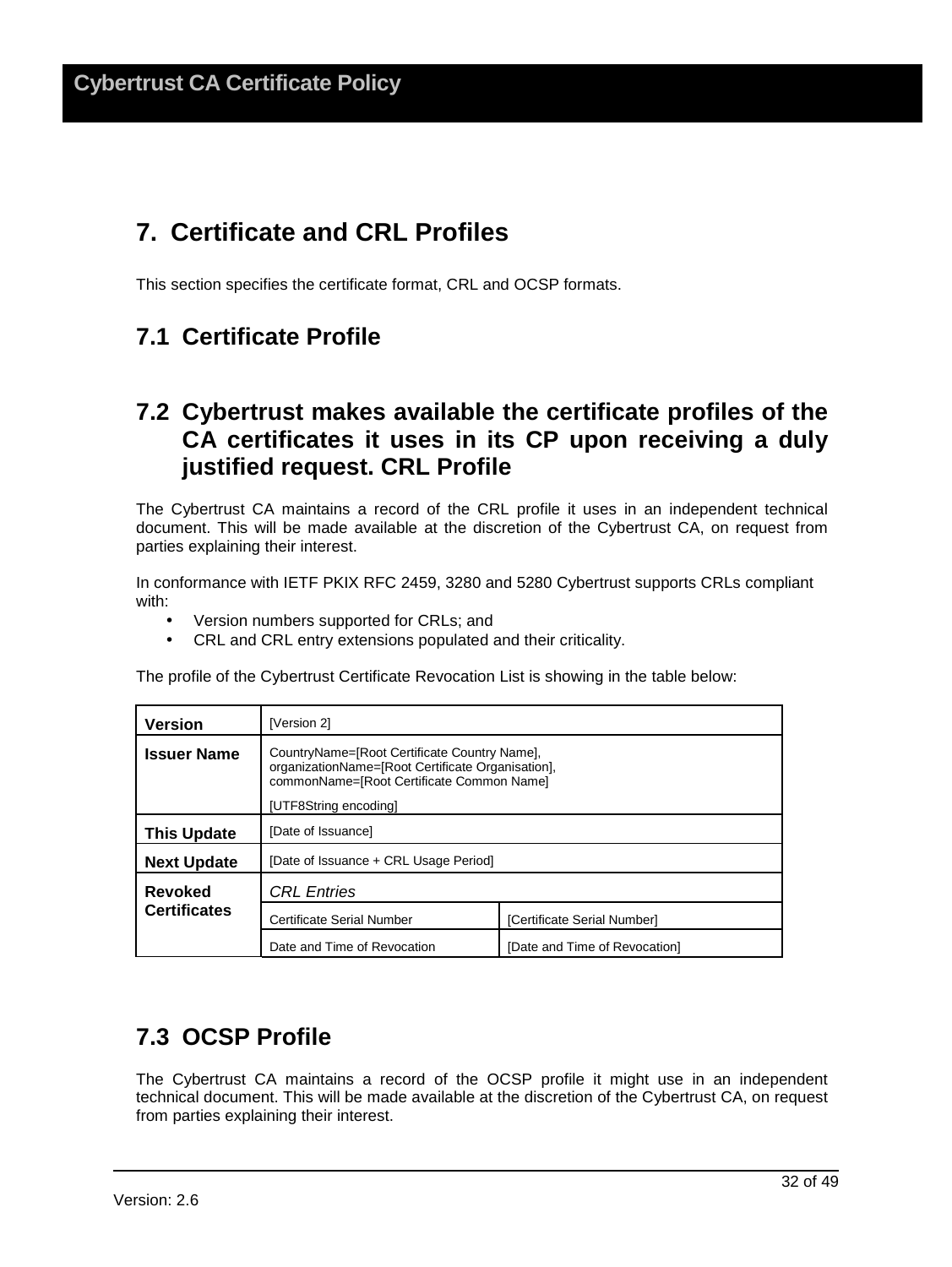## **8. Compliance Audit and Other Assessment**

The Cybertrust CA accepts under condition the auditing of practices and procedures it does not publicly disclose. The Cybertrust CA gives further consideration and evaluates the results of such audits before possibly implementing them.

Following its own approval with regard to the scope and content the Cybertrust CA accepts compliance audits to ensure it meets requirements, standards, procedures and service levels according to this CP and accreditation schemes it publicly claims compliance with.

## **8.1 Compliance Audit and Other Assessment**

Information on Cybertrust's conformance with the requirements of any accreditation scheme can be sought by the organization of such accreditation scheme directly.

Cybertrust has successfully been audited and currently meets the requirements of the accreditation scheme known as WebTrust for Certification Authorities including the Extended Validation and SSL Baseline Requirements audits. Cybertrust seeks to maintain its accreditation.

Cybertrust accepts compliance audits to ensure it meets requirements, standards, procedures and service levels according to this CP. Cybertrust accepts this auditing of its own practices and procedures that it does not publicly disclose under certain conditions such as confidentiality, trade secrets etc. Such audits may be carried out directly or through an agent by a party to which Cybertrust owes duty.

The CA evaluates the results of such audits before further implementing them.

#### 8.1.1 Audit process conditions

To carry out the audits, there will be an independent auditor appointed who will not be affiliated directly or indirectly in any way with Cybertrust nor having any conflicting interests thereof.

An audit is carried out in areas that include but are not limited to the following ones:

- Compliance of Cybertrust operating procedures and principles with the procedures and service levels defined in the CP.
- Compliance of Omniroot subscribers with this CP.
- Management of the infrastructure that implements CA services.
- Management of the physical site infrastructure.
- Adherence to the CP.
- Adherence to relevant laws.
- Asserting agreed service levels.
- Inspection of audit trials, logs, relevant documents etc.
- Cause of any failure to comply with the conditions above.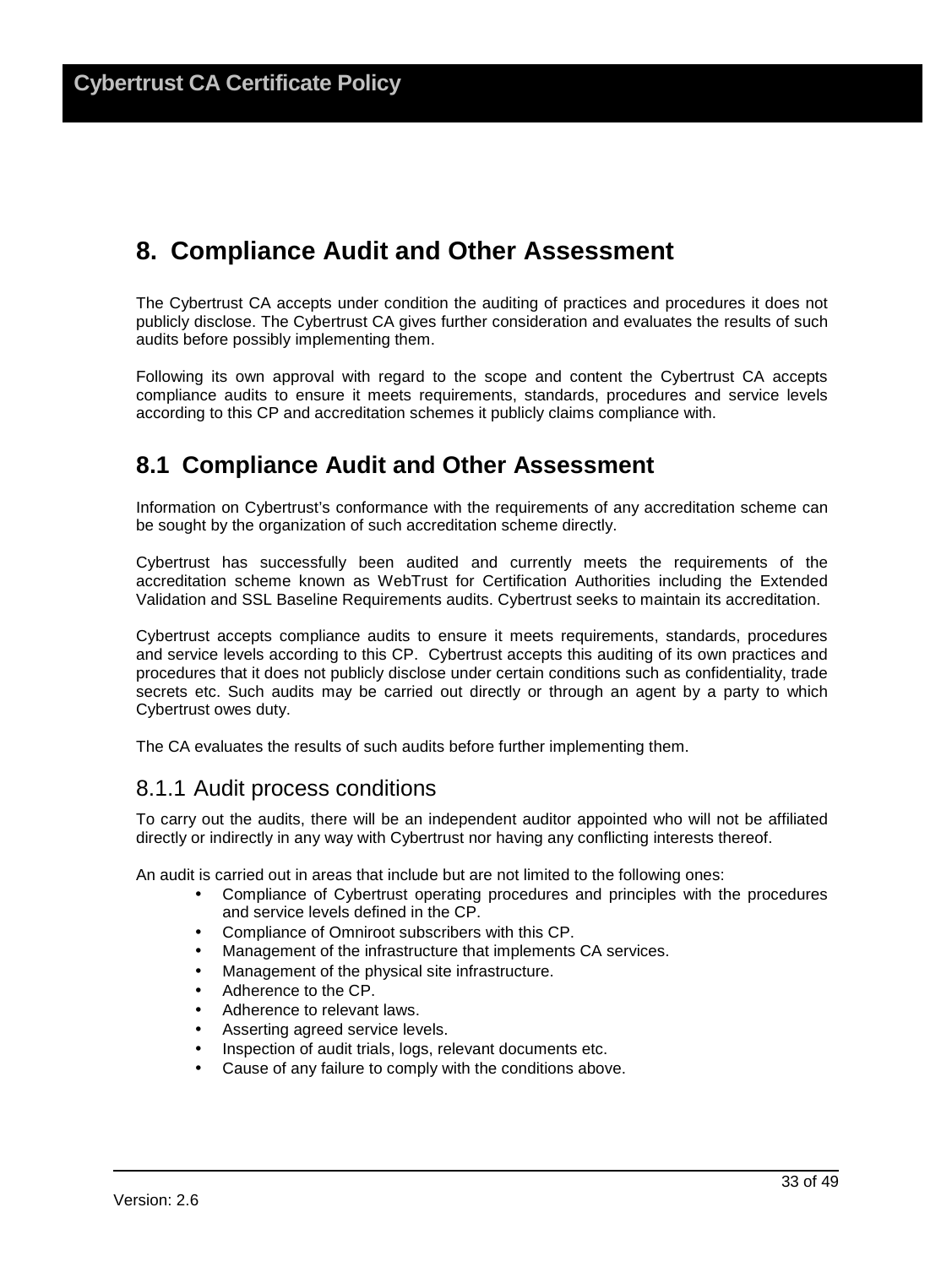With regard to conformance audits, Cybertrust undertakes the responsibility of the performance of any subcontractors it uses to carry out certification operations including those described in the section below.

## 8.1.1.1 Business Partnerships

To better respond to the diverse certification needs of the distributed population of electronic commerce service providers and users, Cybertrust may co-operate with appropriately selected business partners to deliver certain services associated with PKI, including certification and registration. Cybertrust may outsource in part or whole certain aspects of the delivery of its services. Regardless of the partner or agent selected to manage certain parts of the certificate life cycle or operations, Cybertrust remains ultimately in charge of the whole process. Cybertrust limits its responsibility thereof according to the conditions in this Cybertrust CP.

#### 8.1.1.2 Secure Devices and Private Key Protection.

Cybertrust supports the use of secure devices and tamperproof equipment to securely issue, manage and store certificates. Cybertrust uses accredited trustworthy hardware to prevent compromise of its private key.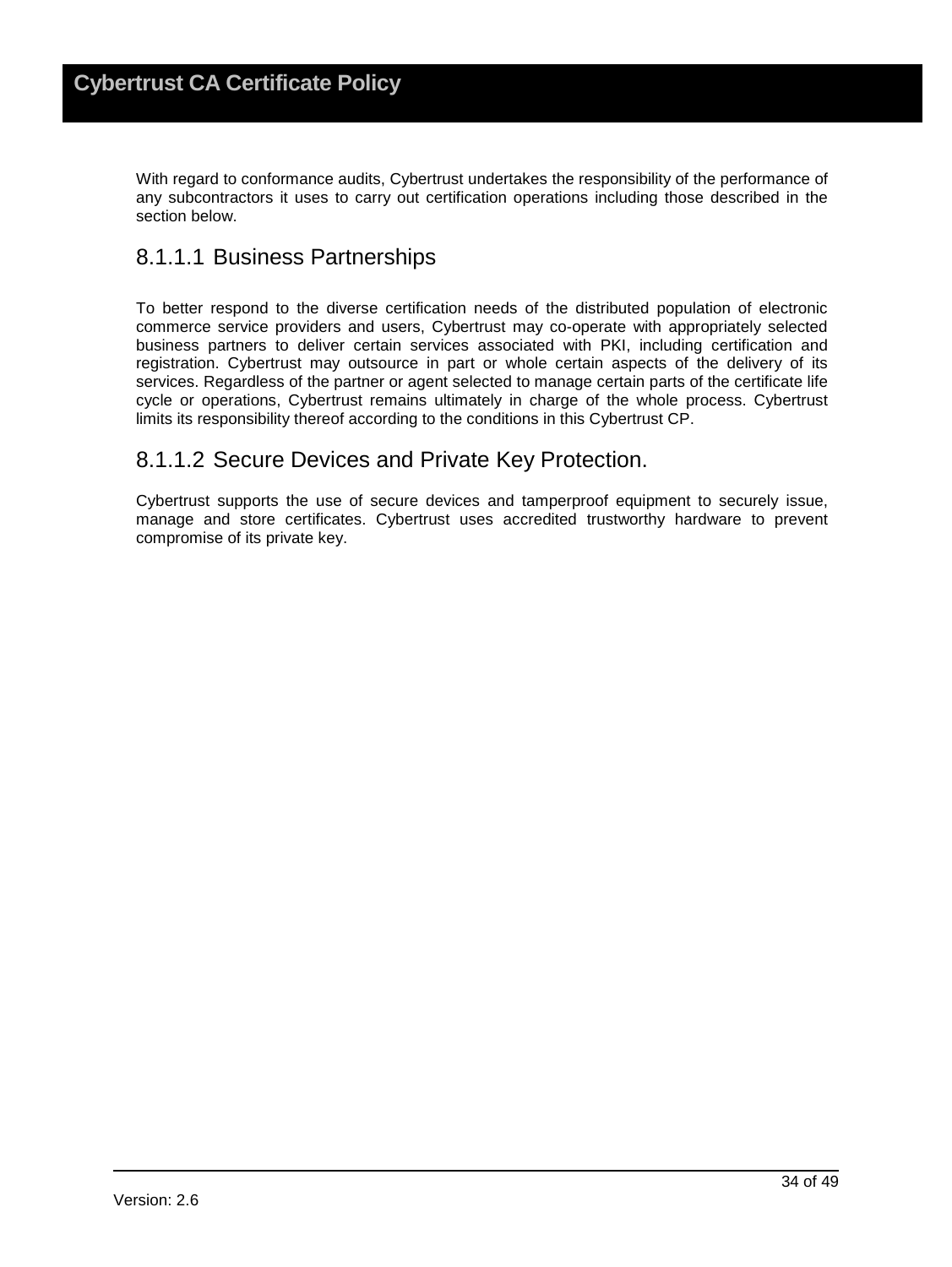## **9. Other Business and Legal Matters**

Certain Legal conditions apply to the issuance of the Cybertrust CA certificates under this CP as described in this section.

## **9.1 Fees**

The issuance and management of Cybertrust CA and end entity certificates is subject to fees which can be quoted on request.

### 9.1.1 Refund policy

Refund requests must be duly justified and addressed to the Legal Services of Cybertrust. Cybertrust reserves its right to endorse or grant and refunds unless they are requested in the framework of a warranty offered by Cybertrust.

## **9.2 Financial Responsibility**

Cybertrust maintains sufficient resources to meet its perceived obligations under this CP. The Cybertrust CA makes this service available on an "as is" basis.

## **9.3 Confidentiality of Business Information**

The Cybertrust CA observes personal data privacy rules and confidentiality rules as described in the Cybertrust CP. Confidential information includes:

- Any personal identifiable information about subscribers, other than that contained in a certificate.
- Reason for the revocation of a CA certificate, other than that contained in published certificate status information.
- Audit trails.
- Correspondence regarding CA services.
- CA Private key(s).

The following items are not confidential information:

- Certificates and their content.
- Status of a certificate.

Cybertrust does not release nor is it required to release any confidential information without an authenticated and justified request specifying either:

- The party to whom the Cybertrust CA owes a duty to keep information confidential is the party requesting such information.
- A court order.

The Cybertrust CA may charge an administrative fee to process such disclosures.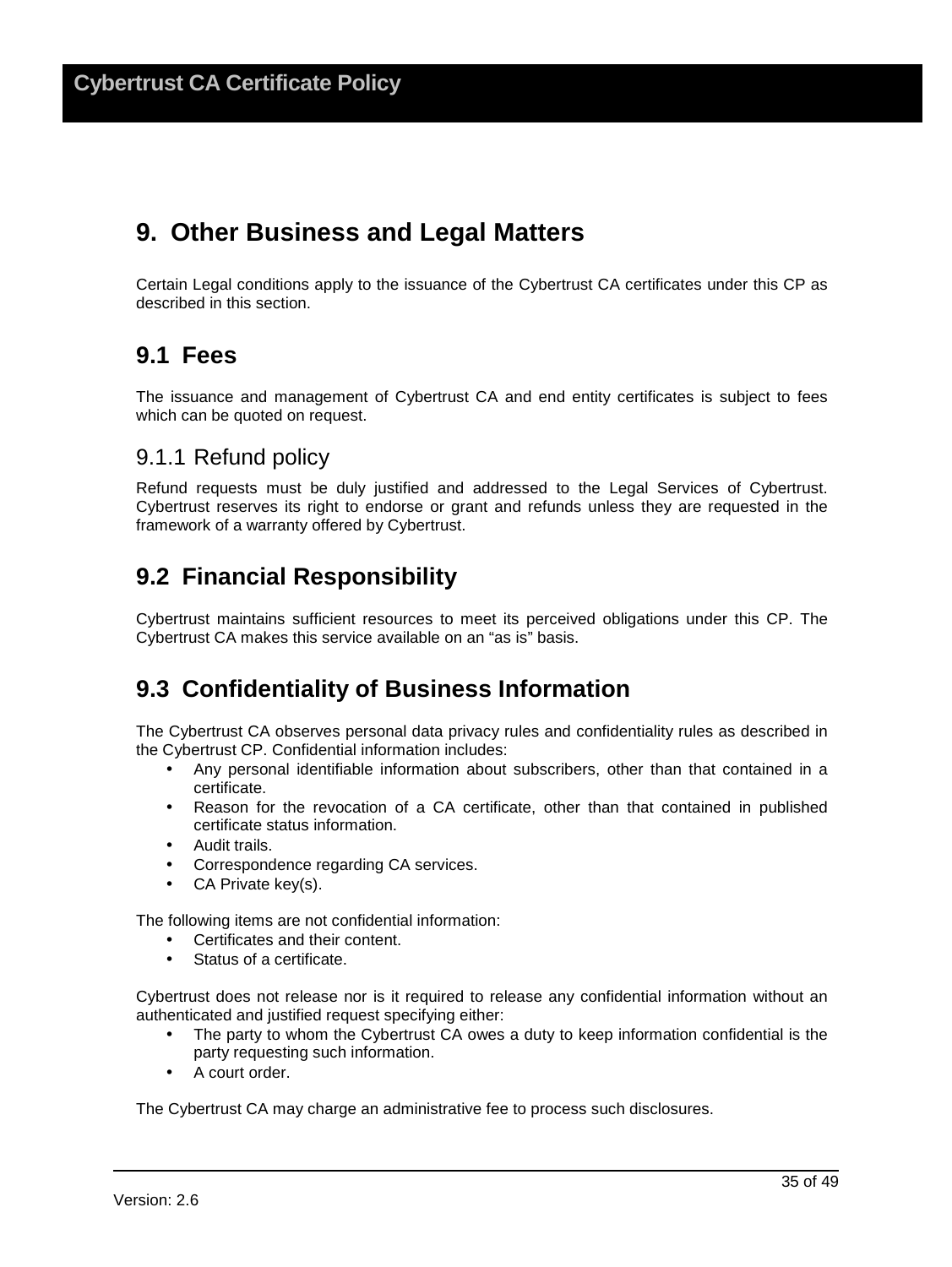Parties requesting and receiving confidential information are granted permission on the assumption that they use it for the requested purposes, secure it from compromise, and refrain from using it or disclosing it to third parties.

## 9.3.1 Disclosure Conditions

Non-confidential information can be disclosed to any subscriber and relying party under the conditions below:

- Only a single certificate is delivered per inquiry by subscriber or relying party.
- The status of a single certificate is provided per inquiry by a subscriber or relying party.
- Subscribers can consult the information the CA holds about them.

Confidential information may not be disclosed to subscribers nor relying parties. The Cybertrust CA properly manages the disclosure of information to the CA personnel.

The Cybertrust CA authenticates itself to any party requesting the disclosure of information by:

- Presenting an authentication certificate at the request of the subscriber or relying party
- Signing responses to OCSP requests and CRLs.

The Cybertrust CA encrypts all communications of confidential information including:

- The communications link between the CA and the RAs.
- Sessions to deliver certificates and certificate status information.

To incorporate information by reference the Cybertrust CA uses computer-based and text-based pointers that include URLs, etc.

## **9.4 Privacy of Personal Information**

Cybertrust CA makes available a specific Data Protection Policy for the protection of personal data of the applicant applying for a Cybertrust CA certificate that they make available through their web site. The Cybertrust CA adheres to the documented Privacy Policy of Cybertrust available from https://secure.omniroot.com/repository .

## **9.5 Intellectual Property Rights**

Cybertrust owns and reserves all intellectual property rights associated with its databases, web sites, Cybertrust CA digital certificates and any other publication whatsoever originating from Cybertrust CA including this CP.

The distinguished names of all CAs of Cybertrust CA, remain the sole property of Cybertrust, which enforces these rights.

Certificates are and remain property of the Cybertrust CA or the rightful owner that licenses certificate management over to Cybertrust. The Cybertrust CA permits the reproduction and distribution of certificates on a non-exclusive, royalty-free basis, provided that they are reproduced and distributed in full, except that certificates are not published in any publicly accessible repository or directory without the express written permission of the Cybertrust CA. The scope of this restriction is also intended to protect subscribers against the unauthorised republication of their personal data featured on a certificate.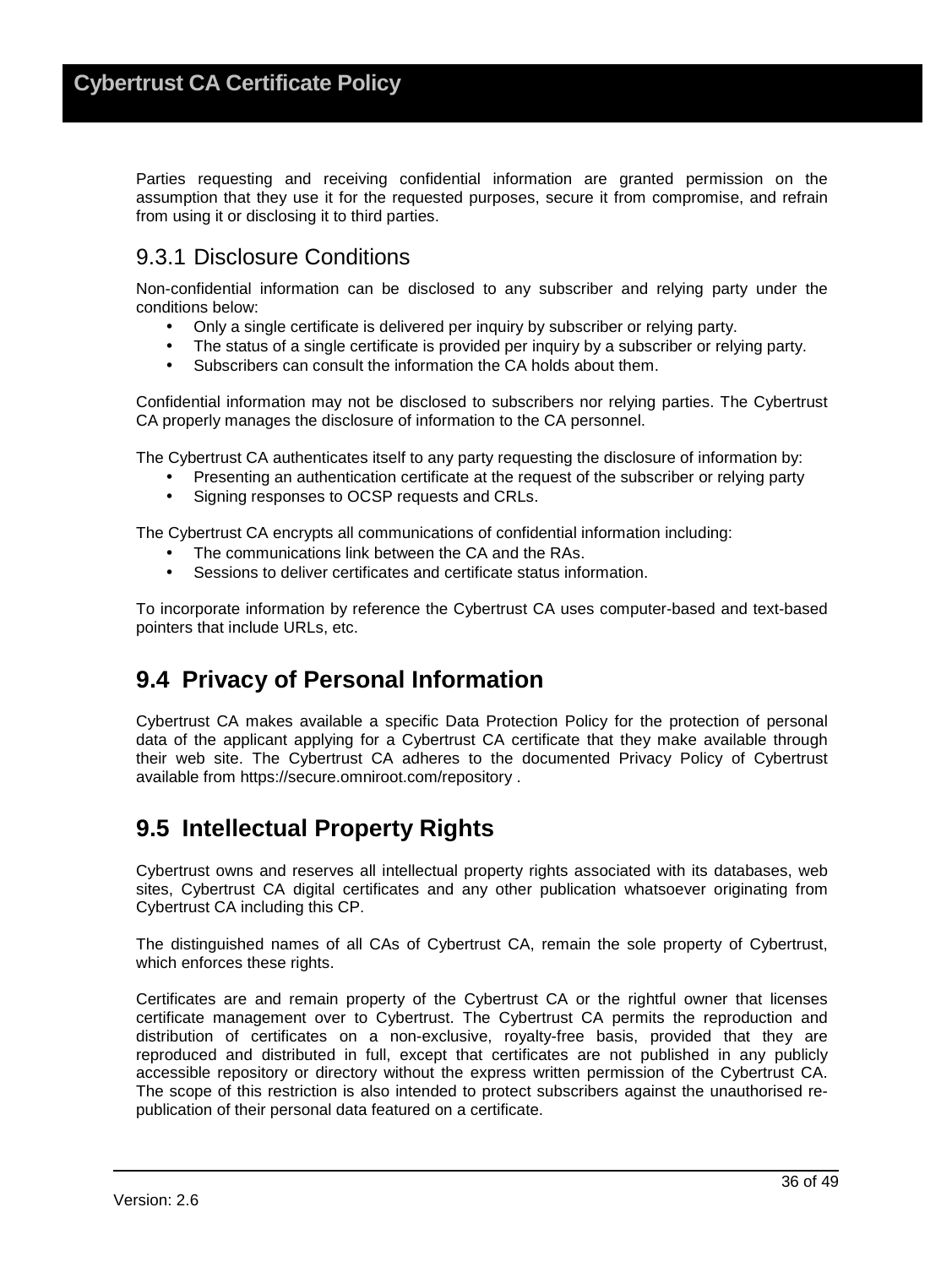The Cybertrust CA owns and reserves all intellectual property rights associated with its own products and services that it has not explicitly transferred or released to another party.

## **9.6 Representations and Warranties**

The Cybertrust CA uses this CP and a subscriber agreement to convey legal conditions of usage of Cybertrust CA certificates to subscribers and relying parties.

Participants that may make certain (limited) representations include Cybertrust CA, RAs, subscribers, relying parties, and any other participants as it might become necessary.

All parties of the Cybertrust domain, including the Cybertrust CA, RAs and subscribers warrant the integrity of their respective private key(s). If any such party suspects that a private key has been compromised they will immediately notify the appropriate RA.

#### 9.6.1 Subscriber Obligations

Unless otherwise stated in this CP, subscribers are responsible for:

- Having knowledge and, if necessary, seeking training on using digital certificates.
- Generating securely their private-public key pair, using a trustworthy system.
- Providing correct and accurate information in their communications with the Cybertrust CA.
- Ensuring that the public key submitted to the Cybertrust CA correctly corresponds to the private key used.
- Accepting all terms and conditions in the Cybertrust CA CP and associated policies published in the Cybertrust CA Repository.
- Refraining from tampering with a Cybertrust CA or end entity certificate.
- Using Cybertrust certificates for legal and authorised purposes in accordance with this CP.
- Notifying Cybertrust CA or a Cybertrust RA of any changes in the information submitted.
- Ceasing to use a Cybertrust certificate if any featured information becomes invalid.
- Ceasing to use a Cybertrust certificate when it becomes invalid.
- Removing a Cybertrust certificate when invalid from any applications and/or devices they have been installed on.
- Using a Cybertrust certificate, as it may be reasonable under the circumstances.
- Preventing the compromise, loss, disclosure, modification, or otherwise unauthorised use of their private key.
- For any acts and omissions of partners and agents that subscribers use to generate, retain, escrow, or destroy any private keys.
- Refraining from submitting to Cybertrust CA or any Cybertrust CA directory any material that contains statements that violate any law or the rights of any party.
- Requesting the revocation of a certificate in case of an occurrence that materially affects the integrity of a Cybertrust certificate.
- Notifying the appropriate RA immediately, if a subscriber becomes aware of or suspects the compromise of a private key.
- Submitting accurate and complete information to Cybertrust in accordance with the requirements of this CP particularly with regards to registration.
- Only using the key pair for electronic signatures and in accordance with any other limitations notified to the subscriber according to this CP or either the executed CA Chaining agreement or applicable subscriber agreement.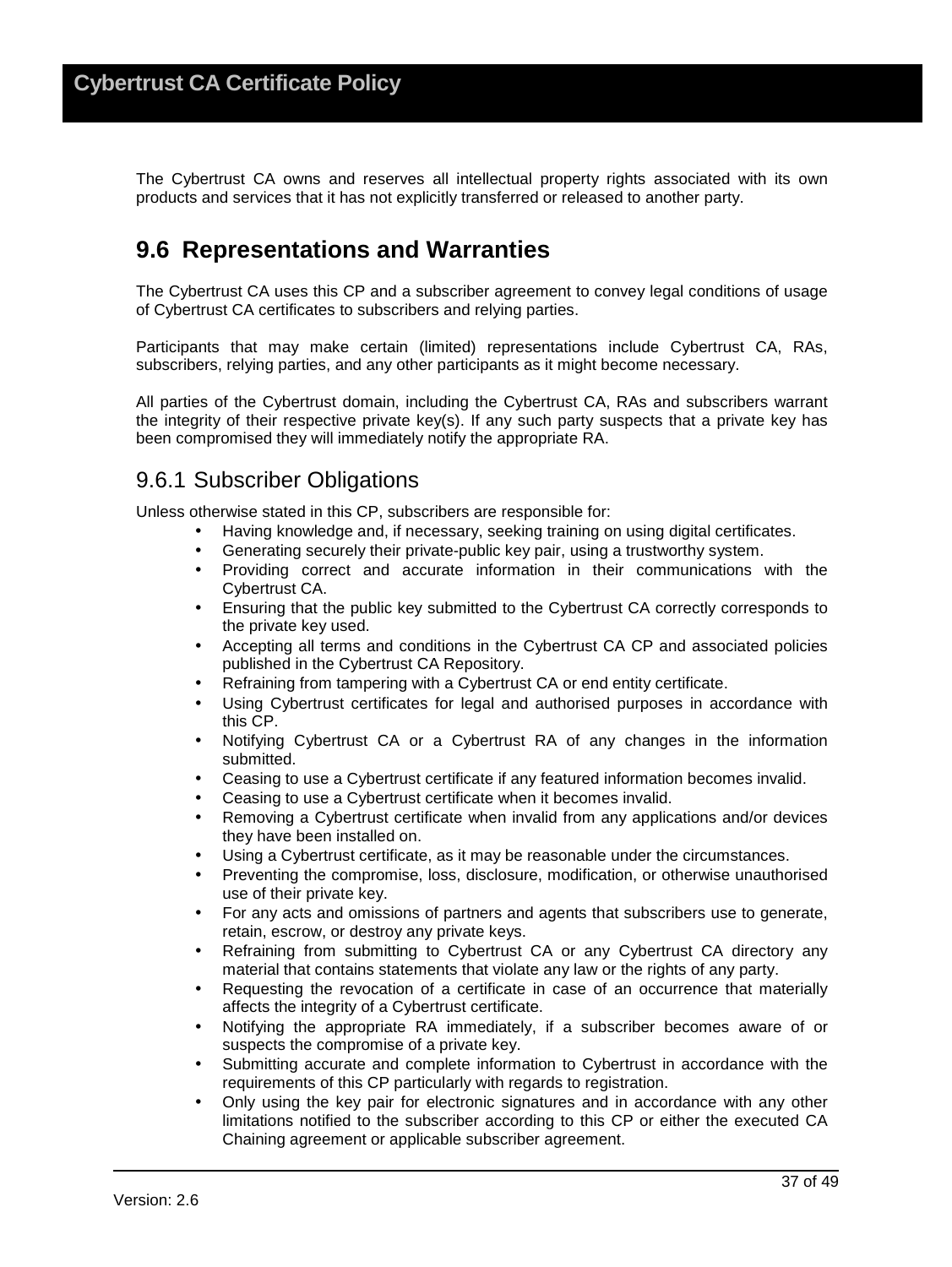- Exercising absolute care to avoid unauthorized use of its private key.
- Generating subscriber keys using an algorithm recognized as being fit for the purposes of electronic signatures;
- Using a key length and algorithm which is recognized as being fit for the purposes of electronic signatures.
- Notifying Cybertrust without any reasonable delay, if any of the following occur up to the end of the validity period indicated in the certificate:
	- The subscriber's private key has been lost, stolen, potentially compromised; or
	- Control over the subscribers private key has been lost due compromise of activation data (e.g. PIN code) or
	- Inaccuracy or changes to the certificate content, as notified to the subscriber.

The subscriber is ultimately liable for the choices he or she makes when applying for a certificate. The applicant and Cybertrust must designate the usage of a trustworthy device as well as the choice of organizational context.

As a root authority and operator of a trust network that makes available a unique and critical service, Cybertrust seeks to ensure the trustworthiness of the relationship with the CA chaining and end entity subscriber.

## 9.6.2 Relying Party Obligations

A party relying on a Cybertrust certificate promises to:

- Have the technical capability to use digital certificates.
- Receive notice of the Cybertrust CA and associated conditions for relying parties.
- Validate a Cybertrust certificate by using certificate status information (e.g. a CRL) published by the Cybertrust CA in accordance with the proper certificate path validation procedure.
- Trust a Cybertrust certificate only if all information featured on such certificate can be verified via such a validation procedure as being correct and up to date.
- Rely on a Cybertrust certificate, only as it may be reasonable under the circumstances.
- Notify the appropriate RA immediately, if the relying party becomes aware of or suspects that a private key has been compromised.

The obligations of the relying party, if it is to reasonably rely on a certificate, are to:

- Verify the validity or revocation of the certificate using current revocation status information as indicated to the relying party.
- Take account of any limitations on the usage of the certificate indicated to the relying party either in the certificate or this CP.
- Take any other precautions prescribed in the Cybertrust certificate as well as any other policies or terms and conditions made available in the application context a certificate might be used.

Relying parties must at all times establish that it is reasonable to rely on a certificate under the circumstances taking into account circumstances such as the specific application context a certificate is used in.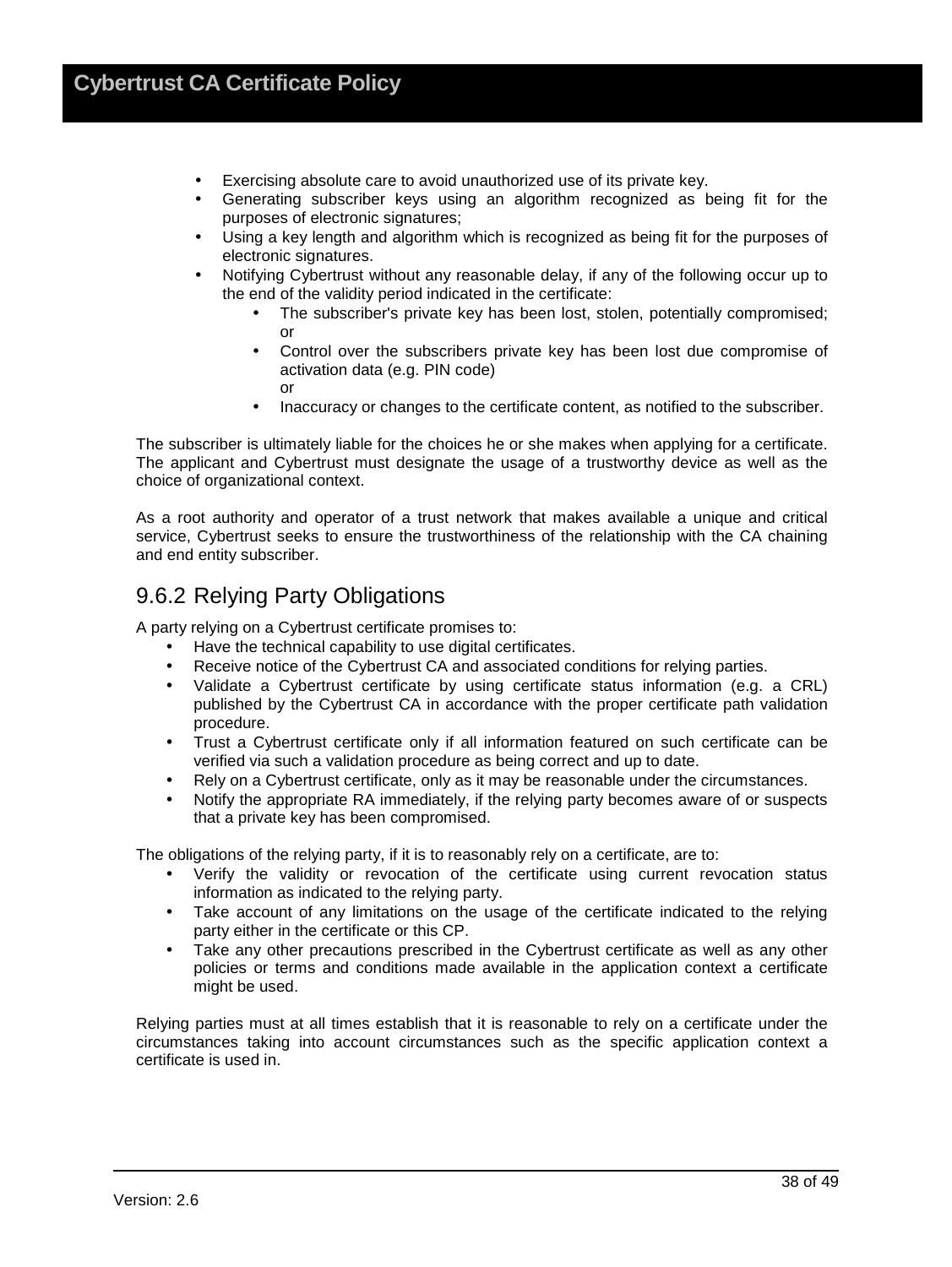## 9.6.2.1 Conveying Relying party obligations

In order to give uninhibited access to revocation information and subsequently invoke trust in its own services, Cybertrust refrains from implementing an agreement with the relying party with regard to controlling the validity of certificate services with the purpose of binding relying parties to their obligations.

Much like it applies to any other participant of Cybertrust public services, however, the use of Cybertrust resources that relying parties make is implicitly governed by the conditions set out in Cybertrust's policy framework instantiated by the Cybertrust CP.

**Relying parties are hereby notified that the conditions prevailing in this CP are binding upon them each time they consult a Cybertrust resource for the purpose of establishing trust and validating a certificate.**

## 9.6.3 Subscriber Liability towards Relying Parties

Without limiting other subscriber obligations stated elsewhere in this CP, subscribers are liable for any misrepresentations they make in certificates to third parties that, reasonably rely on the representations contained therein.

## 9.6.4 Cybertrust CA Repository and Web site Conditions

Parties (including subscribers and relying parties) accessing the Cybertrust CA Repository and web site agree with the provisions of this CP and any other conditions of usage that Cybertrust may make available. Parties demonstrate acceptance of the conditions of usage of the CP by submitting a query with regard to the status of a certificate or by anyway using or relying upon any such information or services provided. The Cybertrust CA Repositories include or contain:

- Information provided as a result of the search for a certificate.
- Information to verify the status of digital signatures created with a private key corresponding to a public key listed in a certificate.
- Information to verify the status of a digital certificate before encrypting data using the public key included in a certificate
- Information published on the Cybertrust CA web site.
- Any other services that Cybertrust CA might advertise or provide through its web site.

The Cybertrust CA maintains a certificate repository during the application period and for 5 years after the expiration or revocation of a certificate. To verify its integrity the complete repository will be made available to the Cybertrust RAs for queries at any time.

Additionally, the Cybertrust CA repository is available to relying parties.

### 9.6.4.1 Reliance at Own Risk

It is the sole responsibility of the parties accessing information featured in the Cybertrust CA Repositories and web site to assess and rely on information featured therein. Parties acknowledge that they have received adequate information to decide whether to rely upon any information provided in a certificate. The Cybertrust CA takes all steps necessary to update its records and directories concerning the status of the certificates and issue warnings about. Failure to comply with the conditions of usage of the Cybertrust Repositories and web site may result in terminating the relationship between the Cybertrust CA and the party.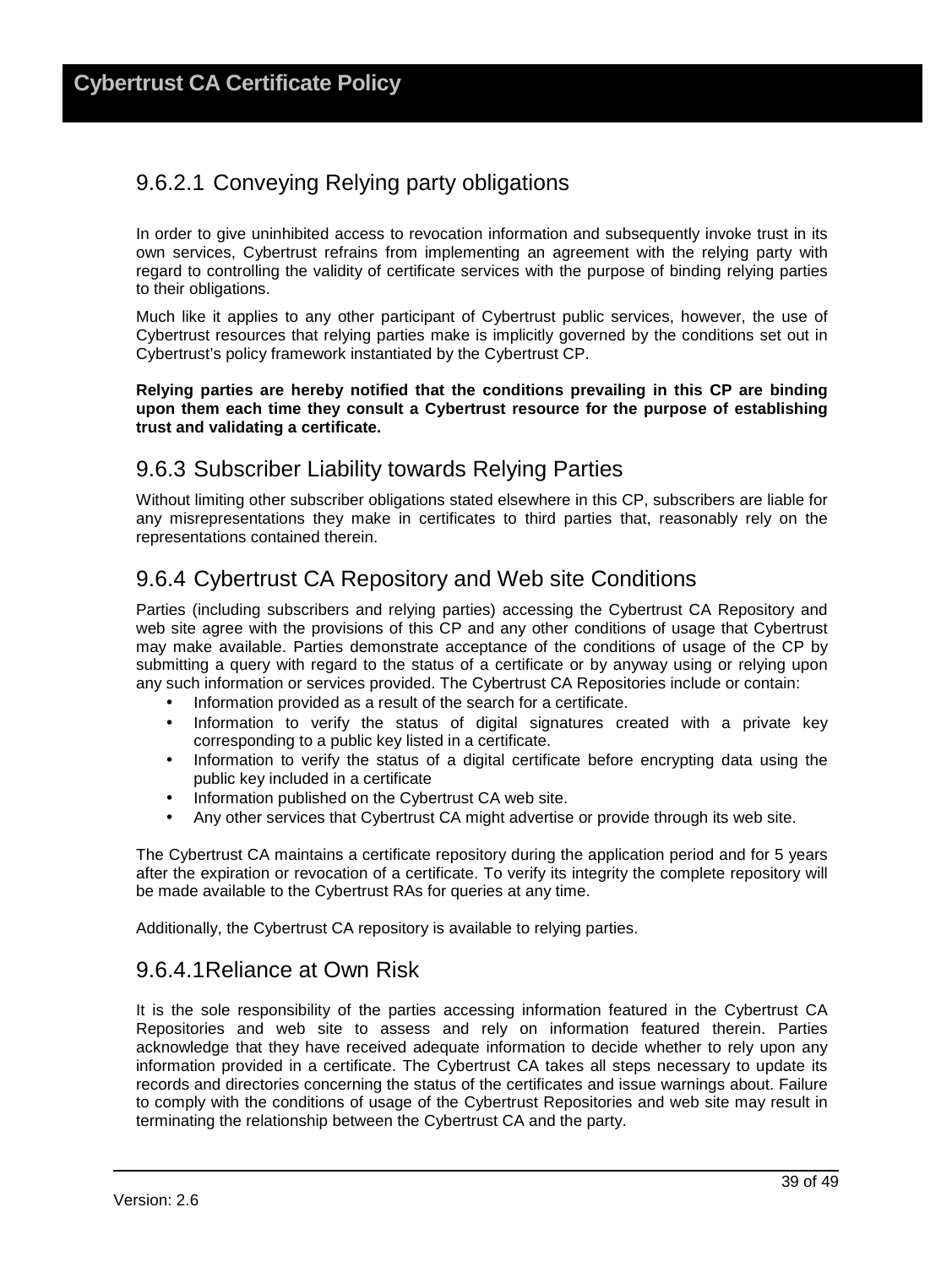### 9.6.4.2 Accuracy of Information

The Cybertrust CA makes every effort to ensure that parties accessing its Repositories receive accurate, updated and correct information. The Cybertrust CA, however, cannot accept any liability beyond the limits set in this CP.

## 9.6.5 Cybertrust CA Obligations

To the extent specified in the relevant sections of the CP, the Cybertrust CA promises to:

- Comply with this CP and its amendments as published under https://secure.omniroot.com/repository.
- Manage and operate the service to be compliant to the latest version of the Baseline Requirements for the Issuance and Management of Publicly‐Trusted Certificates, the Guidelines for Extended Validation Certificates, and the CA / Browser Forum Network and Certificate System Security Requirements, v. 1.0 as available at https://www.cabforum.org.
- Provide infrastructure and certification services, including the establishment and operation of the Cybertrust CA Repository and web site for the operation of public certificate management services.
- Provide Trust mechanisms, including a key generation mechanism, key protection, and secret sharing procedures regarding its own infrastructure.
- Provide prompt notice in case of compromise of its own private key(s).
- Provide and validate application procedures for the various types of certificates that it makes publicly available.
- Issue electronic certificates in accordance with this CP and fulfil its obligations presented herein.
- Revoke certificates issued according to this CP upon receipt of a valid and authenticated request to revoke a certificate from an RA.
- Publish accepted certificates in accordance with this CP.
- Provide support to subscribers and relying parties as described in this CP.
- Provide for the expiration and re-keying of certificates according to this CP.
- Publish CRLs and/or OCSP responses of all suspended and revoked certificates on a regular basis in accordance with this CP.
- Provide appropriate service levels according to a service agreement.
- Notify relying parties of certificate revocation by publishing CRLs on the Cybertrust CA repository.

Cybertrust might seek additional insurance coverage against risks emanating from the correctness of the information included in a certificate.

To the extent permitted by law the Cybertrust CA cannot be held liable for:

- Any use of certificates, other than specified in this CP.
- Falsification of transactions.
- Improper use or configuration of equipment, not operated under the responsibility of the CA, used in a transaction involving certificates.
- Compromise of private keys associated with the certificates.
- Loss, exposure or misuse of PIN code(s) etc. protecting private keys associated with the certificates.
- The submission of erroneous or incomplete data from an RA, including identification data, serial numbers and public key values.
- Erroneous or incomplete requests for operations on certificates by the RA.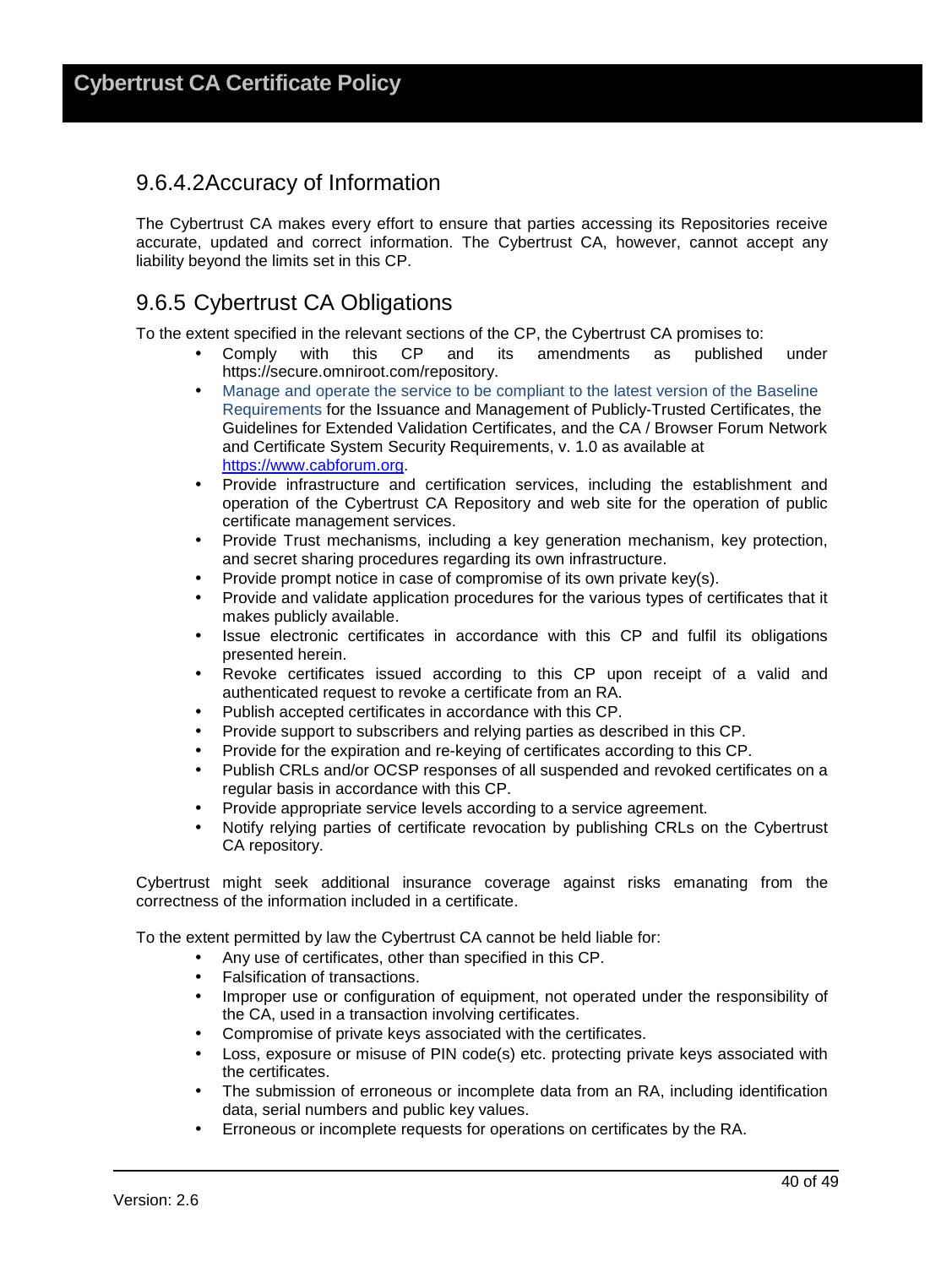- Acts of God.
- The use of certificates.
- The use of public or private keys of cross-certified (non-subordinate) CA's and their relying parties.
- Services delivered to any subscriber that maintains a CA chaining relationship within its own organisation with another certification authority. This limitation applies to the services delivered to the whole customer organisation and not just specific root or roots that the customer has CA chained.

The Cybertrust CA acknowledges it has no further obligations under this CP.

### 9.6.6 Registration Authority Obligations

A Cybertrust RA operating within the Cybertrust network promises to:

- Generate securely an RA administrator key pair, using a trustworthy system directly or through an agent.
- Provide correct and accurate information in their communications with the Cybertrust CA.
- Ensure that the public key submitted to Cybertrust CA is the correct one (if applicable).
- Generating a new, secure key pair to be used in association with a certificate that they request from Cybertrust CA.
- Receive applications for the Cybertrust CA certificates in accordance with this Cybertrust CP.
- Carry out all verification and authenticity actions prescribed by the Cybertrust CA procedures and this CP.
- Submit to the Cybertrust CA the applicant's request in a signed message (certificate request).
- Receive, verify and relay to the Cybertrust CA all requests for revocation of a Cybertrust CA certificate in accordance with the Cybertrust CA procedures and the Cybertrust CA CP.
- Verify the accuracy and authenticity of the information provided by the subscriber at the time of future repetitive issuance in response to expiration of a certificate according to this CP.

### 9.6.7 Information incorporated by reference into a digital certificate

The Cybertrust incorporates by reference the following information in every digital certificate it issues:

- Terms and conditions of the corresponding CP.
- Any other applicable certificate policy as may be stated on an issued Cybertrust certificate.
- The mandatory elements of the standard X.509.
- Any non-mandatory but customised elements of the standard X.509.
- Content of extensions and enhanced naming that are not fully expressed within a certificate.
- Any other information that is indicated to be so in a field of a certificate.

#### 9.6.8 Pointers to incorporate by reference

To incorporate information by reference Cybertrust uses computer-based and text-based pointers. Cybertrust may use URLs, OIDs etc.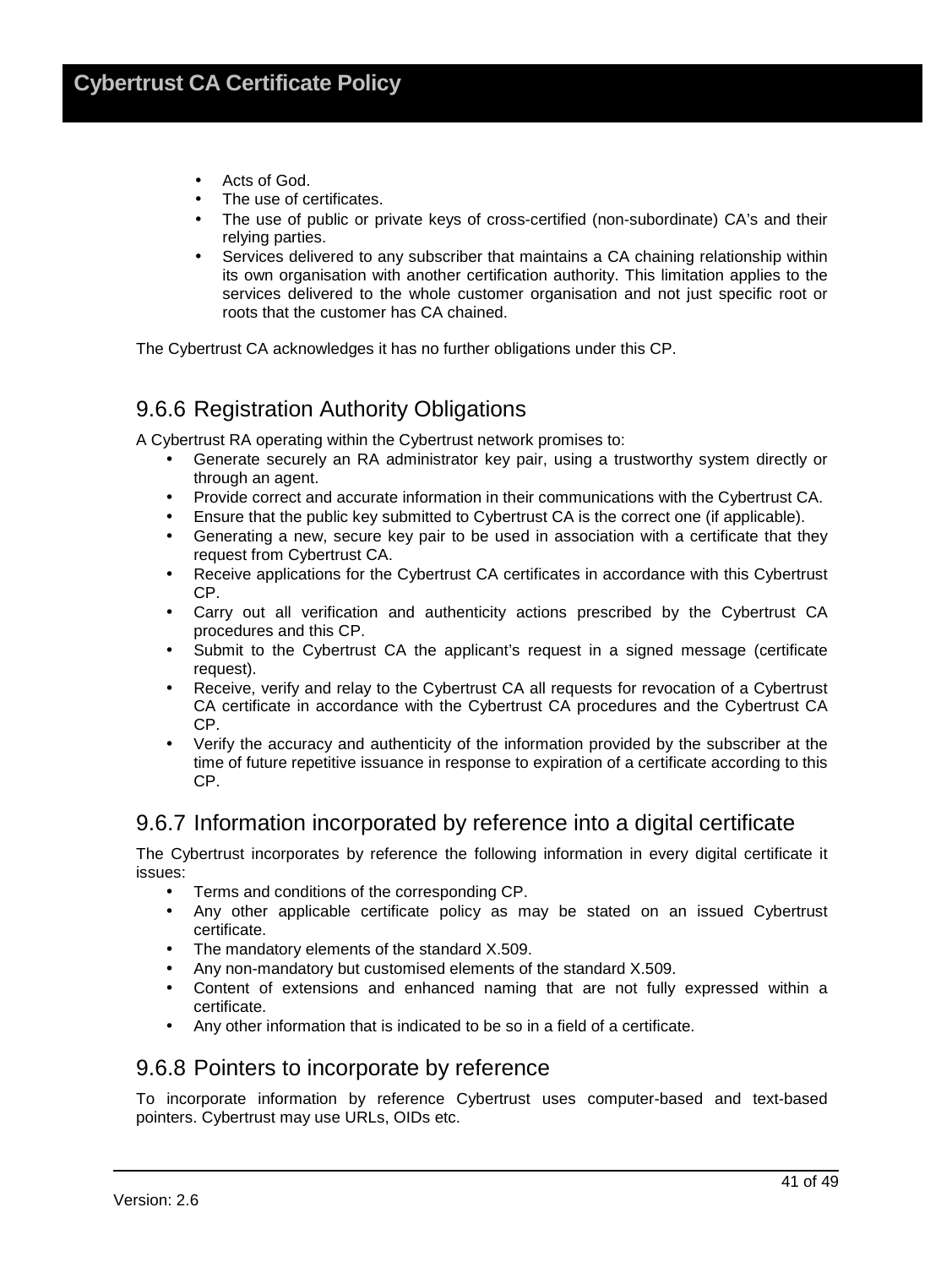## **9.7 Disclaimers of Warranties**

This section includes disclaimers of express warranties.

## 9.7.1 Limitation for Other Warranties

The Cybertrust CA does not warrant:

- The accuracy of any unverifiable piece of information contained in certificates except as it may be stated in the relevant product description below in this CP and in the Cybertrust CA warranty policy, if available.
- The accuracy, authenticity, completeness or fitness of any information contained in free, test or demo certificates.

## 9.7.2 Exclusion of Certain Elements of Damages

In no event (except for fraud or wilful misconduct) is the Cybertrust CA liable for:

- Any loss of profits.
- Any loss of data.
- Any indirect, consequential or punitive damages arising from or in connection with the use, delivery, license, and performance or non-performance of certificates or digital signatures.
- Any transactions or services offered or within the framework of this CP.
- Any other damages except for those due to reliance on the verified information in a certificate, except for information featured on, free, test or demo certificates.
- Any liability incurred in any case if the error in such verified information is the result of fraud or wilful misconduct of the applicant.

## **9.8 Limitations of Liability**

The total liability of the Cybertrust CA is limited in accordance with the provisions of the applicable agreement.

Further information can be found at: https://secure.omniroot.com/repository.

## **9.9 Indemnities**

This section contains the applicable indemnities.

### 9.9.1 Indemnity

To the extent permitted by law the subscriber agrees to indemnify and hold the Cybertrust CA harmless from any acts or omissions resulting in liability, any loss or damage, and any suits and expenses of any kind, including reasonable attorneys' fees that the Cybertrust may incur as a result of:

- Failure to protect the subscriber's private key,
- Failure to use a trustworthy system as required, or
- Failure to take precautions necessary to prevent the compromise, loss, disclosure, modification, or unauthorised use of the subscriber's private key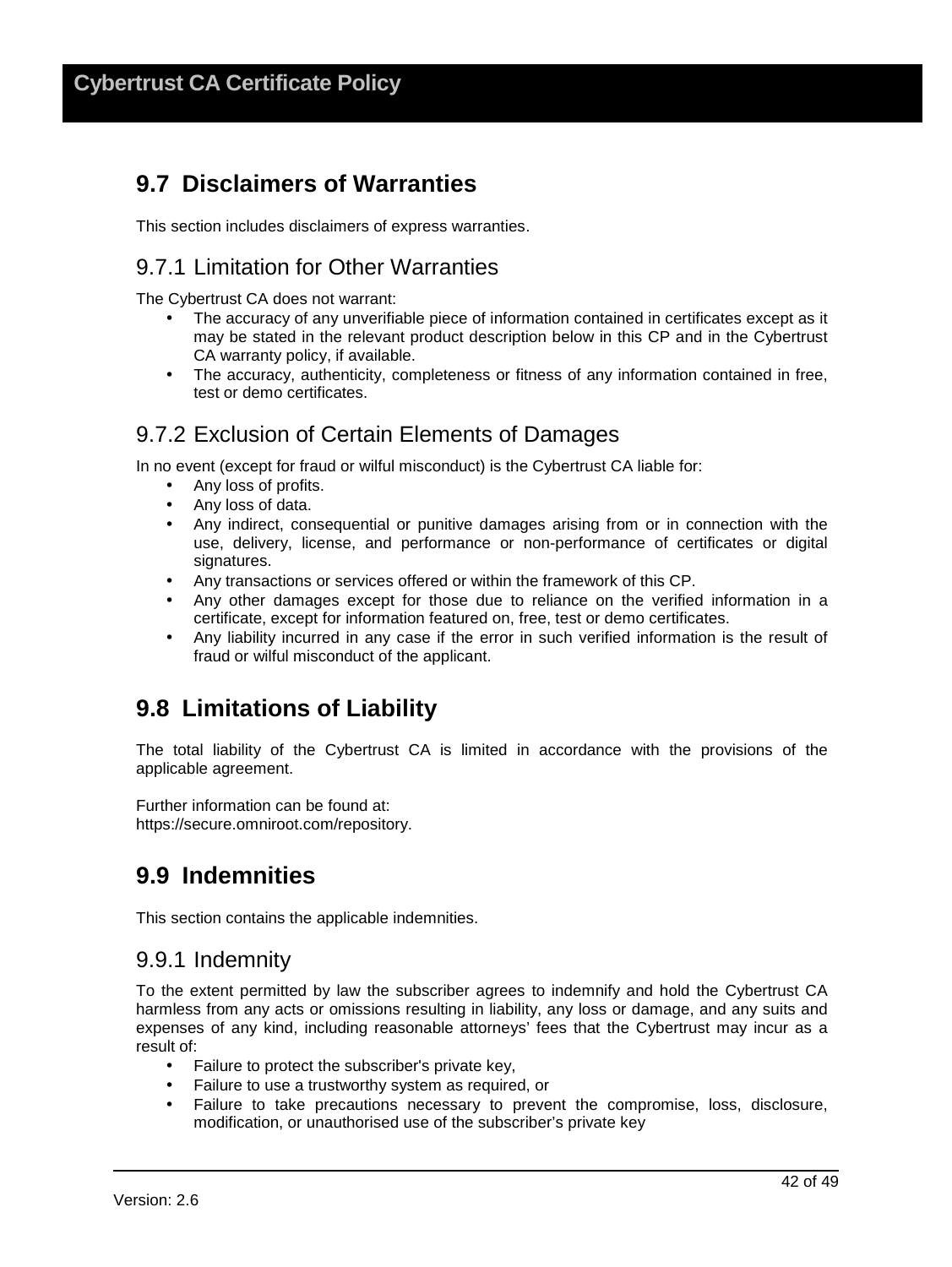## **9.10 Term and Termination**

This CP remains in force until notice of the opposite is communicated by the Cybertrust CA on its web site or repository.

Notified changes are appropriately marked by an indicated version. Following publications, changes become applicable 30 days thereafter.

## **9.11 Individual notices and communications with participants**

The Cybertrust CA accepts notices related to this CP by means of digitally signed messages or in paper form. Upon receipt of a valid, digitally signed acknowledgment of receipt from Cybertrust CA the sender of the notice deems its communication effective. The sender must receive such acknowledgment within twenty (20) business days, or else written notice must then be sent in paper form through a courier service that confirms delivery or via certified or registered mail, postage prepaid, return receipt requested, addressed as follows. Individual communications made to the Cybertrust CA must be addressed to: EVServiceDesk@verizonbusiness.com or by post to the Cybertrust in the address mentioned in the introduction of this document.

## **9.12 Amendments**

Changes to this CP are indicated by appropriate numbering.

The Cybertrust CA Policy Management Authority decides on the numbering of versions.

## **9.13 Dispute Resolution Procedures**

Before resorting to any dispute resolution mechanism including adjudication or any type of Alternative Dispute Resolution (including without exception mini-trial, arbitration, binding expert's advice, co-operation monitoring and normal expert's advice) parties agree to notify Cybertrust of the dispute with a view to seek dispute resolution.

Upon receipt of a Dispute Notice, Cybertrust convenes a Dispute Committee that advises Cybertrust management on how to proceed with the dispute. The Dispute Committee convenes within twenty (20) business days from receipt of a Dispute Notice. The Dispute Committee is composed by a counsel, a data protection officer, a member of Cybertrust operational management and a security officer. The counsel or data protection officer chair the meeting. In its resolutions the Dispute Committee proposes a settlement to the Cybertrust executive management. The Cybertrust executive management may subsequently communicate the proposed settlement to the resting party.

#### 9.13.1 Arbitration

If the dispute is not resolved within twenty (20) days after initial notice pursuant to CP, parties submit the dispute to arbitration, in accordance with Article 1676-1723 of the Belgian Judicial Code.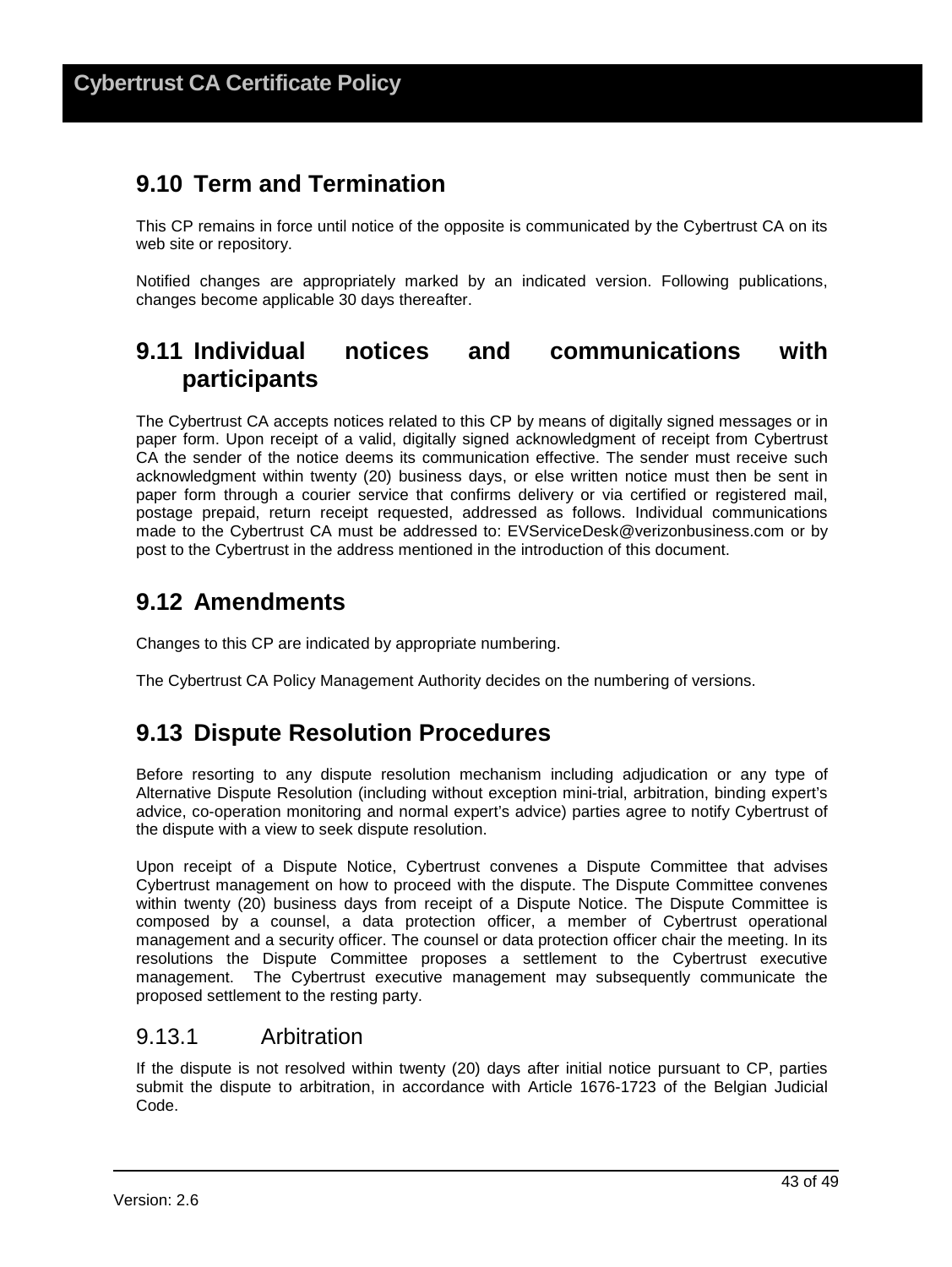There will be 3 arbitrators of whom each party proposes one while both parties of the dispute choose the third arbitrator. The place of the arbitration is Leuven, Belgium and the arbitrators determine all associated costs.

For all technology related disputes and disputes related to this CP the parties accept the arbitration authority of the Belgian branch of Stichting Geschillenoplossing Automatisering (Foundation for the Settlement of Automation Disputes)

## **9.14 Governing Law**

This CP is governed, construed and interpreted in accordance with the laws of Belgium. This choice of law is made to ensure uniform interpretation of this CP, regardless of the place of residence or place of use of Cybertrust digital certificates or other products and services. The laws of Belgium apply also to all Cybertrust commercial or contractual relationships in which this CP may apply or quoted implicitly or explicitly in relation to Cybertrust products and services where the Cybertrust acts as a provider, supplier, beneficiary receiver or otherwise.

Each party, including Cybertrust partners, subscribers and relying parties, irrevocably submit to the jurisdiction of the district courts of Belgium.

## **9.15 Compliance with Applicable Law**

Cybertrust CA complies with applicable laws of Belgium. Export of certain types of software used in certain Cybertrust CA public certificate management products and services may require the approval of appropriate public or private authorities. Parties (including the Cybertrust CA, subscribers and relying parties) agree to conform to applicable export laws and regulations as pertaining in Belgium.

Cybertrust CA operates within the trade restrictions of the US Bureau of Industry and Security within the US Department of Commerce.

## **9.16 Miscellaneous Provisions**

#### 9.16.1 Survival

The obligations and restrictions contained under section "Legal Conditions" survive the termination of this CP.

#### 9.16.2 Severability

If any provision of this CPS, including limitation of liability clauses, is found to be invalid or unenforceable, the remainder of this CP will be interpreted in such manner as to effect the original intention of the parties.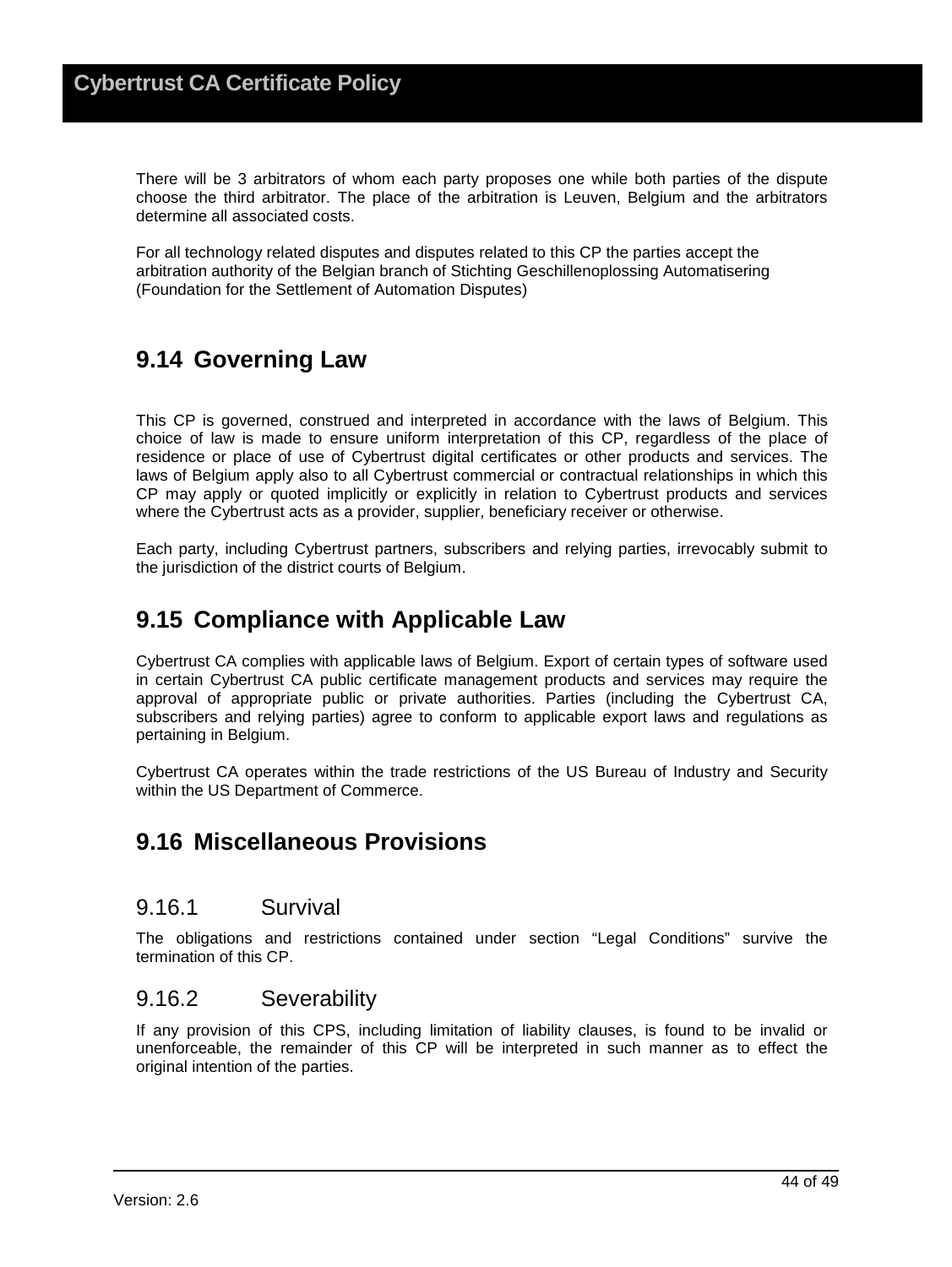## **Cybertrust CA Certificate Policy**

## **10. List of definitions**

**ACCEPT (A CERTIFICATE)** To approve of a digital certificate by a certificate applicant within a transactional framework. **ACCREDITATION** A formal declaration by an approving authority that a certain function/entity meets specific formal requirements. **APPLICATION FOR A CERTIFICATE** A request sent by a certificate applicant to a CA to issue a digital certificate. **ARCHIVE** To store records for period of time for purposes such as security, backup, or audit. **ASSURANCES** A set of statements or conduct aiming at conveying a general intention. **AUDIT** Procedure used to validate compliance with formal criteria or controls. **AUTHENTICATED RECORD** A signed document containing assurances of authentication or a message with a digital signature verified by a valid certificate by a relying party. **AUTHENTICATION** A process used to confirm the identity of a person or to prove the integrity of specific information by placing them within the right context and veryfying such relationship. **AUTHORISATION** Granting of rights. **AVAILABILITY** The rate of accessibility of information or resources. **HARDWARE MODULE** The complete system of the hardware module used to keep the certificates and securely generate a key pair. **BINDING** A statement by an RA of the relationship between a named entity and its public key. **CERTIFICATE** The public key of a subject and the associated information, digitally signed with the private key of the issuer of the certificate. Unless explicitly specified, the certificates described here are the subscriber's ones . **CERTIFICATE REVOCATION LIST** OR **CRL** A list maintained by the CA of certificates that are revoked before their expiration time. **CERTIFICATION AUTHORITY** OR **CA** An entity that is trusted to associate a public key to the information on the subject, contained in the certificate. Unless explicitly specified, the CA described herein is the Cybertrust CA. **CERTIFICATION PRACTICE STATEMENT** OR **CPS** A statement of the practices in the management of certificates during all life phases. **CERTIFICATE STATUS SERVICE** OR **CSS** A service, enabling relying parties and others to verify the status of certificates. **CONTRACT PERIOD** The duration of the Cybertrust CA contract between the Applicant and the CA organization. **CERTIFICATE CHAIN** A hierarchical list certificates containing an end-user subscriber certificate and CA certificates. **CERTIFICATE EXPIRATION** The end of the validity period of a digital certificate. **CERTIFICATE EXTENSION** A field in the digital certificate used to convey additional information on issues that include: the public key, the certified subscriber, the certificate issuer, and/or the certification process. **CERTIFICATE HIERARCHY**

A level based sequence of certificates of one (root) CA and subordinate entities that include, CAs and subscribers.

#### **CERTIFICATE MANAGEMENT**

Actions associated with certificate management include, storage, dissemination, publication, revocation, and suspension of certificates.

**CERTIFICATE REVOCATION LIST (CRL)**

A list issued and digitally signed by a CA that includes revoked and suspended certificates. Such list is to me consulted by relying parties at all times prior to relying on information featured in a certificate.

**CERTIFICATE SERIAL NUMBER**

A sequential number that uniquely identifies a certificate within the domain of a CA.

#### **CERTIFICATE SIGNING REQUEST (CSR)**

A machine-readable application form to request a digital certificate.

**CERTIFICATION**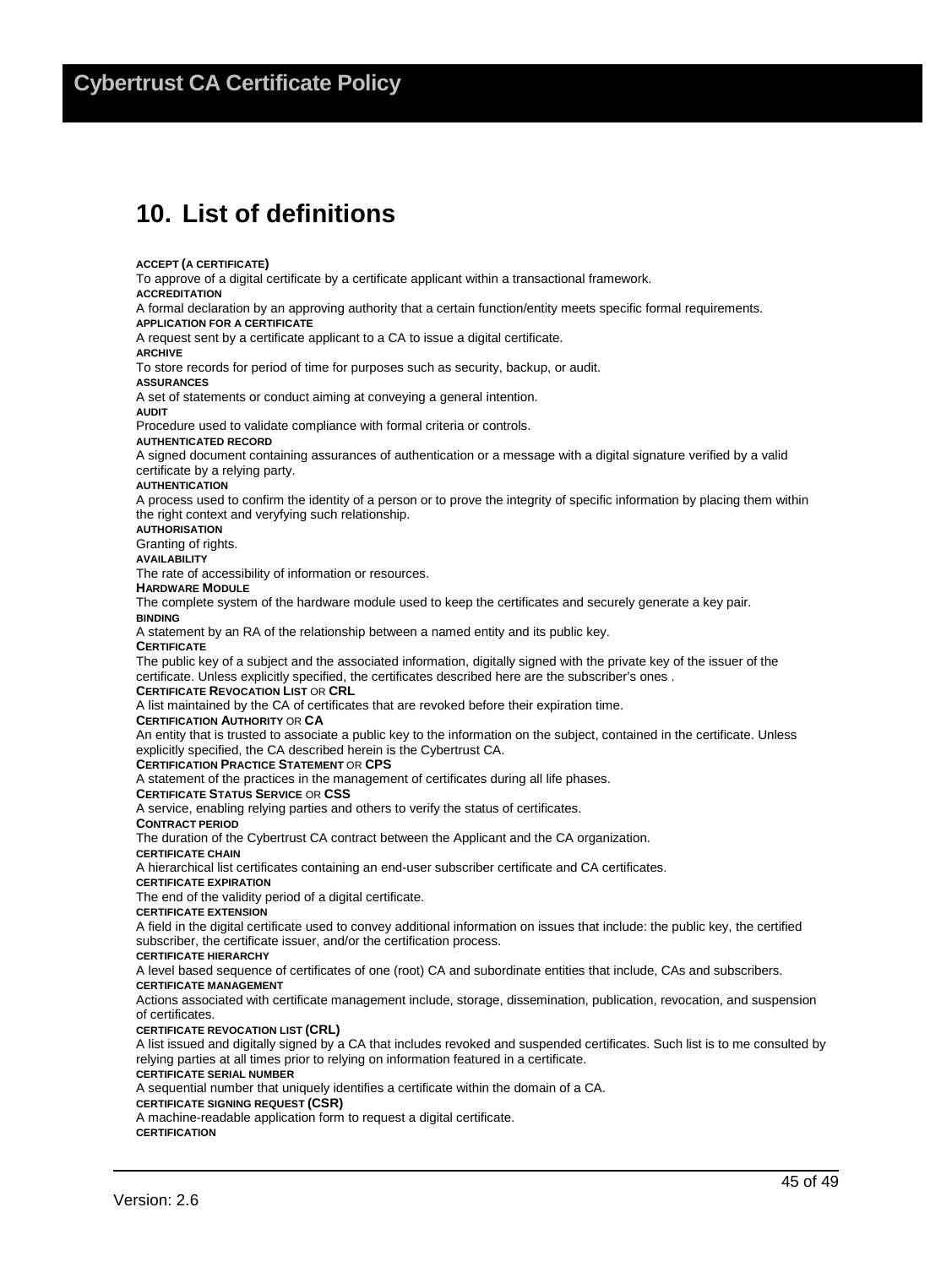The process to issue a digital certificate. **CERTIFICATION AUTHORITY (CA)**  An authority, such as the Cybertrust CA that issues, suspends, or revokes a digital certificate. **CERTIFICATE POLICY (CP)**  A statement of the practices of a CA and the conditions of issuance, suspension, revocation etc. of a certificate. A CP is also used as guidance to establish the trustworthiness of a certification services infrastructure. **CERTIFICATE ISSUANCE** Delivery of X.509 v3 digital certificates for authentication and digital signature based on personal data and public keys provided by the RA and compliant with RFC 3647 and RFC 3039 **CERTIFICATE SUSPENSION**  Online service used to temporarily disable a digital certificate and to automatically revoke it if no request for re-activating it is submitted within a certain time period **CERTIFICATE REVOCATION**  Online service used to permanently disable a digital certificate before its expiration date **CERTIFICATE REVOCATION LISTS** Online publication of complete and incremental digital certificates revocation lists compliant with RFC 2459 **COMMERCIAL REASONABLENESS** A legal term from Common Law. In electronic commerce it means the usage of technology that provides reasonable assurance of trustworthiness. **COMPROMISE** A violation of a security policy that results in loss of control over sensitive information. **CONFIDENTIALITY** The condition to disclose data to selected and authorised parties only. **CONFIRM A CERTIFICATE CHAIN** To validate a certificate chain in order to validate an end-user subscriber certificate. **DIGITAL CERTIFICATE**  A formatted piece of data that relates an identified subjext with a public key the subject uses. **DIGITAL SIGNATURE** To encode a message by using an asymmetric cryptosystem and a hash function such that a person having the initial message and the signer's public key can accurately determine whether the transformation was created using the private

key that corresponds to the signer's public key and whether the initial message has been altered since the transformation was made.

#### **DISTINGUISHED NAME**

A set of data that identifies a real-world entity, such as a person in a computer-based context.

#### **DIRECTORY SERVICE**

Online publication of certificates allowing the retrieval of a certificate based on its certificate identifier.

#### **END-USER SUBSCRIBER**

A subscriber other than another CA.

#### **ENHANCED NAMING**

The usage of an extended organisation field (OU=) in an X.509 v.3.0 certificate.

**EXTENSIONS**

Extension fields in X.509 v.3.0 certificates.

#### **GENERATE A KEY PAIR**

A trustworthy process to create private keys during certificate application whose corresponding public key are submitted to the applicable CA during certificate application in a manner that demonstrates the applicant's capacity to use the private key.

#### **HASH**

An algorithm that maps or translates one set of bits into another (generally smaller) set in such a way that:

- A message yields the same result every time the algorithm is executed using the same message as input.
- It is computationally infeasible for a message to be derived or reconstituted from the result produced by the algorithm.
- It is computationally infeasible to find two different messages that produce the same hash result using the same algorithm.

#### **IDENTIFICATION**

The process to confirm the identity of an entity. Identification is facilitated in public key cryptography by means of certificates.

#### **INCORPORATE BY REFERENCE**

To make one document a part of another by identifying the document to be incorporated, with information that allows the recipient to access and obtain the incorporated message in its entirety, and by expressing the intention that it be part of the incorporating message. Such an incorporated message shall have the same effect as if it had been fully stated in the message.

#### **KEY GENERATION PROCESS**

The trustworthy process of creating a private/public key pair. The public key is supplied to a CA during the certificate application process.

#### **KEY PAIR**

A private key and its corresponding public key in asymmetric encryption.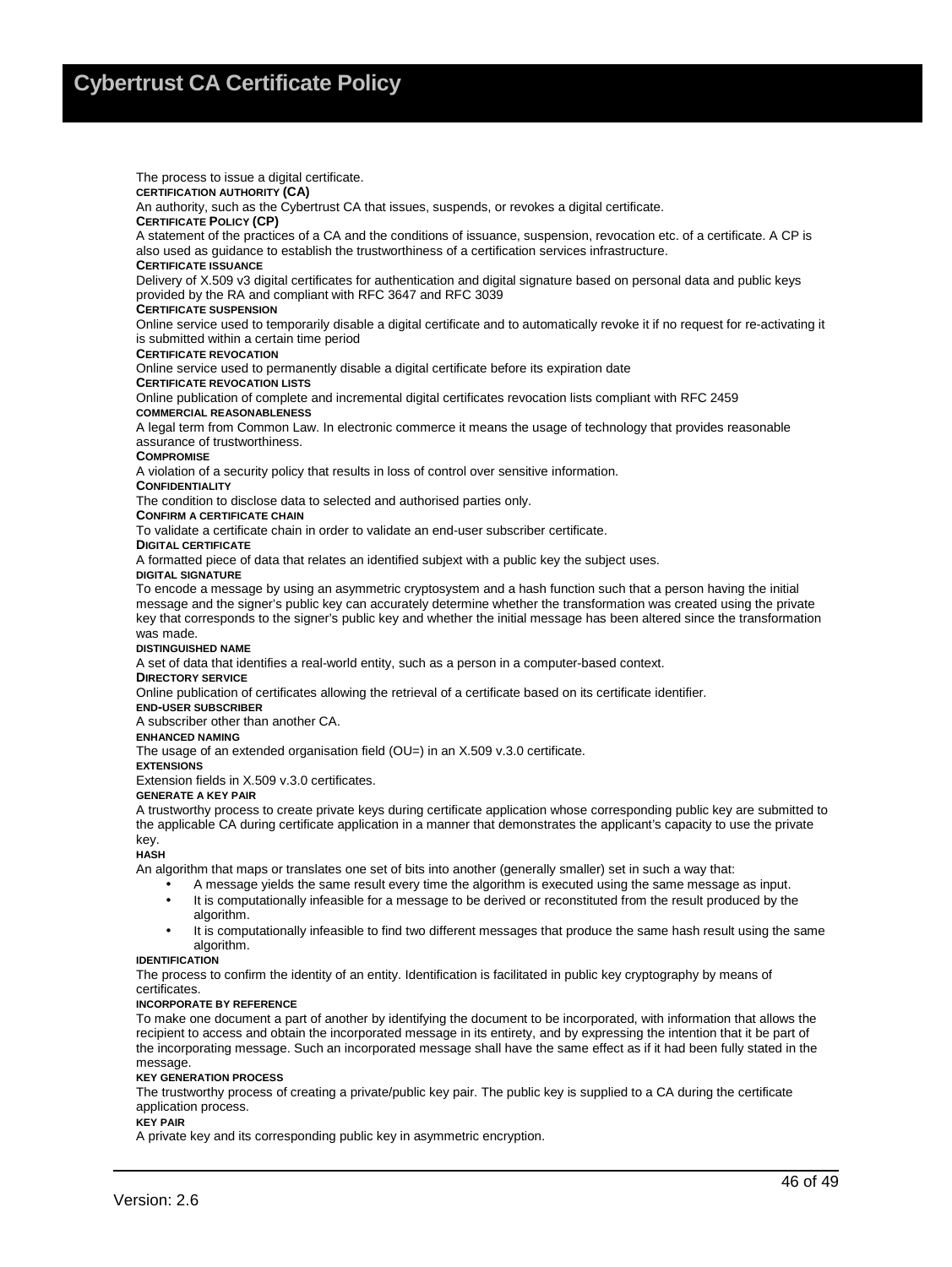#### **NOTICE**

The result of notification to parties involved in receiving CA services in accordance with this CP.

#### **NOTIFY**

To communicate specific information to another person as required by this CP and applicable law.

#### **NOTARISED TIME STAMPING**

Online service used to timestamp and securely archive a document; the document is re-timestamped on a regular basis with up-to-date technology.

#### **OBJECT IDENTIFIER**

A sequence of integer components that can be assigned to a registered object and that has the property of being unique among all object identifiers within a specific domain.

#### **PKI HIERARCHY**

A set of CAs whose functions are organised according to the principle of delegation of authority and related to each other as subordinate and superior CA.

#### **PRIVATE KEY**

A mathematical key to create digital signatures and sometimes (depending upon the algorithm) to decrypt messages in combination with the corresponding public key.

#### **PUBLIC KEY**

A mathematical key that can be made publicly available that is used to verify signatures created with its corresponding private key. Depending on the algorithm, public keys can also be used to encrypt messages or files which can then be decrypted with the corresponding private key.

#### **PUBLIC KEY CRYPTOGRAPHY**

Cryptography that uses a key pair of mathematically related cryptographic keys.

#### **PUBLIC KEY INFRASTRUCTURE (PKI)**

The architecture, organization, techniques, practices, and procedures that collectively support the implementation and operation of a certificate-based public key cryptographic system.

#### **REGISTRATION AUTHORITY** OR **RA**:

An entity that has the responsibility to identify and authenticate subscribers. The RA does not issue certificates. It merely requests the issuance of a certificate on behalf of applicants whose identity it has verified.

#### **RELATIVE DISTINGUISHED NAME (RDN)**

A set of attributes that distinguishes the entity from others of the same type.

**RELIANCE** 

To accept a digital signature and act in a way that shows trust in it.

**RELYING PARTY**

Any entity that relies on a certificate for carrying out any action.

**REPOSITORY**

A database and/or directory listing digital certificates and other relevant information accessible on-line.

#### **REVOKE A CERTIFICATE**

To permanently end the operational period of a certificate from a specified time forward.

**SECRET SHARE**

A portion of a cryptographic secret that has been divided among a number of physical tokens, such as smart cards etc. **SECRET SHARE HOLDER**

An person that holds a secret share.

#### **SHORT MESSAGE SERVICE (SMS)**

A service for sending messages to mobile phones.

#### **SIGNATURE**

A method that is used or adopted by a document originator to identify himself or herself, which is either accepted by the recipient or its use is customary under the circumstances.

#### **SIGNER**

A person who creates a digital signature for a message, or a signature for a document.

#### **SMART CARD**

A hardware token that contains a chip to implement among others cryptographic functions.

#### **STATUS VERIFICATION**

Online service based on the Online Certificate Status Protocol (RFC 2560) used to determine the current status of a digital certificate without requiring CRLs

#### **SUBJECT OF A DIGITAL CERTIFICATE**

The named party to which the public key in a certificate is attributable, as user of the private key corresponding to the public key.

**SUBSCRIBER**

The subject of a digital certificate, or a party designated by the subject to apply for the certificate.

#### **SUBSCRIBER AGREEMENT**

The agreement between a subscriber and a CA for the provision of public certification services.

#### **SUSPENDED CERTIFICATE**

Temporarily discarded certificate, which nevertheless is kept on hold for one week until revocation or reactivation notice is given to Cybertrust CA by the RA.

**TRUSTED POSITION**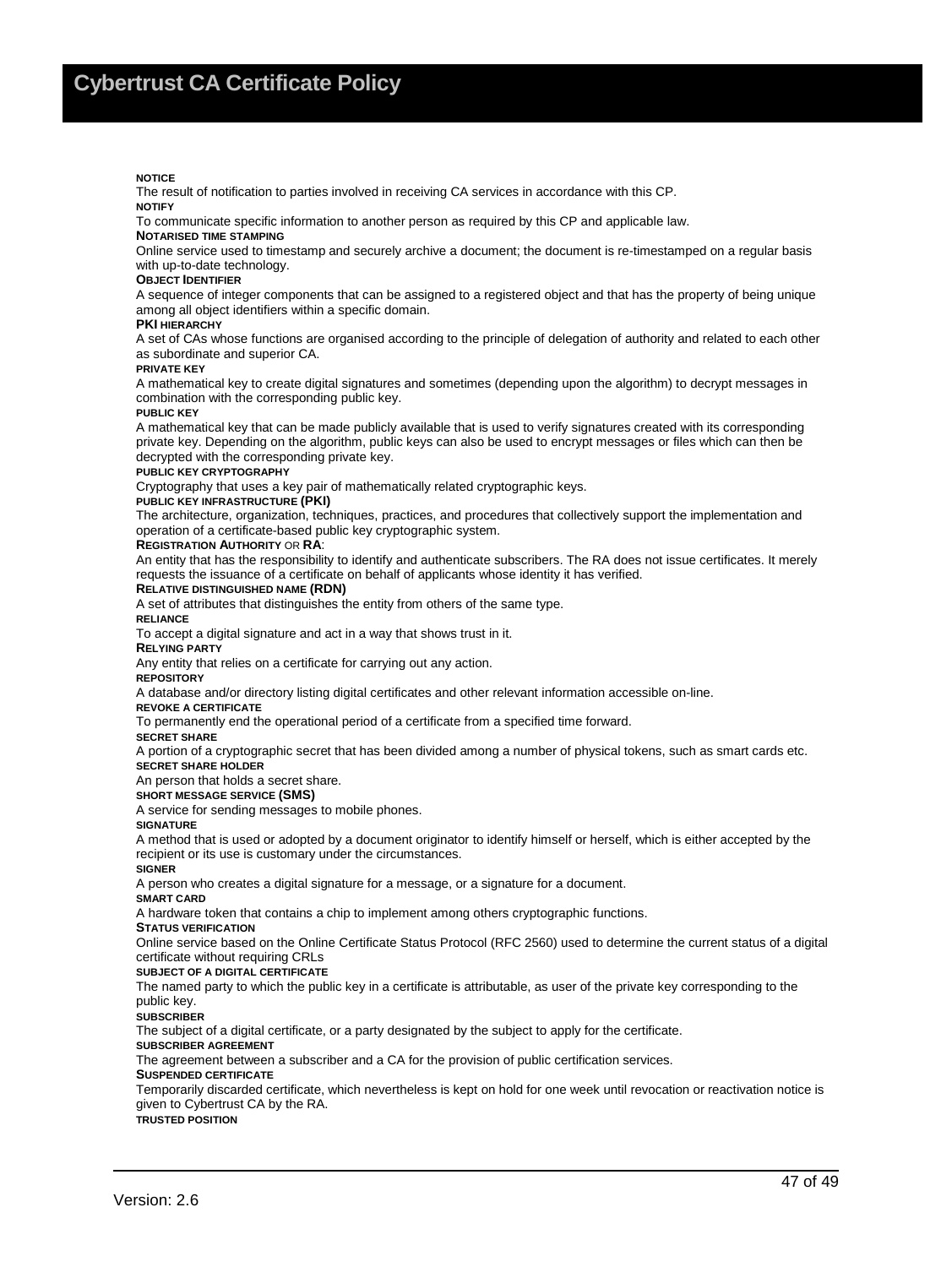A role within a CA that includes access to or control over cryptographic operations that may allow for privileged access to the issuance, use, suspension, or revocation of certificates, including operations that restrict access to a repository. **TRUSTWORTHY SYSTEM**

Computer hardware, software, and procedures that provide an acceptable level against security risks, provide a reasonable level of availability, reliability, and correct operation and enforce a security policy.

**CYBERTRUST CA REGISTRATION AUTHORITY**:

An entity that verifies and provides all subscriber data to the Cybertrust CA.

**CYBERTRUST CA PUBLIC CERTIFICATION SERVICES**

A digital certification system made available by Cybertrust CA as well as the entities that belong to the Cybertrust CA domain as described in this CP.

**CYBERTRUST CA PROCEDURES** 

A document describing the Cybertrust CA's internal procedures with regard to registration of end users, security etc. **WEB -- WORLD WIDE WEB (WWW)**

A graphics based medium for the document publication and retrieval of information on the Internet.

**WRITING**

Information accessible and usable for reference.

**X.509**

The standard of the ITU-T (International Telecommunications Union-T) for digital certificates.